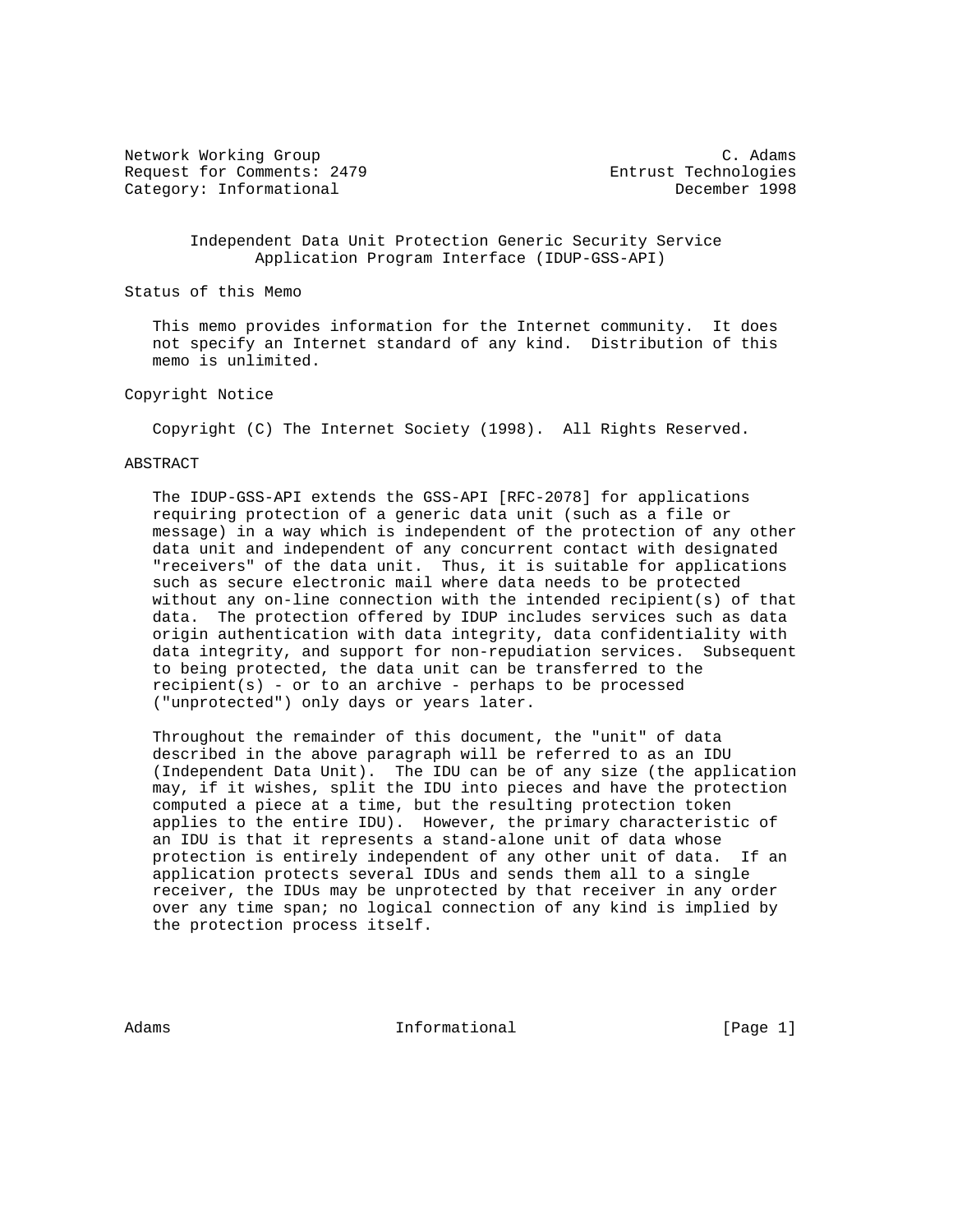As with RFC-2078, this IDUP-GSS-API definition provides security services to callers in a generic fashion, supportable with a range of underlying mechanisms and technologies and hence allowing source level portability of applications to different environments. This specification defines IDUP-GSS-API services and primitives at a level independent of underlying mechanism and programming language environment, and is to be complemented by other, related specifications:

- documents defining specific parameter bindings for particular language environments;
- documents defining token formats, protocols, and procedures to be implemented in order to realize IDUP-GSS-API services atop particular security mechanisms.

# TABLE OF CONTENTS

| $1 \quad$ | IDUP-GSS-API Characteristics and Concepts  | 3  |
|-----------|--------------------------------------------|----|
| 1.1.      | IDUP-GSS-API Constructs                    | 5  |
| 1.1.1.    |                                            | 5  |
| 1.1.2.    |                                            | 5  |
| 1.1.3.    | Security Environment                       | 6  |
| 1.1.4.    |                                            | 6  |
| 1.1.5.    |                                            | 6  |
| 1.1.6.    |                                            | 6  |
| 1.2.      | IDUP-GSS-API Features and Issues           | 6  |
| 1.2.1.    |                                            | 6  |
| 1.2.2.    | Per-IDU Security Service Availability      | 9  |
| 1.2.3.    | Per-IDU Replay Detection and Sequencing    | 9  |
| 1.2.4.    | Quality of Protection                      | 9  |
| 1.2.5.    | The Provision of Time                      | 12 |
| 2.1       |                                            | 13 |
| 2.1.      | Credential management calls                | 14 |
| 2.1.1.    | Relationship to GSS-API                    | 14 |
|           | 15                                         |    |
| 2.2.1.    | 15<br>Relationship to GSS-API              |    |
| 2, 2, 2,  | 15<br>IDUP_Establish_Env call              |    |
| 2.2.3.    |                                            | 19 |
| 2.2.4.    | 19                                         |    |
|           | 2.3. Per-IDU protection/unprotection calls | 20 |
| 2.3.1.    | Relationship to GSS-API                    | 20 |
| 2.3.2.    |                                            | 21 |
| 2.3.3.    |                                            | 27 |
| 2.3.4.    |                                            | 36 |
| 2.4.      |                                            | 47 |
| 2.4.1.    | Relationship to GSS-API                    | 47 |
| 2.4.2.    | IDUP_Form_Complete_PIDU                    | 48 |
| 2.5.      |                                            | 49 |
|           |                                            |    |

Adams **Informational Informational** [Page 2]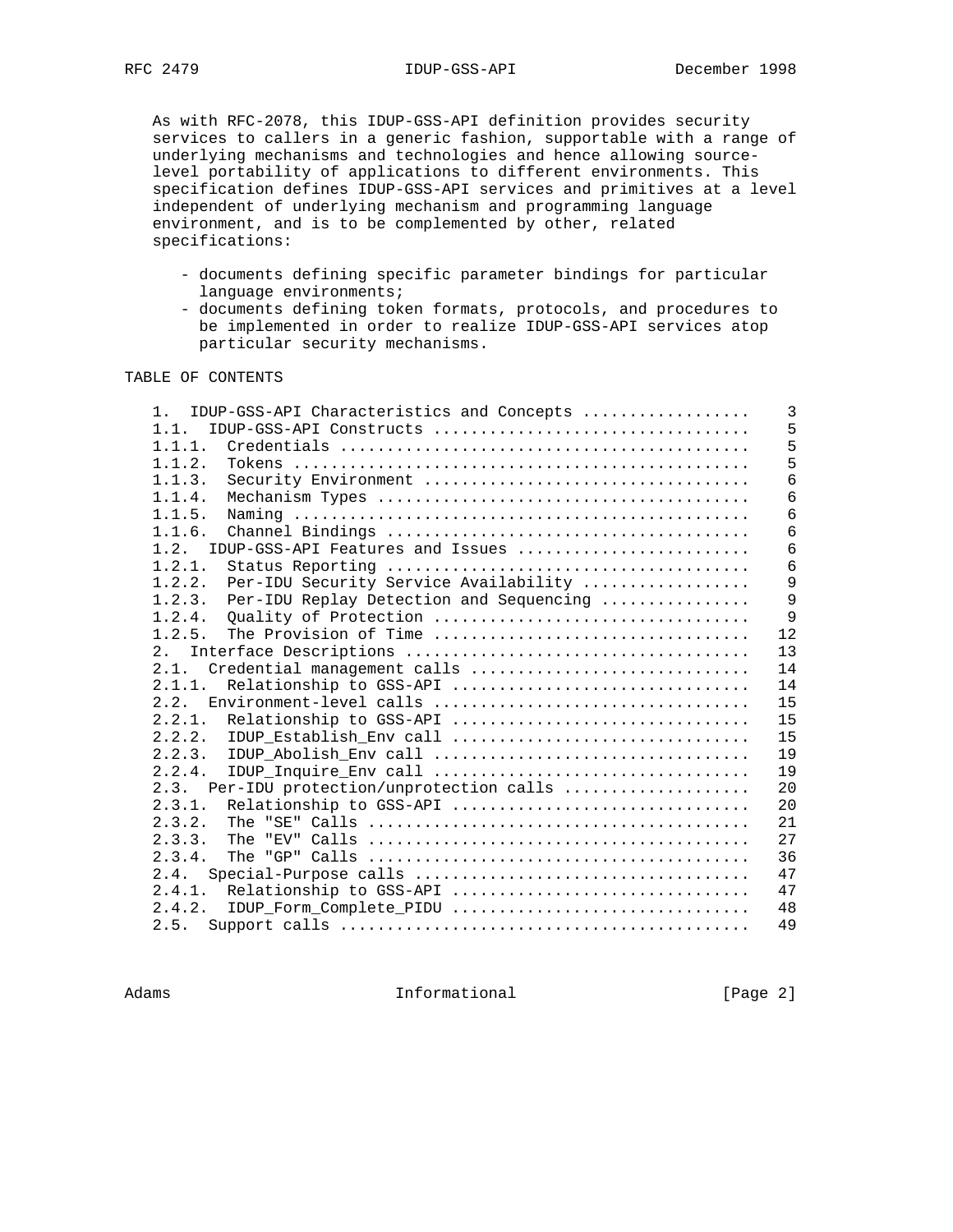| 2.5.1.         | Relationship to GSS-API                       | 49 |
|----------------|-----------------------------------------------|----|
| 2.5.2.         | IDUP Acquire_Cred_With_Auth                   | 49 |
| 2.5.3.         | IDUP Get_Token_Details                        | 50 |
| 2.5.4.         |                                               | 53 |
|                | 2.5.5. IDUP Cancel_Multibuffer_Op             | 55 |
|                |                                               | 55 |
| 4.             |                                               | 56 |
| 5 <sub>1</sub> |                                               | 56 |
| ნ.             | References                                    | 56 |
| $7^{\circ}$    |                                               | 56 |
|                | Appendix A Mechanism-Independent Token Format | 57 |
|                | Appendix B Examples of IDUP Use               | 58 |
|                |                                               | 70 |
|                |                                               |    |

#### 1. IDUP-GSS-API Characteristics and Concepts

 The paradigm within which IDUP-GSS-API operates is as follows. An IDUP-GSS-API caller is any application that works with IDUs, calling on IDUP-GSS-API in order to protect its IDUs with services such as data origin authentication with integrity (DOA), confidentiality with integrity (CONF), and/or support for non-repudiation (e.g., evidence generation, where "evidence" is information that either by itself, or when used in conjunction with other information, is used to establish proof about an event or action (note: the evidence itself does not necessarily prove truth or existence of something, but contributes to establish proof) -- see [ISO/IEC] for fuller discussion regarding evidence and its role in various types of non-repudiation). An IDUP-GSS-API caller passes an IDU to, and accepts a token from, its local IDUP-GSS-API implementation, transferring the resulting protected IDU (P-IDU) to a peer or to any storage medium. When a P- IDU is to be "unprotected", it is passed to an IDUP-GSS-API implementation for processing. The security services available through IDUP-GSS-API in this fashion are implementable over a range of underlying mechanisms based on secret-key and/or public-key cryptographic technologies.

 During the protection operation, the input IDU buffers may be modified (for example, the data may be encrypted or encoded in some way) or may remain unchanged. In any case, the result is termed a "M-IDU" (Modified IDU) in order to distinguish it from the original IDU. Depending on the desire of the calling application and the capabilities of the underlying IDUP mechanism, the output produced by the protection processing may or may not encapsulate the M-IDU. Thus, the P-IDU may be the contents of a single output parameter (if encapsulation is done) or may be the logical concatenation of an unencapsulated token parameter and a M-IDU parameter (if encapsulation is not done). In the latter case, the protecting application may choose whatever method it wishes to concatenate or

Adams 1nformational 1999 [Page 3]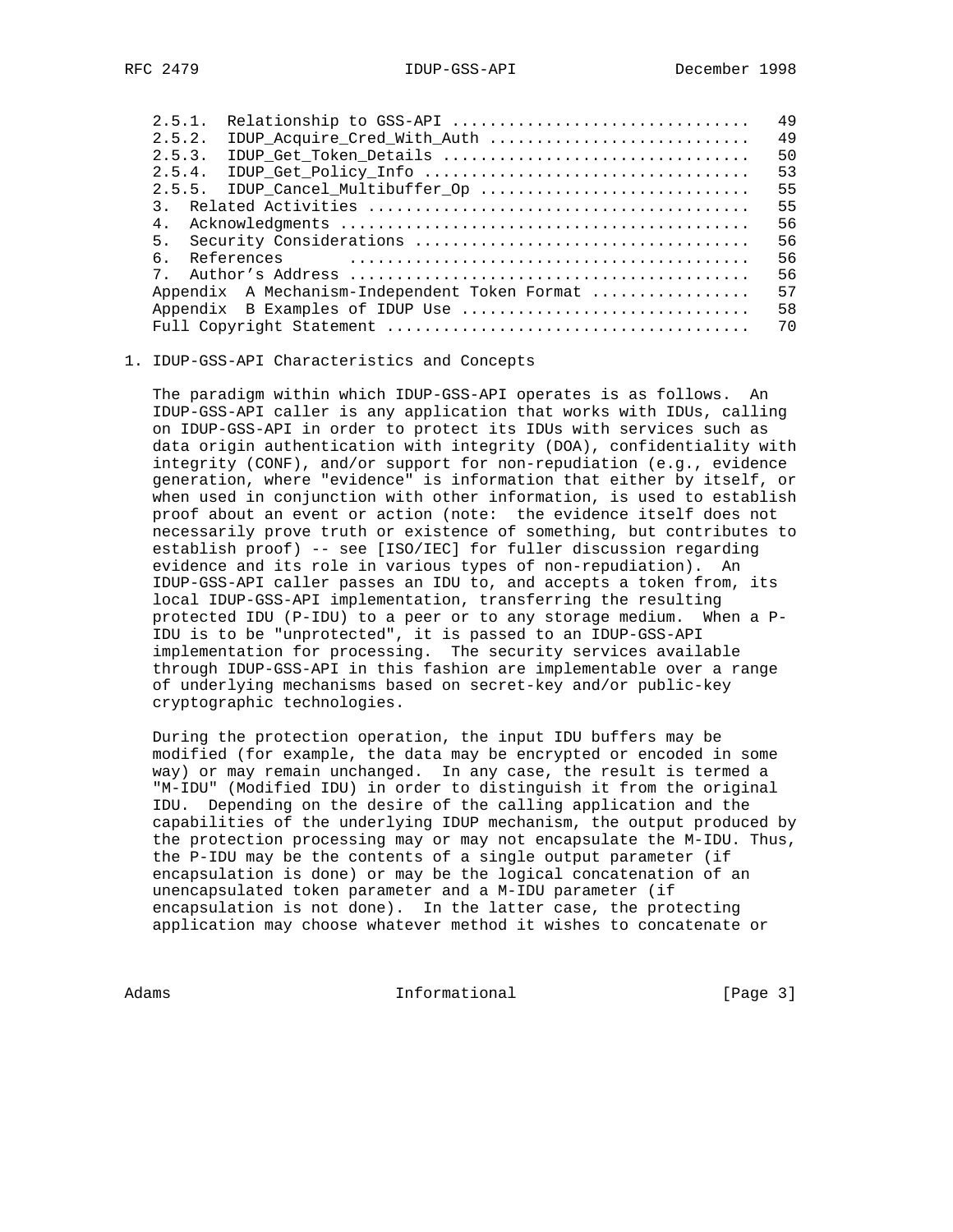combine the unencapsulated token and the M-IDU into a P-IDU, provided the unprotecting application knows how to de-couple the P-IDU back into its component parts prior to calling the IDUP unprotection set of functions.

 It is expected that any output buffer returned by IDUP (i.e., P-IDU or portion thereof) is ready for immediate transmission to the intended receiver(s) by the calling application, if this is desired. In other words, an application wishing to transmit data buffers as they appear from IDUP should not be unduly restricted from doing so by the underlying mechanism.

 The IDUP-GSS-API separates the operation of initializing a security environment (the IDUP\_Establish\_Env() call) from the operations of providing per-IDU protection, for IDUs subsequently protected in conjunction with that environment. Per-IDU protection and unprotection calls provide DOA, CONF, evidence, and other services, as requested by the calling application and as supported by the underlying mechanism.

 The following paragraphs provide an example illustrating the dataflows involved in the use of the IDUP-GSS-API by the sender and receiver of a P-IDU in a mechanism-independent fashion. The example assumes that credential acquisition has already been completed by both sides. Furthermore, the example does not cover all possible options available in the protection/unprotection calls.

The sender first calls IDUP Establish Env() to establish a security environment. Then, for the IDU to be protected the sender calls the appropriate protection calls (SE, EV, or GP) to perform the IDU protection. The resulting P-IDU, which may (depending on whether or not encapsulation was chosen/available) be either the token itself or the logical concatenation of the token and the M-IDU, is now ready to be sent to the target. The sender then calls IDUP\_Abolish\_Env() to flush all environment specific information.

 The receiver first calls IDUP\_Establish\_Env() to establish a security environment in order to unprotect the P-IDU. Then, for the received P-IDU the receiver calls the appropriate unprotection calls (SE, EV, or GP (known a priori, or possibly determined through the use of the IDUP\_Get\_token\_details call)) to perform the P-IDU unprotection. The receiver then calls IDUP\_Abolish\_Env() to flush all environment-specific information.

 It is important to note that absolutely no synchronization is implied or expected between the data buffer size used by the sender as input to the protection calls, the data buffer size used by the receiver as

Adams 1nformational 1999 [Page 4]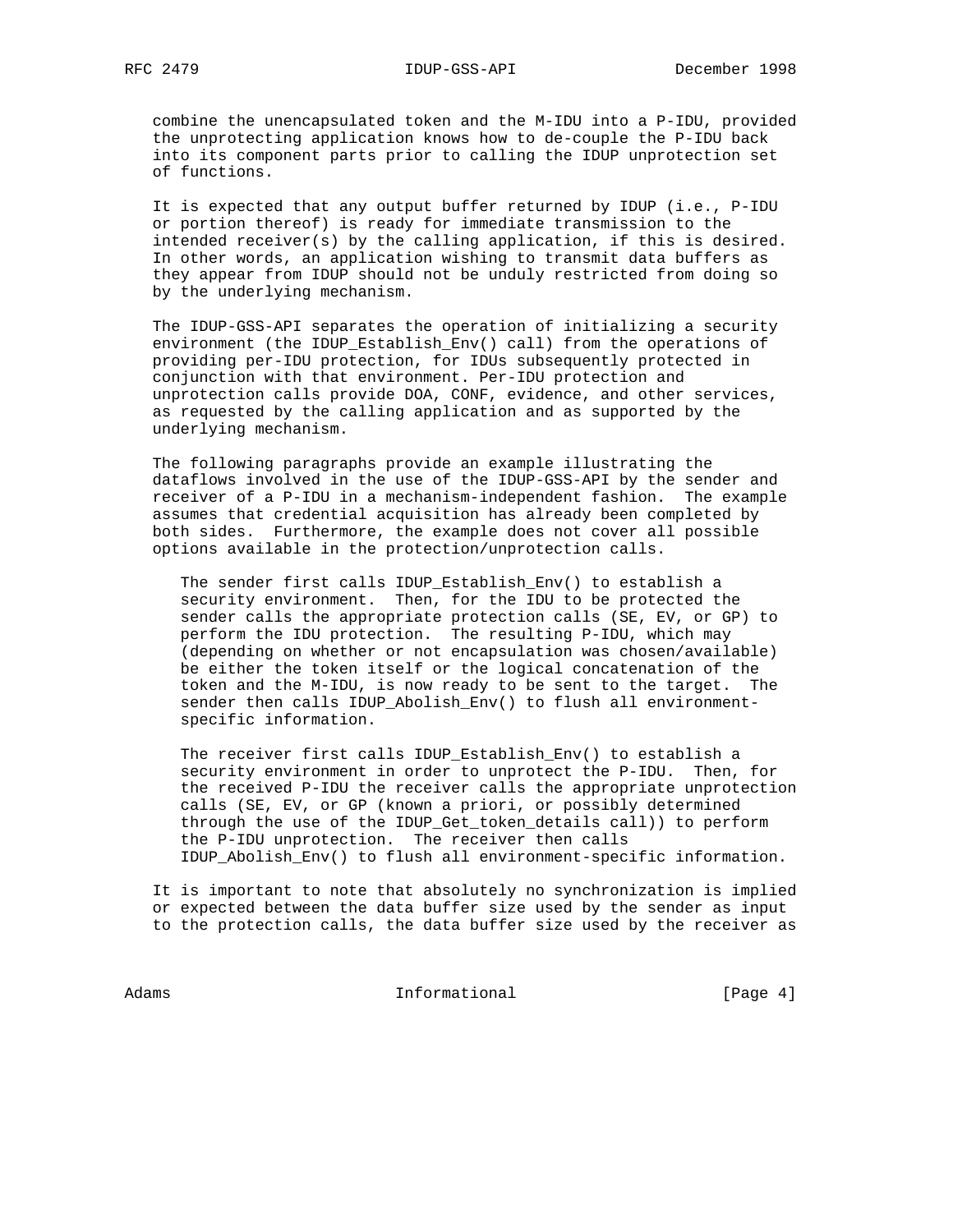input to the unprotection calls, and the block sizes required by the underlying protection algorithms (integrity and confidentiality). All these sizes are meant to be independent; furthermore, the data buffer sizes used for the protection and unprotection calls are purely a function of the local environment where the calls are made.

 The IDUP-GSS-API design assumes and addresses several basic goals, including the following.

 Mechanism independence: The IDUP-GSS-API defines an interface to cryptographically implemented security services at a generic level which is independent of particular underlying mechanisms. For example, IDUP-GSS-API-provided services can be implemented by secret-key technologies or public-key approaches.

 Protocol environment independence: The IDUP-GSS-API is independent of the communications protocol suites which may be used to transfer P-IDUs, permitting use in a broad range of protocol environments.

 Protocol association independence: The IDUP-GSS-API's security environment construct has nothing whatever to do with communications protocol association constructs, so that IDUP-GSS- API services can be invoked by applications, wholly independent of protocol associations.

 Suitability for a range of implementation placements: IDUP-GSS-API clients are not constrained to reside within any Trusted Computing Base (TCB) perimeter defined on a system where the IDUP-GSS-API is implemented; security services are specified in a manner suitable for both intra-TCB and extra-TCB callers.

## 1.1. IDUP-GSS-API Constructs

 This section describes the basic elements comprising the IDUP-GSS- API.

1.1.1. Credentials

 Credentials in IDUP-GSS-API are to be understood and used as described in GSS-API [RFC-2078].

# 1.1.2. Tokens

 Tokens in IDUP-GSS-API are to be understood and used as described in GSS-API [RFC-2078] with the exception that there are no context-level tokens generated by IDUP-GSS-API. The IDUP-GSS-API token may (depending on the underlying mechanism) encapsulate the M-IDU or may

Adams 1nformational 1999 [Page 5]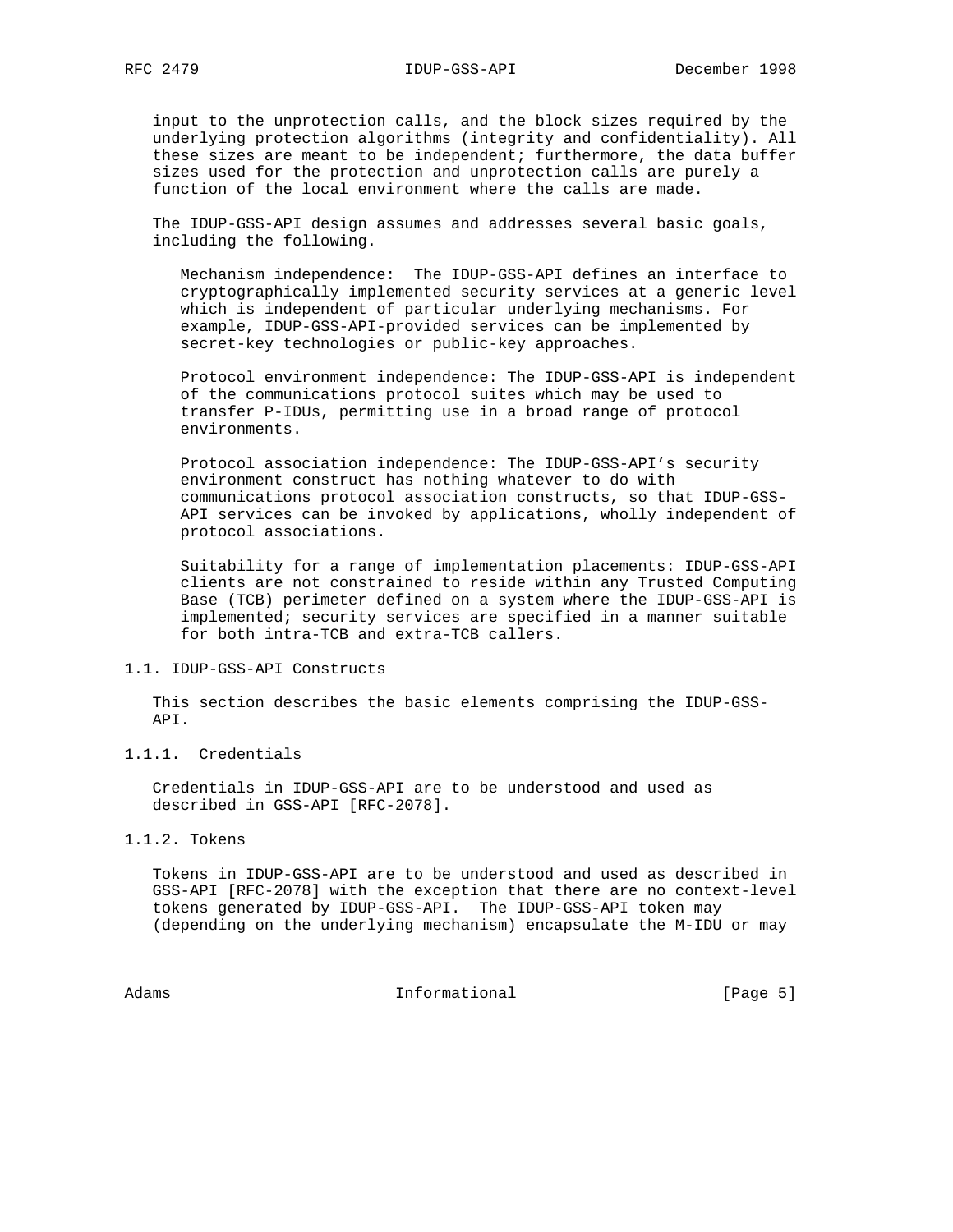be logically concatenated with the M-IDU prior to transfer to a target; furthermore, for some evidence services the token may be sent independently of any other data transfer.

1.1.3. Security Environment

 The "security environment" in IDUP-GSS-API is entirely different from the concept of security contexts used in GSS-API [RFC-2078]. Here, a security environment exists within a calling application (that is, it is purely local to the caller) for the purpose of protecting or unprotecting one or more IDUs using a particular caller credential or set of credentials. In GSS-API, on the other hand, a security context exists between peers (the initiator and the target) for the purpose of protecting, in real time, the data that is exchanged between them. Although they are different concepts, the env\_handle in IDUP-GSS-API is similar to the context\_handle in GSS-API in that it is a convenient way of tying together the entire process of protecting or unprotecting one or more IDUs using a particular underlying mechanism. As with the GSS-API security contexts, a caller can initiate and maintain multiple environments using the same or different credentials.

1.1.4. Mechanism Types

 Mechanism types in IDUP-GSS-API are to be understood and used as described in GSS-API [RFC-2078].

1.1.5. Naming

 Naming in IDUP-GSS-API is to be understood and used as described in GSS-API [RFC-2078].

1.1.6. Channel Bindings

 The concept of channel bindings discussed in GSS-API [RFC-2078] is not relevant to the IDUP-GSS-API.

1.2. IDUP-GSS-API Features and Issues

 This section describes aspects of IDUP-GSS-API operations and of the security services which the IDUP-GSS-API provides. It also provides commentary on design issues.

1.2.1. Status Reporting

 Status reporting in IDUP-GSS-API is to be understood and used as described in GSS-API [RFC-2078], with the addition of a number of IDUP-specific status codes. Descriptions of the major\_status codes

Adams 1nformational 1999 [Page 6]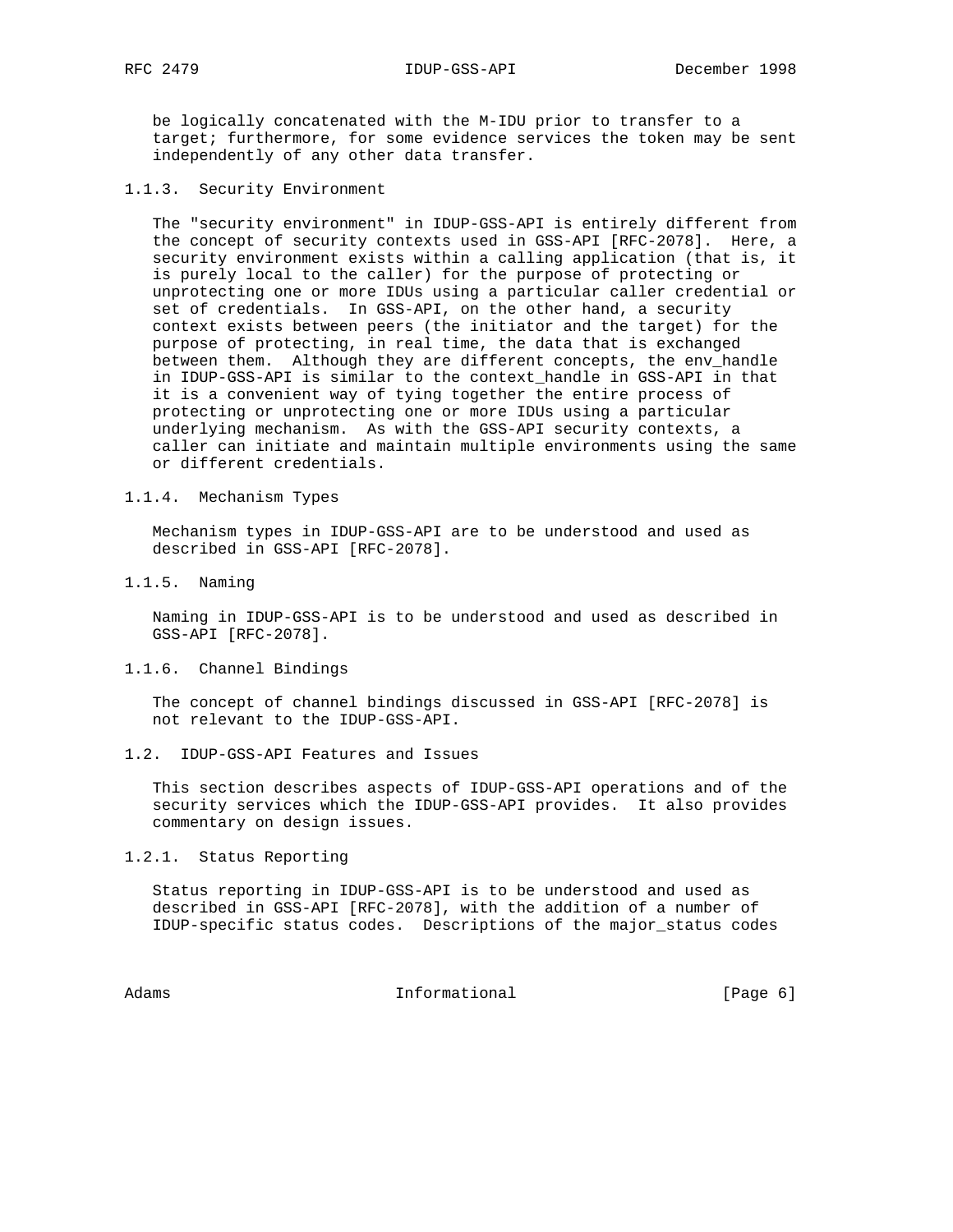used in IDUP are provided in Table 1. Codes that are informatory (i.e., that do not cause the requested operation to fail) are indicated with the symbol "(I)".

 As with GSS-API, minor\_status codes, which provide more detailed status information than major\_status codes, and which may include status codes specific to the underlying security mechanism, are not specified in this document.

Table 1: IDUP-GSS-API Major Status Codes

 GSS\_S\_BAD\_MECH indicates that a mech\_type unsupported by the IDUP\_GSS-API implementation was requested, causing the environment establishment operation to fail.

 GSS\_S\_BAD\_QOP indicates that the provided qop\_alg value is not recognized or supported for the environment.

 GSS\_S\_BAD\_MIC indicates that the received P-IDU contains an incorrect integrity field (e.g., signature or MAC) for the data.

 GSS\_S\_COMPLETE indicates that the requested operation was successful.

 GSS\_S\_CREDENTIALS\_EXPIRED indicates that the credentials associated with this operation have expired, so that the requested operation cannot be performed.

 GSS\_S\_DEFECTIVE\_CREDENTIAL indicates that consistency checks performed on the credential structure referenced by claimant\_cred\_handle failed, preventing further processing from being performed using that credential structure.

 GSS\_S\_DEFECTIVE\_TOKEN indicates that consistency checks performed on the received P-IDU failed, preventing further processing from being performed.

 GSS\_S\_FAILURE indicates that the requested operation could not be accomplished for reasons unspecified at the IDUP-GSS-API level, and that no interface-defined recovery action is available.

 GSS\_S\_NO\_CRED indicates that no environment was established, either because the input cred\_handle was invalid or because the caller lacks authorization to access the referenced credentials.

 IDUP\_S\_BAD\_DOA\_KEY indicates that the key used to provide IDU data origin auth. / integ. has either expired or been revoked.

Adams **Informational Informational Informational** [Page 7]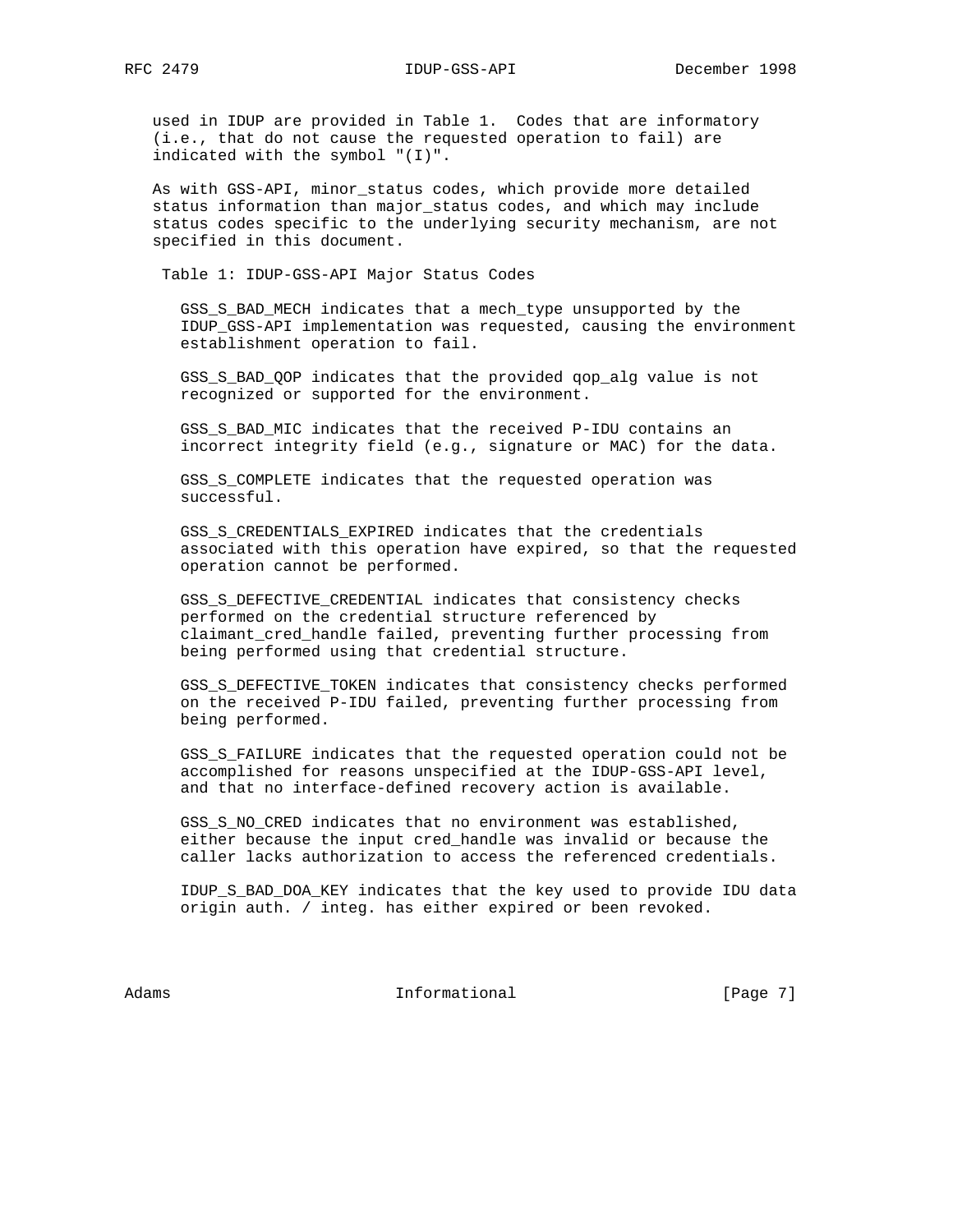IDUP\_S\_BAD\_ENC\_IDU indicates that decryption of the received IDU cannot be completed because the encrypted IDU was invalid/defective (e.g., the final block was short or had incorrect padding).

 IDUP\_S\_BAD\_KE\_KEY indicates that the key used to establish a key for confidentiality purposes between originator and target has either expired or been revoked.

 IDUP\_S\_BAD\_TARG\_INFO indicates that the full set of supplied information regarding the target(s) is invalid or is insufficient for the protection of an IDU, so P-IDU cannot be created.

 IDUP\_S\_DEFECTIVE\_VERIF indicates that consistency checks performed on Service\_Verification\_Info failed, preventing further processing from being performed with that parameter.

 IDUP\_S\_ENCAPSULATION\_UNAVAIL (I) indicates that the underlying mechanism does not support encapsulation of the M-IDU into the token.

 IDUP\_S\_INAPPROPRIATE\_CRED indicates that the credentials supplied do not contain the information necessary for P-IDU unprotection.

 IDUP\_S\_INCOMPLETE (I) indicates that the unprotection of the P-IDU is not yet complete (i.e., a determination cannot yet be made on the validity of the P-IDU). The application should call IDUP\_Form\_Complete\_PIDU and then should call this function again with the complete P-IDU.

 IDUP\_S\_INCONSISTENT\_PARAMS indicates that the supplied parameters are inconsistent (e.g., only one or the other of two parameters may be supplied, but both have been input).

 IDUP\_S\_MORE\_OUTBUFFER\_NEEDED (I) indicates that the output buffer supplied is too small to hold the generated data. The application should continue calling this routine (until GSS\_S\_COMPLETE is returned) in order to get all remaining output data.

 IDUP\_S\_MORE\_PIDU\_NEEDED (I) indicates that not enough of the P-IDU has been input yet for the completion of StartUnprotect. The application should call this routine again with another buffer of P-IDU in partial(initial)\_pidu\_buffer.

 IDUP\_S\_NO\_ENV indicates that no valid environment was recognized for the env\_handle provided.

Adams **Informational Informational Informational I**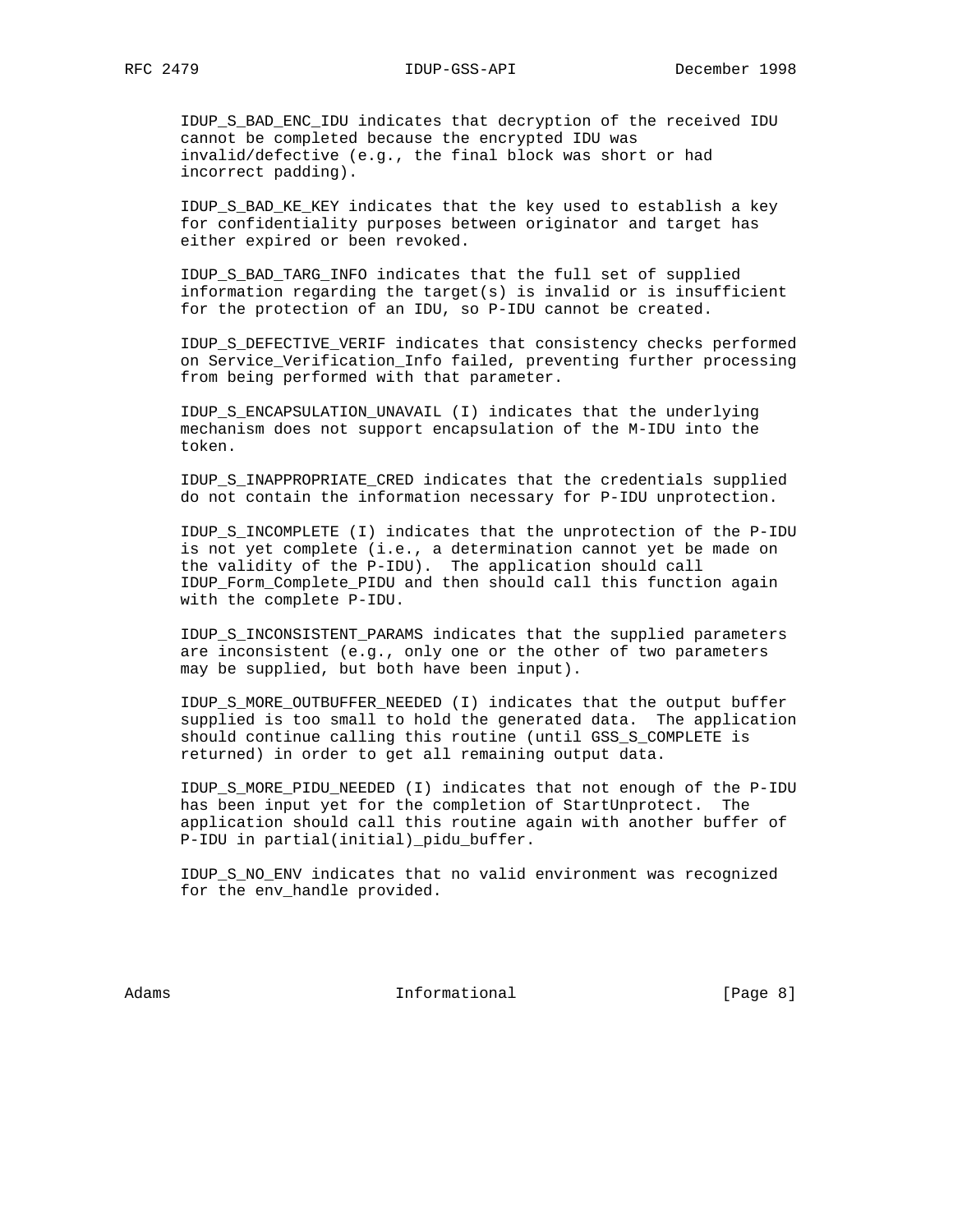IDUP\_S\_NO\_MATCH indicates that Service\_Verification\_Info (or evidence\_check) and the P-IDU to be verified do not match.

 IDUP\_S\_REQ\_TIME\_SERVICE\_UNAVAIL indicates that the time service requested (TTIME or UTIME) is not available in the environment.

 IDUP\_S\_SERVICE\_UNAVAIL indicates that the underlying mechanism does not support the service requested.

 IDUP\_S\_SERV\_VERIF\_INFO\_NEEDED (I) indicates that the Service\_Verification\_Info parameter bundle must be input in order for service verification to proceed. The output parameter service\_verification\_info\_id contains an identifier which may be used by the calling application to locate the necessary information.

 IDUP\_S\_UNKNOWN\_OPER\_ID indicates that the input prot\_oper\_id value is not recognized or supported in the underlying mechanism.

#### 1.2.2. Per-IDU Security Service Availability

 Per-IDU security service availability in IDUP-GSS-API is to be understood and used as described in GSS-API [RFC-2078], with the exception that combinations of services requested by the calling application and supported by the underlying mechanism may be applied simultaneously to any IDU (true for both the SE and the EV calls, but true in the fullest sense for the GP calls).

 GSS-API callers desiring per-message security services should check the relevant service OBJECT IDs at environment establishment time to ensure that what is available in the established environment is suitable for their security needs.

1.2.3. Per-IDU Replay Detection and Sequencing

 The concept of per-IDU replay detection and sequencing discussed in GSS-API [RFC-2078] is not relevant to the IDUP-GSS-API.

1.2.4. Quality of Protection

 The concept of QOP control in IDUP-GSS-API is to be understood essentially as described in GSS-API [RFC-2078]. However, the actual description and use of the QOP parameter is given as follows.

 The qop\_algs parameter for IDUP is defined to be a 32-bit unsigned integer with the following bit-field assignments:

Adams **Informational Informational Informational I**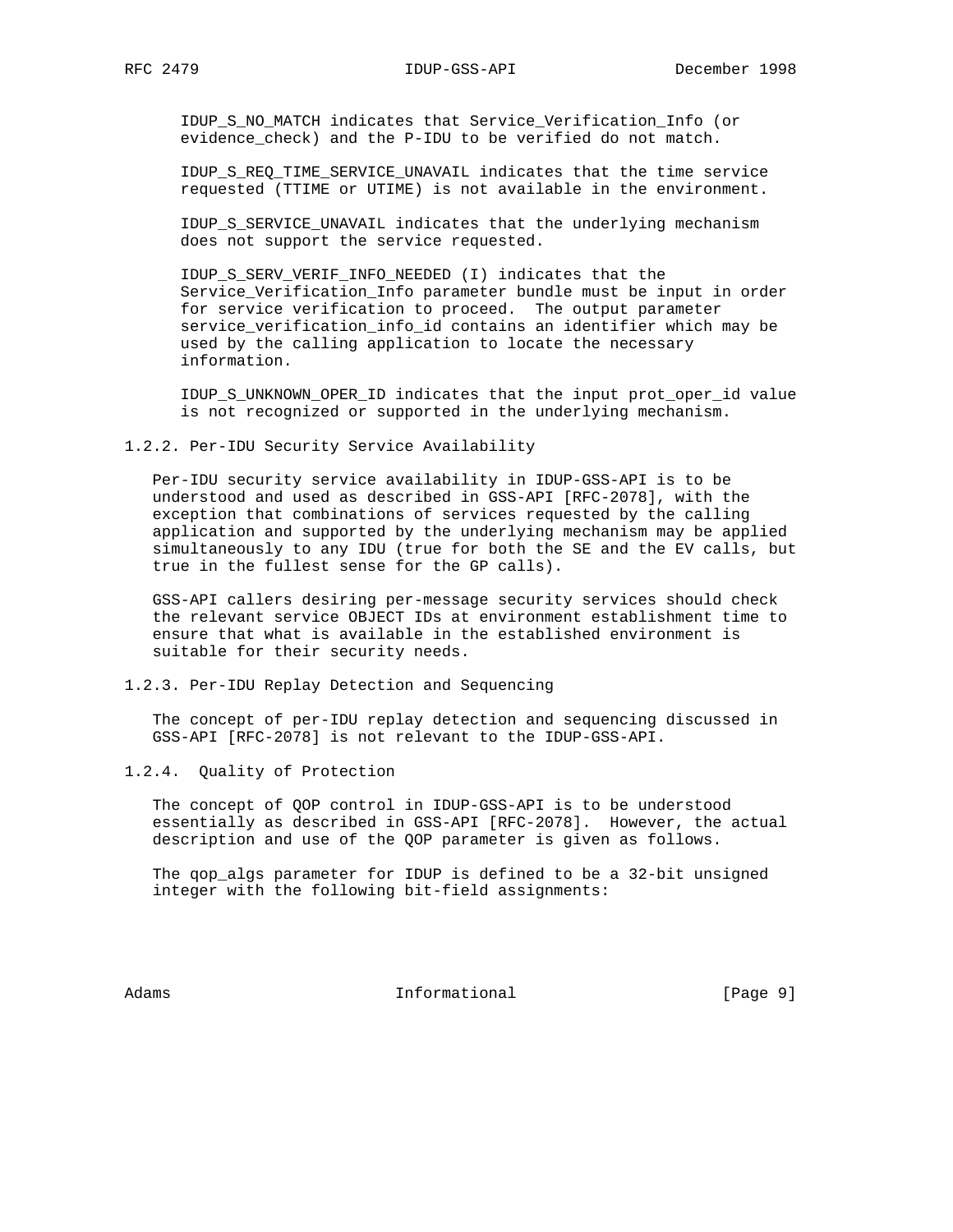| 31 (MSB) |       |                       |  | $(LSB)$ 0 |  |
|----------|-------|-----------------------|--|-----------|--|
|          | U(19) | TS(5)   IA(4)   MA(4) |  |           |  |

where

 U is a 19-bit Unspecified field (available for future use/expansion) -- must be set to zero;

 TS is a 5-bit Type Specifier (a semantic qualifier whose value specifies the type of algorithm which may be used to protect the corresponding IDU -- see below for details);

 IA is a 4-bit field enumerating Implementation-specific Algorithms; and

MA is a 4-bit field enumerating Mechanism-defined Algorithms.

 The interpretation of the qop\_algs parameter is as follows. The MA field is examined first. If it is non-zero then the algorithm used to protect the IDU is the mechanism-specified algorithm corresponding to that integer value.

 If MA is zero then IA is examined. If this field value is non-zero then the algorithm used to protect the IDU is the implementation specified algorithm corresponding to that integer value. Note that use of this field may hinder portability since a particular value may specify one algorithm in one implementation of the mechanism and may not be supported or may specify a completely different algorithm in another implementation of the mechanism.

 Finally, if both MA and IA are zero then TS is examined. A value of zero for TS specifies the default algorithm for the established mechanism. A non-zero value for TS corresponds to a particular algorithm qualifier and selects any algorithm from the mechanism specification which satisfies that qualifier (which actual algorithm is selected is an implementation choice; the calling application need not be aware of the choice made).

The following TS values (i.e., algorithm qualifiers) are specified; other values may be added in the future.

Adams **Informational Informational** [Page 10]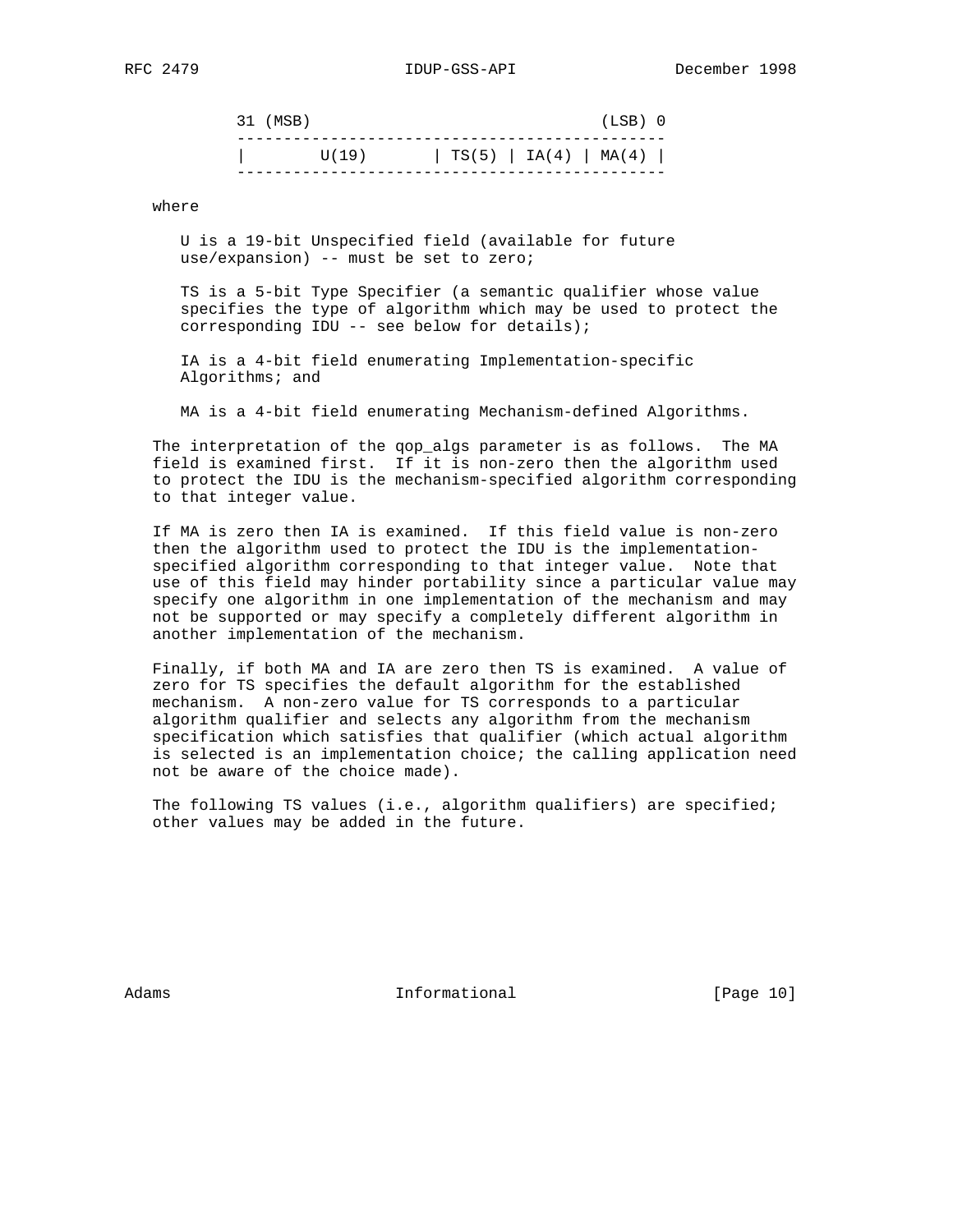When qop\_algs is used to select a confidentiality algorithm:

|  | $00000$ (0) = default confidentiality algorithm |
|--|-------------------------------------------------|
|  | 00001 (1) = IDUP_SYM_ALG_STRENGTH_STRONG        |
|  | 00010 (2) = IDUP SYM ALG STRENGTH MEDIUM        |
|  | 00011 (3) = IDUP SYM ALG STRENGTH WEAK          |
|  | 11111 (31) = IDUP NO CONFIDENTIALITY            |

When qop\_algs is used to select a DOA/integrity algorithm:

|  |  | $00000$ (0) = default integrity algorithm            |
|--|--|------------------------------------------------------|
|  |  | 00001 (1) = IDUP INT ALG DIG SIGNATURE               |
|  |  | (integrity provided through a digital signature)     |
|  |  | $00010$ (2) = IDUP INT ALG NON DIG SIGNATURE         |
|  |  | $(intequiv$ without a dig. sig. $(e,q, with a MAC))$ |
|  |  | $11111 (31) = IDUP NO INTEGRITY$                     |

 Clearly, qualifiers such as strong, medium, and weak are debatable and likely to change with time, but for the purposes of this version of the specification we define these terms as follows. A confidentiality algorithm is "weak" if the effective key length of the cipher is 40 bits or less; it is "medium-strength" if the effective key length is strictly between 40 and 80 bits; and it is "strong" if the effective key length is 80 bits or greater. ("Effective key length" describes the computational effort required to break a cipher using the best-known cryptanalytic attack against that cipher.)

 A five-bit TS field allows up to 30 qualifiers for each of confidentiality and integrity (since "0" is reserved for "default" and "31" is reserved for "none", as shown above). This document specifies three for confidentiality and two for integrity, leaving a lot of room for future specification. Suggestions of qualifiers such as "fast", "medium-speed", and "slow" have been made, but such terms are difficult to quantify (and in any case are platform- and processor-dependent), and so have been left out of this initial specification. The intention is that the TS terms be quantitative, environment-independent qualifiers of algorithms, as much as this is possible.

 Use of the qop\_algs parameter as defined above is ultimately meant to be as follows.

 - TS values are specified at the IDUP-GSS-API level and are therefore portable across mechanisms. Applications which know nothing about algorithms are still able to choose "quality" of protection for their message tokens.

Adams **Informational Informational** [Page 11]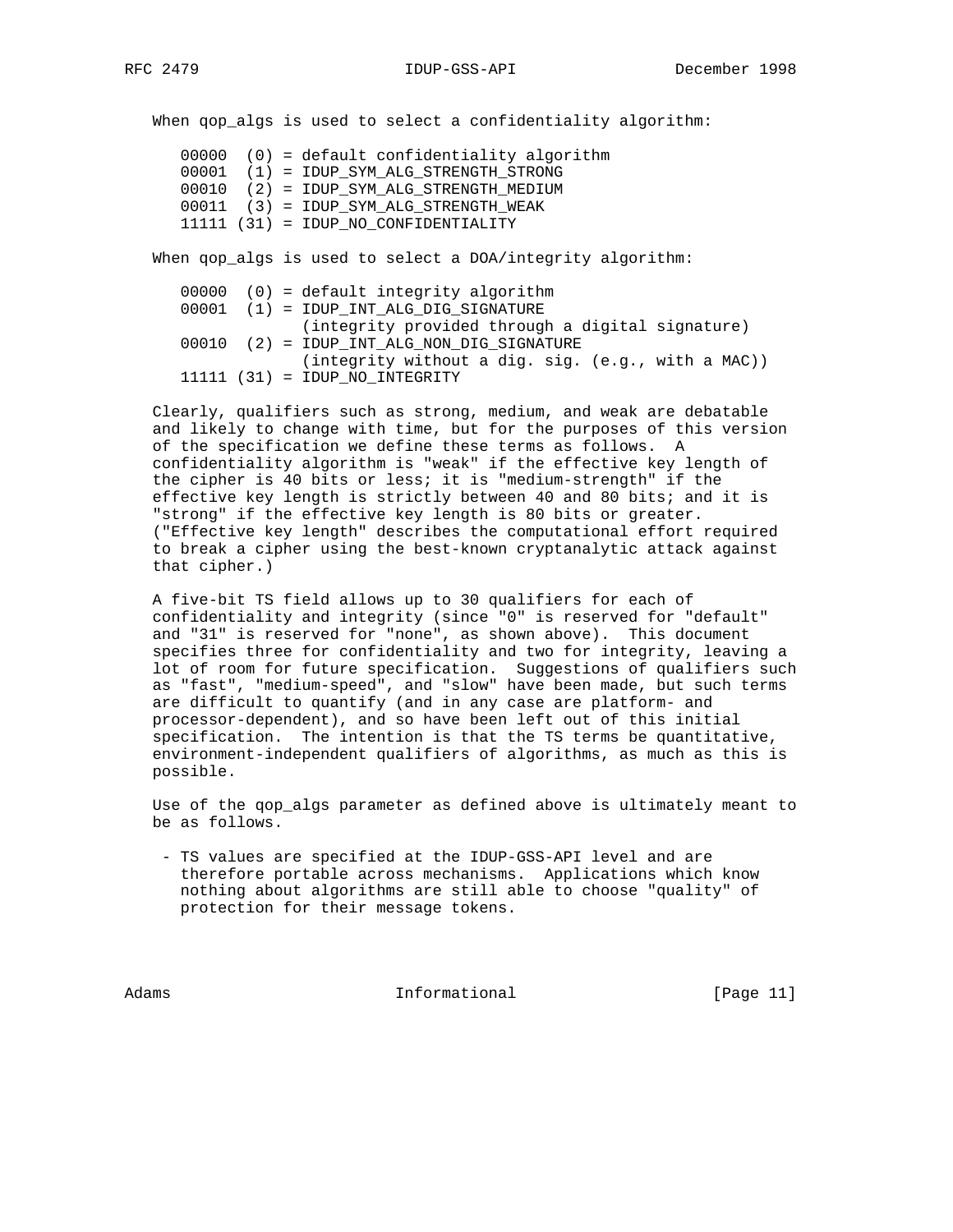- MA values are specified at the mechanism level and are therefore portable across implementations of a mechanism.
- IA values are specified at the implementation level (in user documentation, for example) and are therefore typically non portable. An application which is aware of its own mechanism implementation and the mechanism implementation of its intended P-IDU recipient, however, is free to use these values since they will be perfectly valid and meaningful for protecting IDUs between those entities.

 The receiver of a P-IDU must pass back to its calling application (in IDUP\_Start\_Unprotect()) a qop\_algs parameter with all relevant fields set. For example, if triple-DES has been specified by a mechanism as algorithm 8, then a receiver of a triple-DES-protected P-IDU must pass to its application (TS=1, IA=0, MA=8). In this way, the application is free to read whatever part of the qop\_algs parameter it understands (TS or IA/MA).

1.2.5. The Provision of Time

 IDUP mechanisms should make provision in their protocols for the carrying of time information from originator to target(s). That is, a target (a legitimate recipient) should get some indication during unprotection regarding the time at which the protection operation took place. This is particularly important if the mechanism offers non-repudiation services because in some cases evidence verification may only be achievable if the time at which the evidence was generated is known.

 Depending upon the platform and resources available to the implementation, an IDUP environment may have access to a source of trusted (secure) time, untrusted (local) time, both kinds of time, or no time. OBJECT IDs indicating such availability are returned by the IDUP\_Establish\_Env() call. When starting a protection operation, an application may specify which time services it wishes to have applied to the IDU. Similarly, for unprotection, an application may specify which kind of time (if any) to consult when the validity of the P-IDU is to be established. Specifying both kinds of time is interpreted to mean that the calling application does not care which kind of time is used.

 The IDUP calls which use a time parameter specify the type of that parameter to be INTEGER. This INTEGER is defined in all cases to be the number of seconds which have elapsed since midnight, January 1, 1970, coordinated universal time.

Adams **Informational Informational** [Page 12]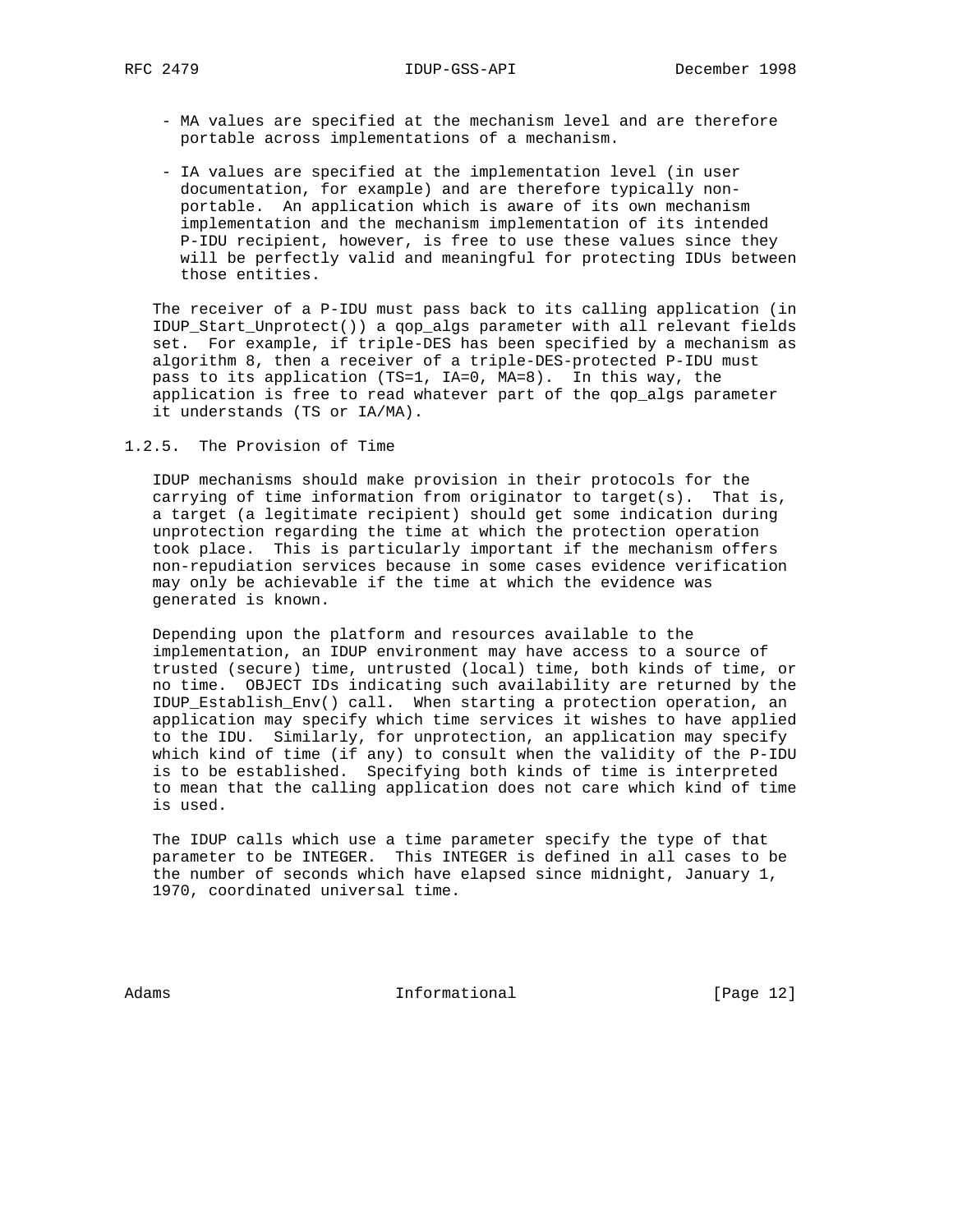## 2. Interface Descriptions

 This section describes the IDUP-GSS-API's operational interface, dividing the set of calls offered into five groups. Credential management calls are related to the acquisition and release of credentials by API callers. Environment-level calls are related to the management of the security environment by an API caller. Per-IDU calls are related to the protection or unprotection of individual IDUs in established security environments. Special-purpose calls deal with unusual or auxiliary evidence generation/verification requirements. Support calls provide extra functions useful to IDUP- GSS-API callers. Table 2 groups and summarizes the calls in tabular fashion.

Table 2: IDUP-GSS-API Calls

 CREDENTIAL MANAGEMENT (see the calls given in Section 2.1 of GSS-API [RFC-2078])

 ENVIRONMENT-LEVEL CALLS IDUP\_Establish\_Env IDUP\_Abolish\_Env IDUP\_Inquire\_Env

PER-IDU CALLS

- SE (SIGN,ENCRYPT) CALLS IDUP\_SE\_SingleBuffer\_Protect IDUP\_SE\_SingleBuffer\_Unprotect IDUP\_SE\_MultiBuffer\_StartProtect IDUP\_SE\_MultiBuffer\_EndProtect IDUP\_SE\_MultiBuffer\_StartUnprotect IDUP\_SE\_MultiBuffer\_EndUnprotect IDUP\_SE\_Process\_Buffer
- EV (EVIDENCE) CALLS IDUP\_EV\_SingleBuffer\_Generate IDUP\_EV\_SingleBuffer\_Verify IDUP\_EV\_MultiBuffer\_StartGenerate IDUP\_EV\_MultiBuffer\_EndGenerate IDUP\_EV\_MultiBuffer\_StartVerify IDUP\_EV\_MultiBuffer\_EndVerify IDUP\_EV\_Process\_Buffer
- GP (GENERAL PROTECTION) CALLS IDUP\_Start\_Protect IDUP\_Protect IDUP\_End\_Protect IDUP\_Start\_Unprotect IDUP\_Unprotect IDUP\_End\_Unprotect

Adams **Informational Informational** [Page 13]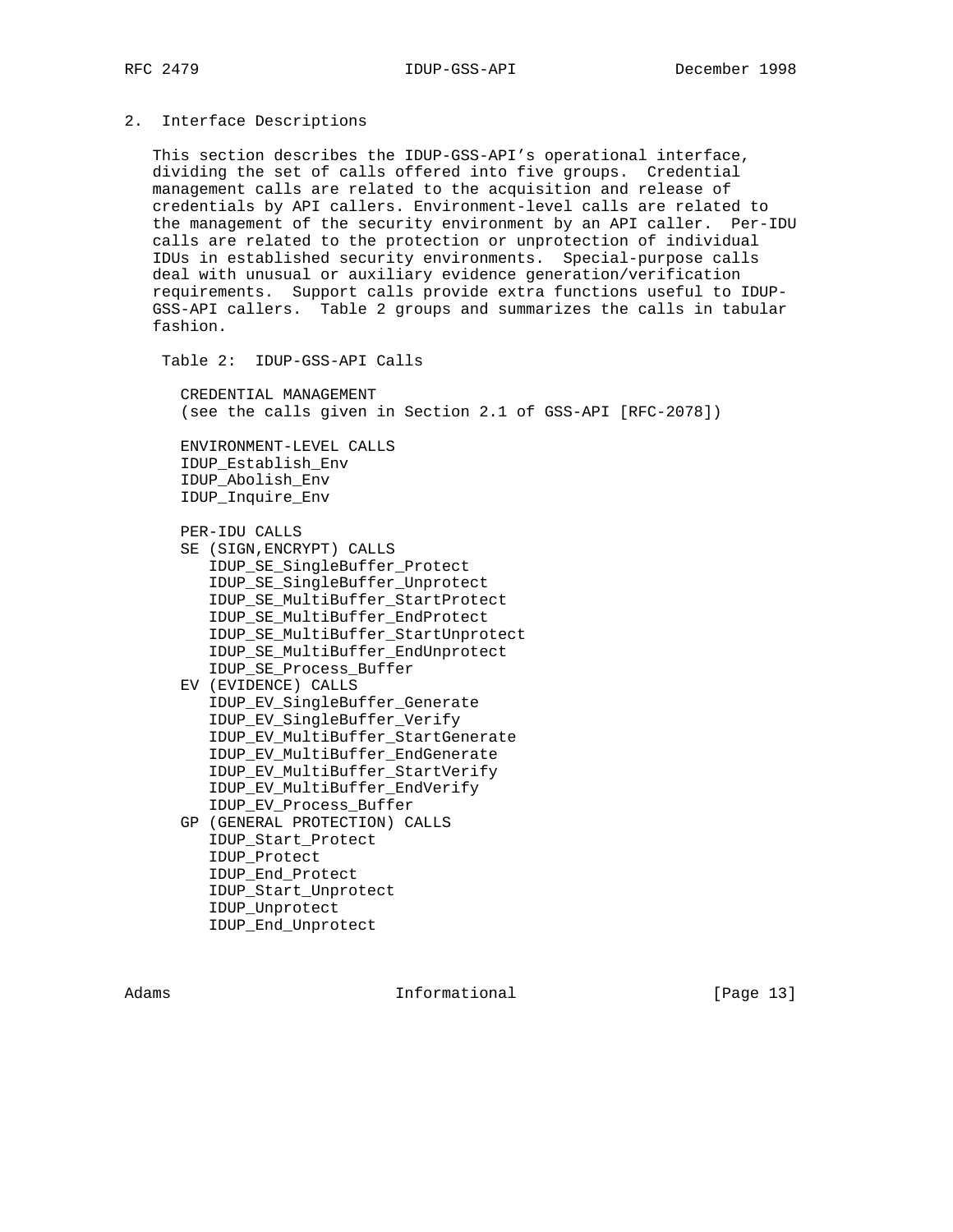SPECIAL-PURPOSE CALLS (might not be supported by all mechanisms) IDUP\_Form\_Complete\_PIDU

 SUPPORT CALLS IDUP\_Acquire\_cred\_with\_auth IDUP\_Get\_Token\_Details IDUP\_Get\_Policy\_Info IDUP\_Cancel\_Multibuffer\_Op (see also the calls given in Section 2.4 of GSS-API [RFC-2078])

 In terms of conformance to this specification, IDUP-GSS-API implementations must support the credential management calls, the environment-level calls, some subset of the per-IDU calls, and the support calls (except where explicitly stated otherwise in Section 2.5). The subset of per-IDU calls supported will depend upon the underlying mechanisms supported and will typically be the SE calls, or the EV calls, or both. As stated in Section 2.3.2.1, implementations are encouraged to support the more powerful GP calls to anticipate the future needs of applications developers, but this is not required for conformance.

2.1. Credential management calls

2.1.1. Relationship to GSS-API

 Credential management in IDUP-GSS-API is to be understood and used as described in GSS-API [RFC-2078]. The calls given in Section 2.1 of GSS-API (including all associated parameters) are unchanged, although the interpretation of the cred\_usage parameter in the GSS-API calls for IDUP purposes is as follows.

 ENCRYPT\_ONLY 8 DECRYPT\_ONLY 16 SIGN\_ONLY 32 VERIFY\_ONLY 64

 The values above may be logically OR'ed together in any desired combination to restrict credential usage (where OR'ing all values results in NO\_RESTRICTION). Future possible values for this parameter are for further study.

 The call IDUP\_Acquire\_cred\_with\_auth has been added as a support call in this specification to permit authenticated credential acquirement; see Section 2.5.2 for details.

Adams **Informational Informational** [Page 14]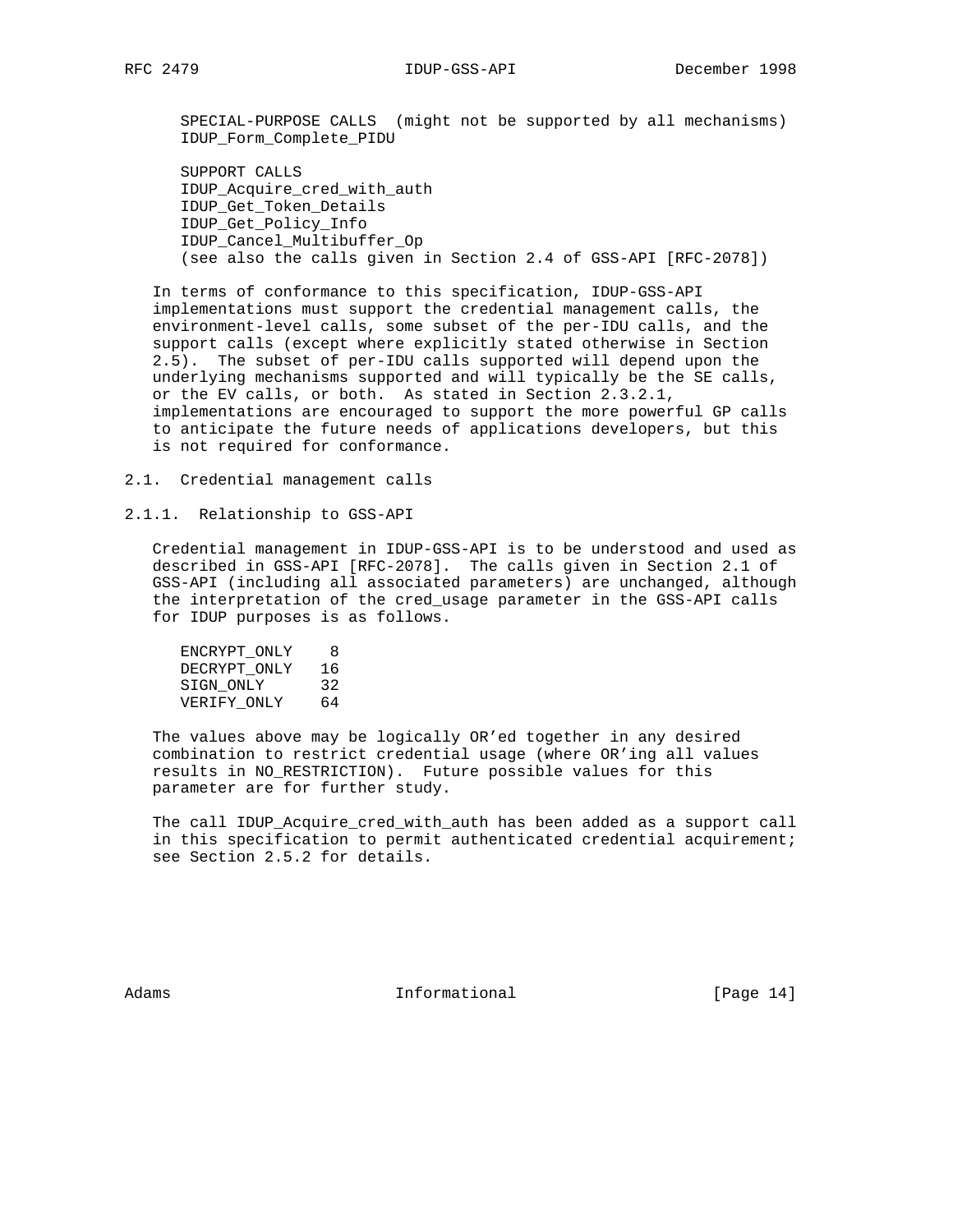# 2.2. Environment-level calls

 This group of calls is devoted to the establishment and management of an environment for the purpose of IDU protection and unprotection. Before protecting or unprotecting any IDU, an application must call IDUP\_Establish\_Env() to initialize environment information and select the underlying IDUP-GSS mechanism to be used. A series of protection or unprotection calls is made to process each IDU, the protection calls resulting in a P-IDU for each. Finally, IDUP\_Abolish\_Env() is called to flush all environment information.

 Semantically, acquiring credentials and establishing an environment is (in many cases) analogous to logging in to a system -- it authenticates a local user to the system and gives that user access to a set of operations which can be performed.

```
2.2.1. Relationship to GSS-API
```
 The set of calls described in this section is used in place of the calls described in Section 2.2 of GSS-API [RFC-2078], since those calls are specific to a session-oriented environment.

```
2.2.2. IDUP_Establish_Env call
```
 Inputs: o claimant\_cred\_handle CREDENTIAL HANDLE, -- NULL parameter specifies "use default"

- o req\_mech\_type OBJECT IDENTIFIER,
- -- NULL parameter specifies "use default"
- o req\_environmentPolicies EnvironmentPolicies,
- -- NULL parameter specifies "use default"
- o req\_services SET OF OBJECT IDENTIFIER,
	- -- GSS\_C\_NO\_OID\_SET requests full set of services available -- for req\_mech\_type

Outputs:

- o major\_status INTEGER,
- o minor\_status INTEGER,
- o env\_handle ENVIRONMENT HANDLE,
- o actual\_mech\_type OBJECT IDENTIFIER,
- -- actual mechanism always indicated, never NULL o actual\_environmentPolicies EnvironmentPolicies,
- -- actual values always indicated, never NULL
- o ret\_services SET OF OBJECT IDENTIFIER,

Return major\_status codes:

- o GSS\_S\_COMPLETE
	- -- environment-level information was successfully initialized,

Adams 1nformational [Page 15]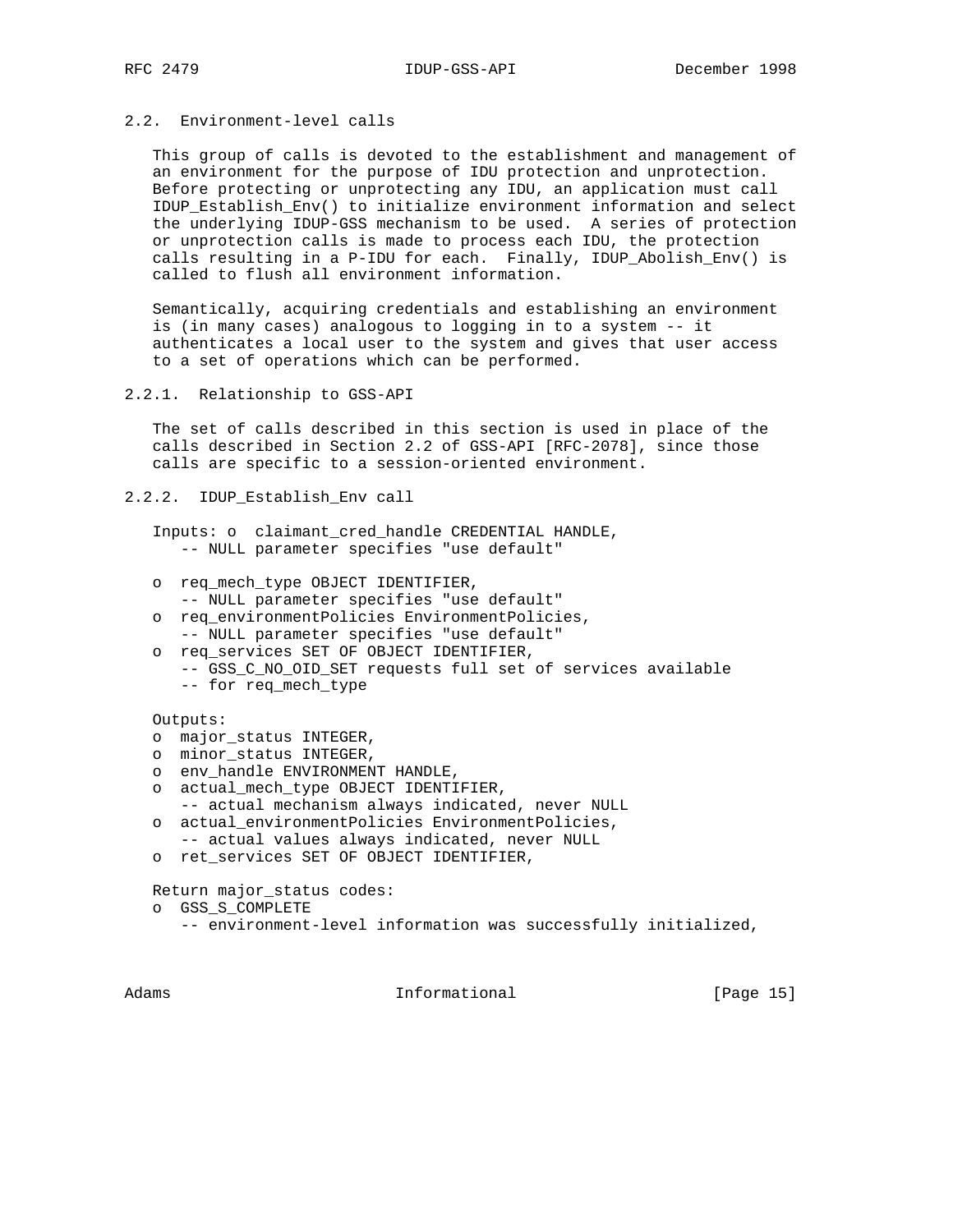-- and IDU / P-IDU processing can begin. o GSS\_S\_DEFECTIVE\_CREDENTIAL o GSS\_S\_NO\_CRED o GSS\_S\_CREDENTIALS\_EXPIRED -- the credentials provided through claimant\_cred\_handle are -- no longer valid, so environment cannot be established. o GSS\_S\_BAD\_MECH o GSS\_S\_FAILURE The following structures are defined to facilitate environment policy input and output: EnvironmentPolicies ::= SEQUENCE { confPolicy [0] PolicyAndTime OPTIONAL, -- NULL parameter (on input) specifies "use default" integPolicy [1] PolicyAndTime OPTIONAL, -- NULL parameter (on input) specifies "use default" evidencePolicy [2] PolicyAndTime OPTIONAL } -- NULL parameter (on input) specifies "use default" PolicyAndTime ::= SEQUENCE { policy OBJECT IDENTIFIER, -- this environment-level policy identifier is separate from -- the policy provisions connected with credentials, if they exist time INTEGER -- on input: the policy rules available at the specified time -- on output: the time at which the policy rules came into effect -- (defined to be the number of seconds elapsed since midnight, -- January 1, 1970, coordinated universal time) endTime INTEGER OPTIONAL } -- on input: unused -- on output: the expiration time of the given policy rules This routine is used by an application which protects or unprotects IDUs. Using information in the credentials structure referenced by claimant\_cred\_handle, IDUP\_Establish\_Env() initializes the data

 This routine returns an env\_handle for all future references to this environment; when protection, unprotection, or IDUP\_Abolish\_Env() calls are made, this handle value will be used as the input env\_handle argument. It is the caller's responsibility to establish a communications path to the intended recipients of the P-IDU, and to transmit the P-IDU to those recipients over that path. This may occur subsequent to the IDUP\_Abolish\_Env() call.

structures required to protect or unprotect IDUs. The

claimant\_cred\_handle, if non-NULL, must correspond to a valid

credentials structure.

Adams 1nformational 1999 [Page 16]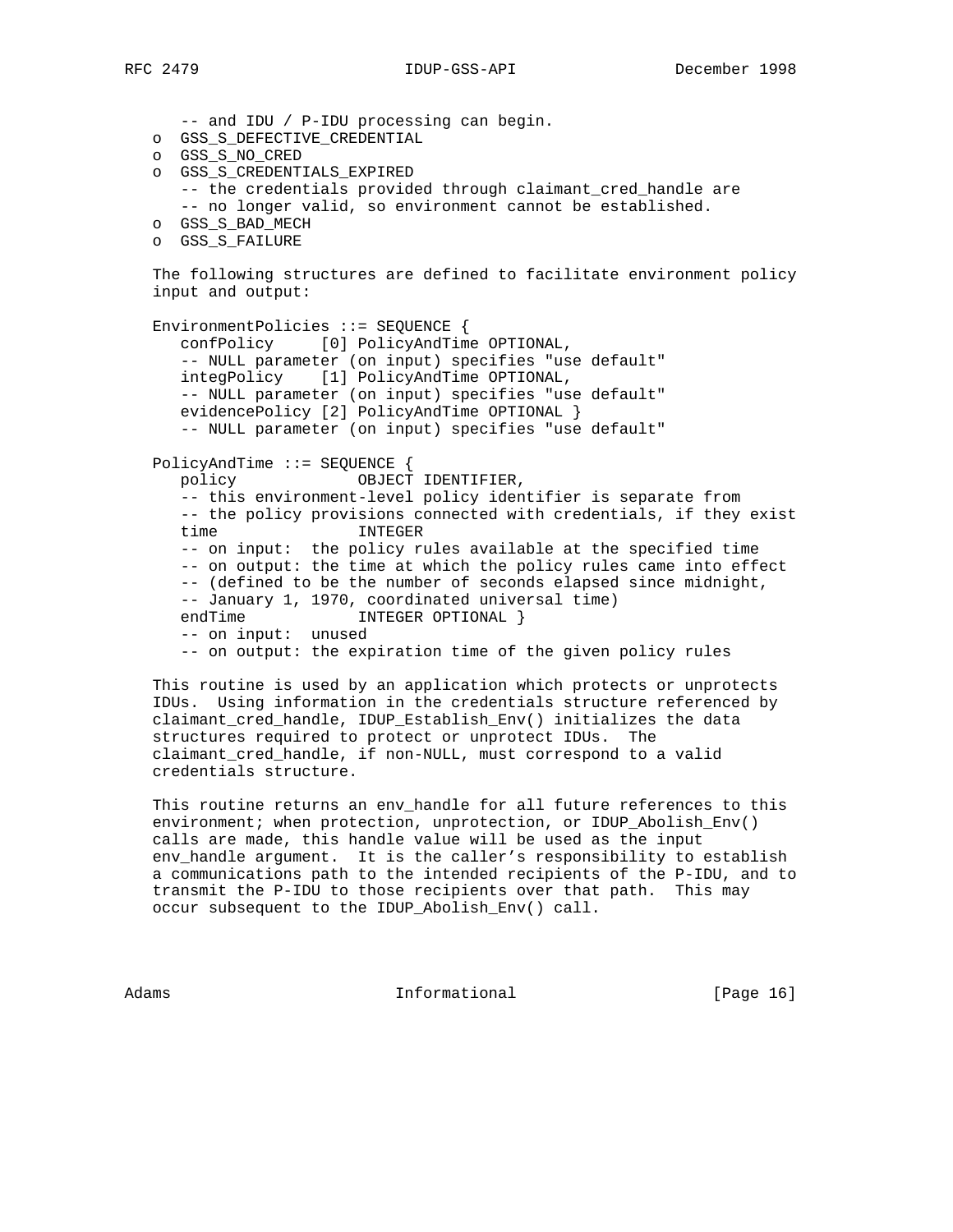The req\_services parameter may be used by the calling application to request that data origin authentication with integrity, confidentiality with integrity, evidence generation, and/or evidence verification services be available in the established environment. Requests can also be made for "trusted" or "untrusted" time services. Requesting evidence generation or verification indicates that the calling application may wish to generate or verify evidence information for non-repudiation purposes (note: an IDU protector may request that a flag be inserted into a P-IDU asking a recipient to provide an evidence of the type "non-repudiation of delivery"; however, the IDUP-GSS-API cannot by itself guarantee that the evidence will be sent because there is no way to force a target to send an evidence\_token back to the IDU protector).

 Not all features will be available in all underlying mech\_types; the returned value of ret services indicates, as a function of mech type processing capabilities and the initiator-provided input OBJECT IDs, the set of features which will be available in the environment. The value of this parameter is undefined unless the routine's major\_status indicates COMPLETE. Failure to provide the precise set of services desired by the caller does not cause environment establishment to fail; it is the caller's choice to abolish the environment if the service set provided is unsuitable for the caller's use. The returned mech\_type value indicates the specific mechanism employed in the environment and will never indicate the value for "default".

 The following OBJECT IDs are defined for protection and unprotection services (the OBJECT ID iso.org.dod.internet.security.services, 1.3.6.1.5.7, has been assigned by IANA, and some of the security services under that node are assigned as shown below). It is recognized that this list may grow over time.

PER CONF =  $\{ 1.3.6.1.5.7.1.1 \}$  -- perform data confidentiality (i.e., encrypt data) PER\_CONF\_FULL = { 1.3.6.1.5.7.1.3 } -- perform full confidentiality (i.e., encrypt data and sig) -- (may be used only when PER\_DOA is requested simultaneously) PER\_DOA = { 1.3.6.1.5.7.3.1 } -- perform data origin authentication with data integrity PER\_DOA\_CIPH = { 1.3.6.1.5.7.3.3 } -- perform DOA with DI over ciphertext (rather than plaintext) -- (may be used only when PER\_CONF is requested simultaneously) PER\_POO =  ${ 1.3.6.1.5.7.4.1 }$  -- perform (i.e., create) non-repudiable "proof of origin" PER\_POD = { 1.3.6.1.5.7.4.3 } -- perform (i.e., create) non-repudiable "proof of delivery"

Adams **Informational Informational** [Page 17]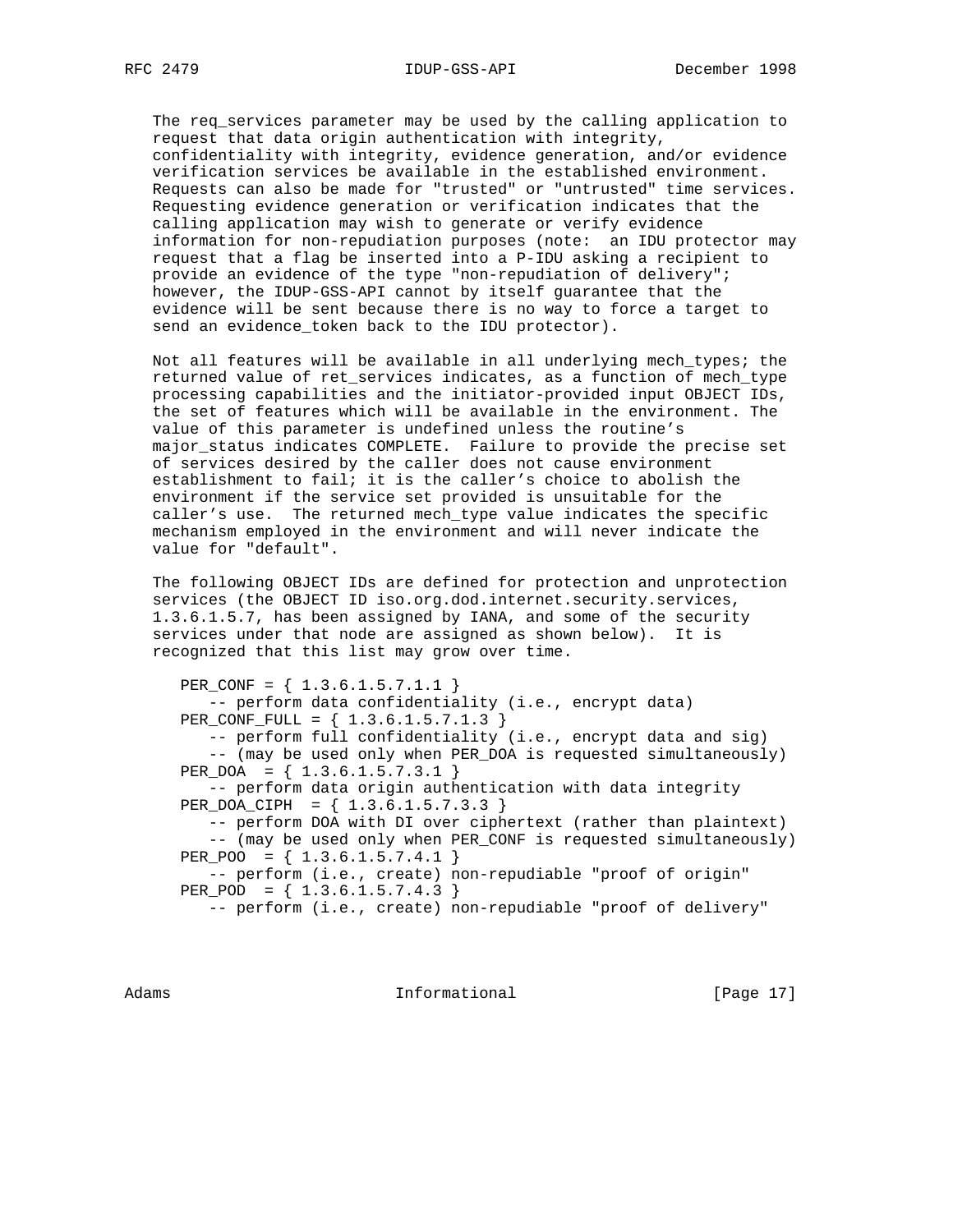```
REC_CONF = \{ 1.3.6.1.5.7.1.2 \} -- receive data confidentiality (i.e., decrypt data)
REC_CONF_FULL = { 1.3.6.1.5.7.1.4} -- receive full confidentiality (i.e., decrypt data and sig)
    -- (may be used only when REC_DOA is received simultaneously)
REC_DOA = { 1.3.6.1.5.7.3.2 } -- receive / verify DOA with data integrity
REC\_DOA_CIPH = \{ 1.3.6.1.5.7.3.4 \} -- verify DOA with DI over ciphertext (rather than plaintext)
   -- (may be used only when PER CONF is received simultaneously)
REC_POO = \{ 1.3.6.1.5.7.4.2 \} -- receive / verify "proof of origin"
REC\_POD = \{ 1.3.6.1.5.7.4.4 \} -- receive / verify "proof of delivery"
TTIME = \{ 1.3.6.1.5.7.7.1 \} -- trusted time availability
UTIME = { 1.3.6.1.5.7.7.2 }
   -- untrusted time availability
```
 The PER\_CONF return value (in the ret\_services paramater) indicates whether the environment supports confidentiality services, and so informs the caller whether or not a request for encryption can be honored. In similar fashion, the PER\_DOA return value indicates whether DOA services are available in the established environment, and the PER\_POO and PER\_POD return values indicate whether evidence generation services are available. The TTIME and UTIME values indicate whether trusted time and untrusted time are available for protection / unprotection services.

 Note that, unlike a GSS "context", an IDUP environment does not have an explicit lifetime associated with it. Instead, it relies on the lifetime of the calling entity's credential (set by the caller in the GSS\_Acquire\_cred() call). When the credential expires (or is explicitly deleted in any other way), no new operations are allowed in the IDUP environment (although operations which have begun, such as the Protection set of calls, can be taken to completion).

Adams **Informational Informational** [Page 18]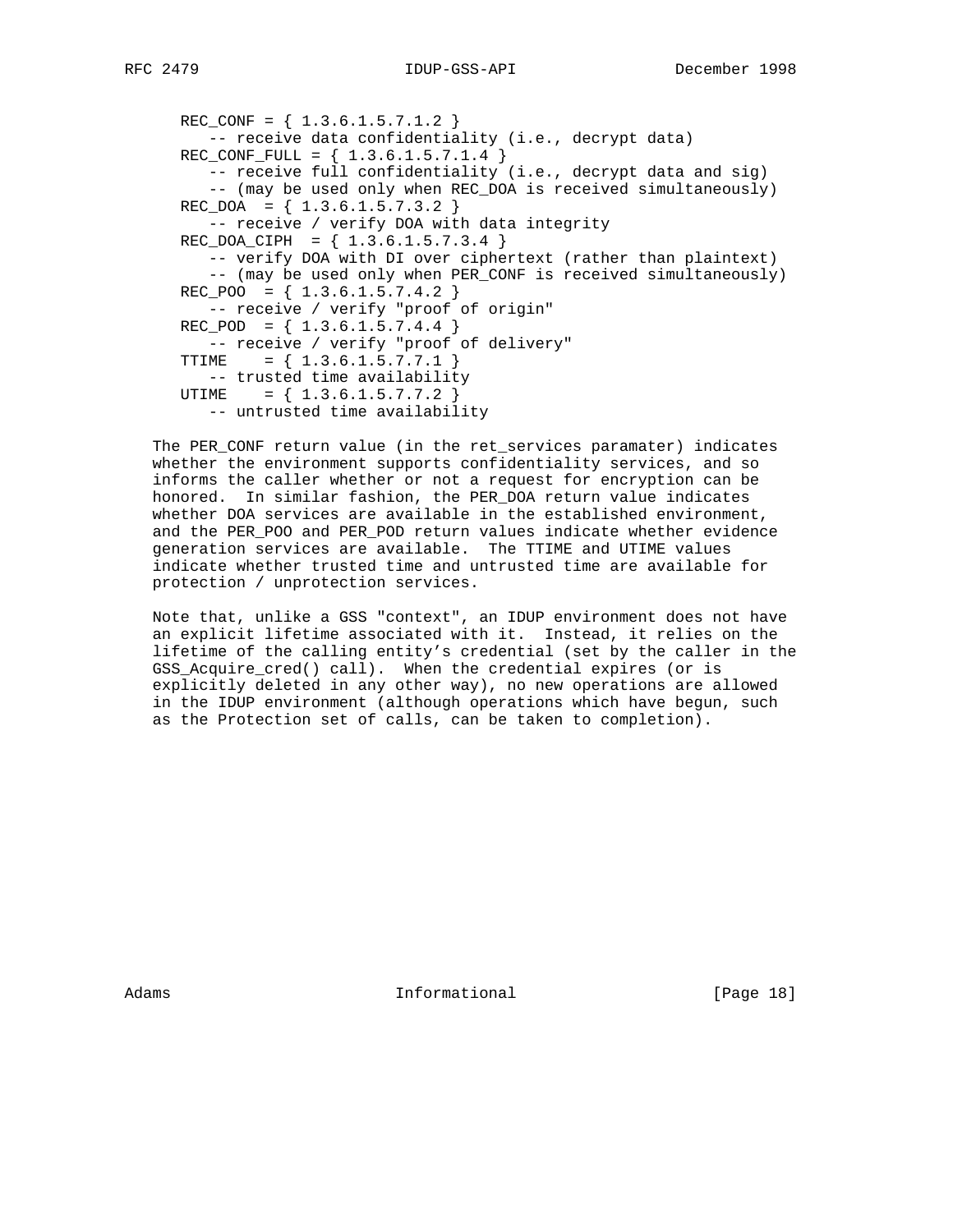2.2.3. IDUP\_Abolish\_Env call Input: o env\_handle ENVIRONMENT HANDLE Outputs: o major\_status INTEGER, o minor\_status INTEGER, Return major\_status codes: o GSS\_S\_COMPLETE -- the relevant environment-specific information was flushed. o IDUP\_S\_NO\_ENV o GSS\_S\_FAILURE This call is made to flush environment-specific information. (Once an

 environment is established, cached credential and environment-related info. is expected to be retained until an IDUP\_Abolish\_Env() call is made or until the cred. lifetime expires.) Attempts to perform IDU processing on a deleted environment will result in error returns.

```
2.2.4. IDUP_Inquire_Env call
```
 Input: o env\_handle ENVIRONMENT HANDLE,

Outputs:

- o major\_status INTEGER,
- o minor\_status INTEGER,
- o mech\_type OBJECT IDENTIFIER, -- the mechanism supporting this environment
- o environmentPolicies EnvironmentPolicies, -- the environment policies in effect
- o ret services SET OF OBJECT IDENTIFIER,

Return major\_status codes:

- o GSS\_S\_COMPLETE
	- -- referenced environment is valid and mech\_type and other return -- values describe the characteristics of the environment.
- o GSS\_S\_CREDENTIALS\_EXPIRED
- o IDUP\_S\_NO\_ENV
- o GSS\_S\_FAILURE

This routine provides environment-related information to the caller.

Adams **Informational Informational** [Page 19]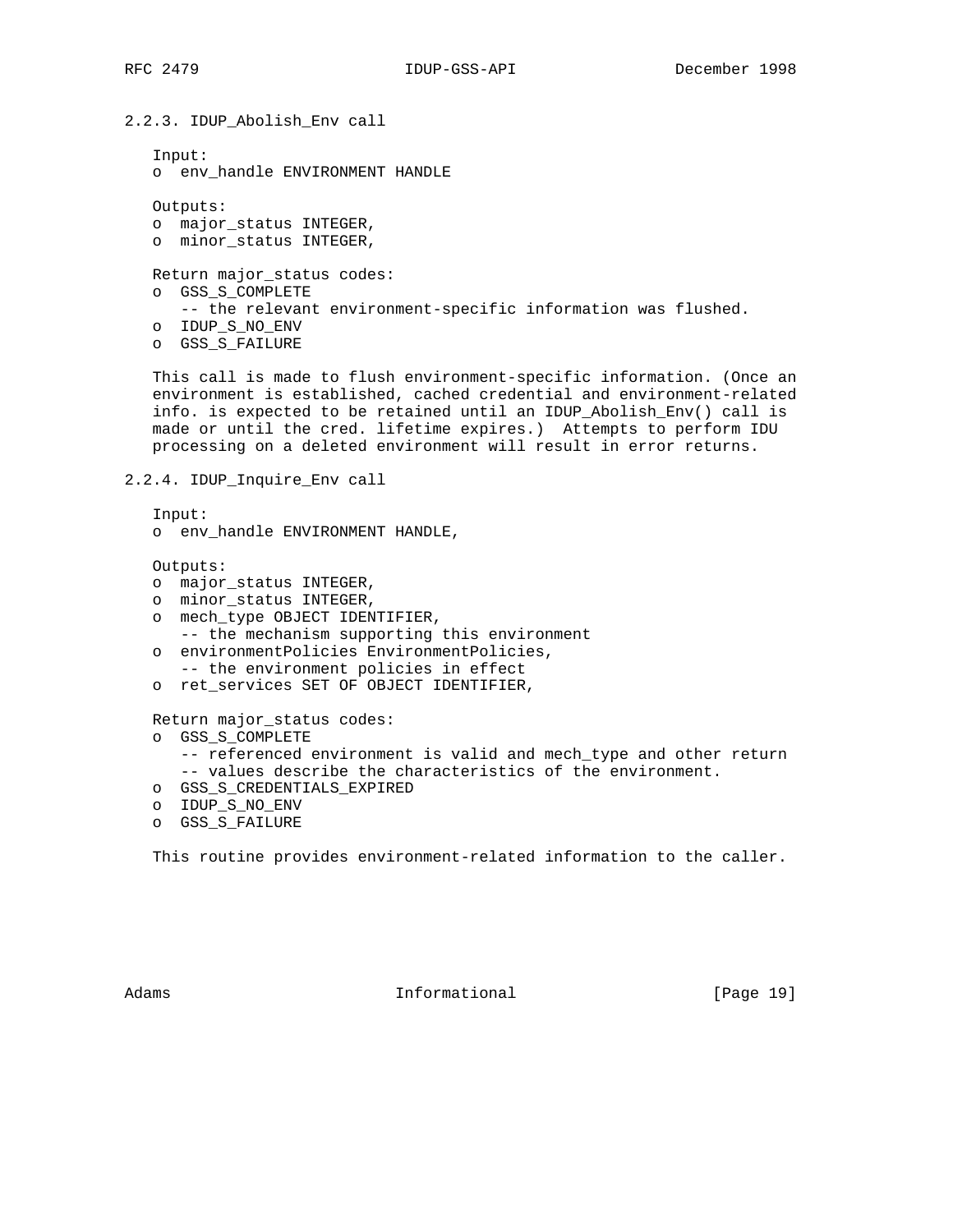# 2.3. Per-IDU calls

 This group of calls is used to perform IDU protection and unprotection processing on an established IDUP environment. Some of these calls may block pending network interactions (depending on the underlying mechanism in use). These calls may be invoked by an IDU's protector or by the P-IDU's recipient. Members of this group form pairs; the output from the protection types of calls is typically meant to be input to the unprotection types of calls.

 The per-IDU calls can support caller-requested data origin authentication with data integrity, confidentiality with data integrity, evidence, and evidence-requested-from-target services.

 The protection operations output a token which encapsulates all the information required to unprotect the IDU. The token is passed to the target (possibly separate from the M-IDU) and is processed by the unprotection calls at that system. Unprotection performs decipherment, DOA verification, evidence verification, or notification of evidence requested, as required.

 Each of the two main operations (protection and unprotection) may be separated into three parts: "Start\_Operation"; "Operation" (which may be called once for each buffer of input data); and "End\_Operation". This separation is available for the case where the IDU or P-IDU is to be processed one buffer at a time. "Start\_Operation" allows the caller to specify or retrieve the appropriate "Quality" used during the processing. "Operation" is concerned with the processing itself, receiving a buffer of input data and potentially returning a buffer of output data. "End\_Operation" performs any required clean-up and creates the appropriate token or states whether the input token was verified.

 If the IDU or P-IDU is wholly contained in a single buffer, the three-part protection/unprotection processing need not be done. Instead, protection or unprotection can be accomplished using only a single call, simplifying application code.

2.3.1. Relationship to GSS-API

 The set of calls described in this section is used in place of the calls GSS\_GetMIC(), GSS\_VerifyMIC, GSS\_Wrap(), and GSS\_Unwrap() which are specified in [RFC-2078], since those calls are specific to a session-oriented environment.

Adams 1nformational 1999 [Page 20]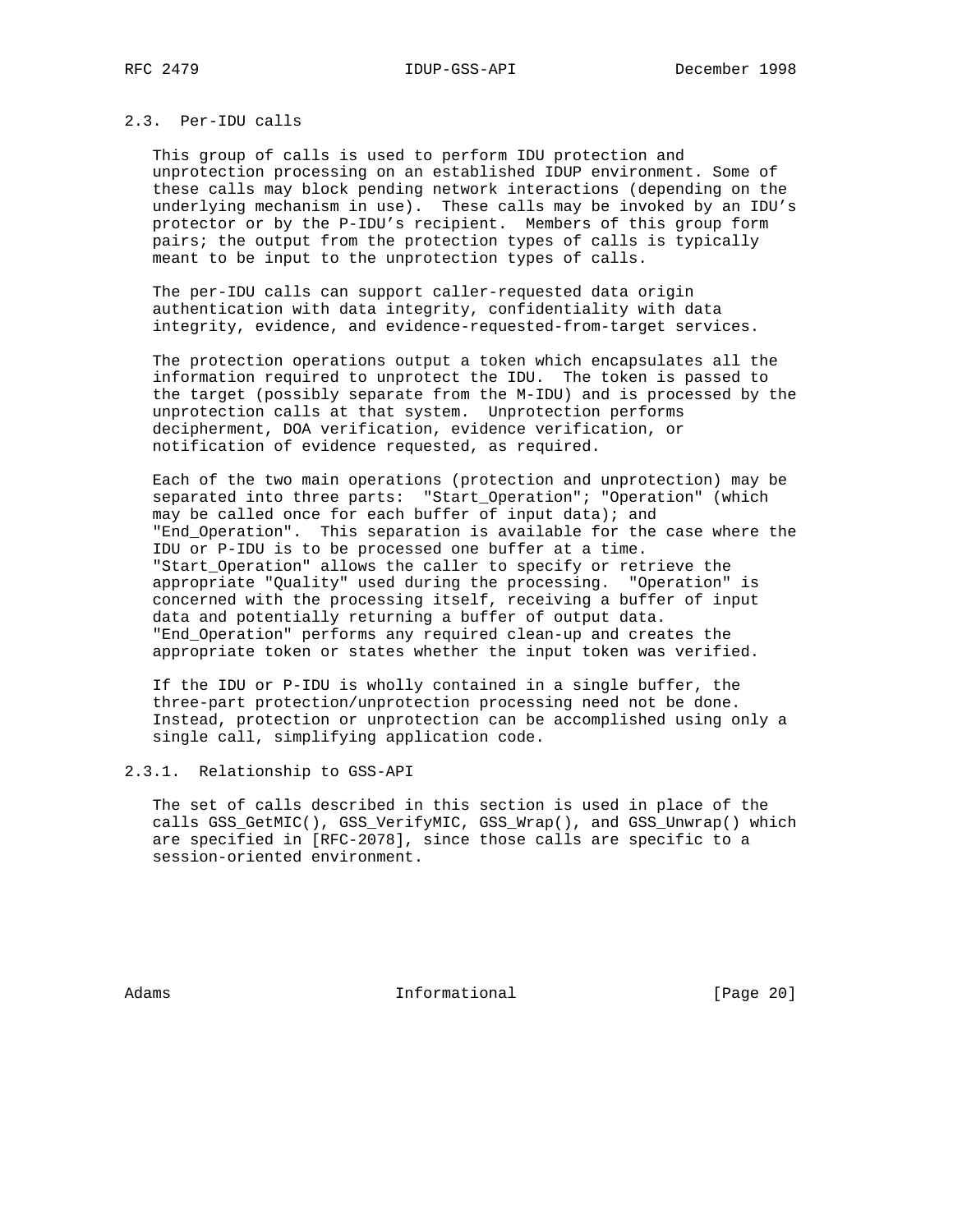# 2.3.2. The "SE" Calls

#### 2.3.2.1. IDUP\_SE Purpose

 The "SE" group of calls provides a very simple, high-level interface to underlying IDUP mechanisms when application developers need access only to signature and encryption protection/unprotection services. It includes both the single-buffer and multiple-buffer IDU cases and can be used for signing only, encrypting only, signing and encrypting (in either order, and with or without visibility of the resulting signature), and "clear signing" (where the data is not modified in any way and the signature itself is returned as a separate item). [Note that encapsulation occurs in all cases except for clear signing, so that these calls provide functionality similar to the GSS\_Wrap call.]

 Note that the term "signing" is used in its most generic sense, not necessarily implying the use of public-key techniques. This concept has also been called "sealing" in other contexts (e.g., in other standardization efforts).

 The SE calls may be viewed by mechanism implementors as an "API" to the more powerful GP calls defined later and so may be implemented as simple mapping functions to those calls (when those optional calls are supported). Application callers, on the other hand, may find that the SE calls are all they currently need for many environments. At some time in the future when they have need of non-repudiation or "directed receipts" types of services, they may consider using the EV calls (or the GP calls -- when these are supported -- if complex and sophisticated combinations of services are required). To assist in this migration path, mechanism implementors are encouraged to support the full set of IDUP calls (i.e., the SE, EV, and GP calls) even though some calling applications will only use the SE calls in the short term.

2.3.2.2. IDUP\_SE Parameter Bundles

 The concept of "parameter bundles" is used in the calls presented in the following subsections in order to simplify their presentation and clarify their intended purpose and use. See Section 2.3.4.1 for a more complete description of parameter bundles.

 The following parameter bundles are used in the "SE" protection and unprotection sets of calls.

Adams **Informational Informational** [Page 21]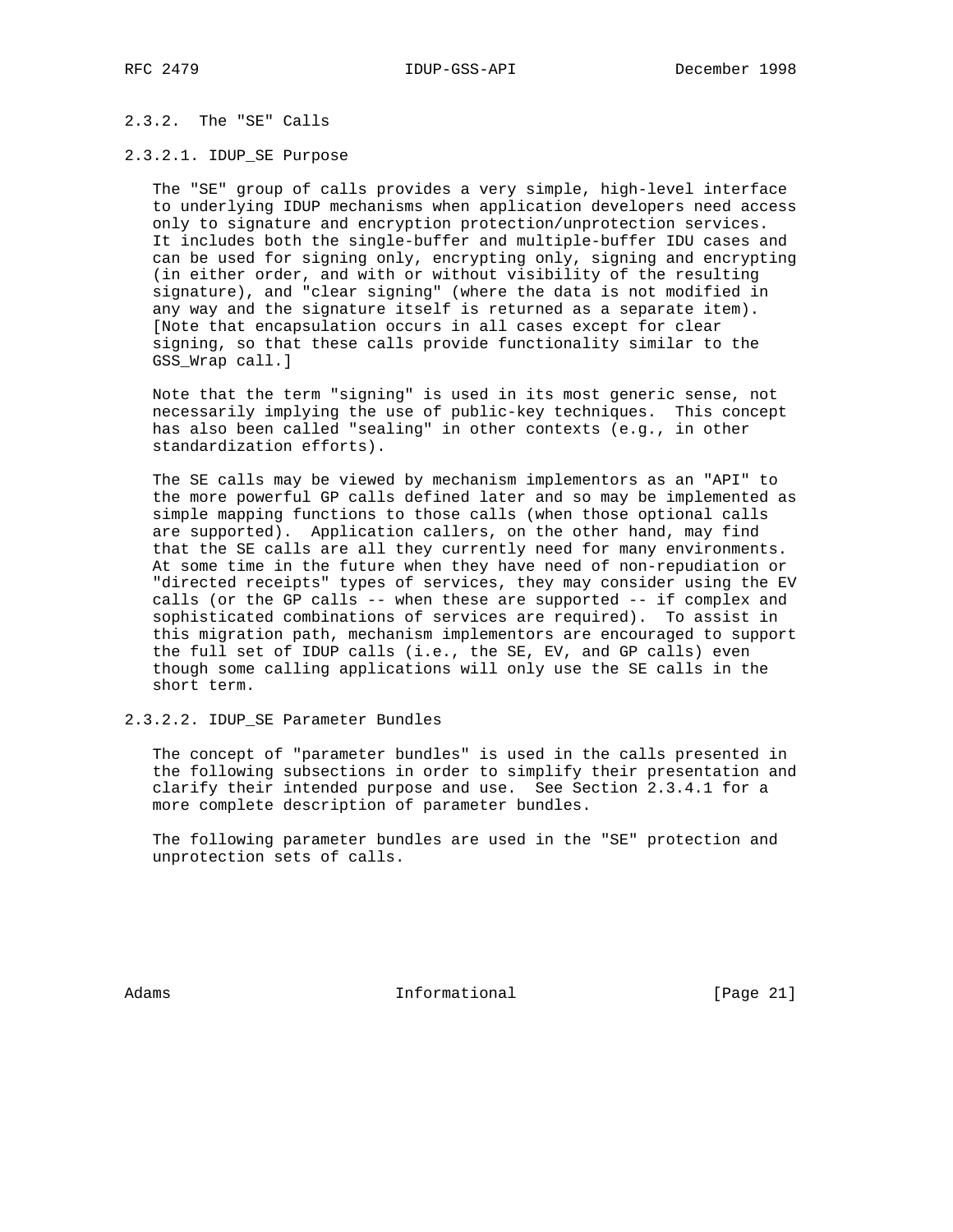```
 o Protect_Options PARAMETER BUNDLE
      o protect_operation INTEGER {
sign_only (0),
encrypt_only (1),
          sign_and\_encrypt (2),
           -- let mechanism choose order (and readability of signature)
           sign_then_encrypt_data (3),
           -- sign, then encrypt plaintext (leaving signature in clear)
           sign_then_encrypt_full (4),
           -- sign, then encrypt everything (including signature)
          encrypt_then_sign (5),
           -- encrypt, then sign the ciphertext
           clear_sign_only (6)
        } OPTIONAL,
      o protect_oper_oid OBJECT IDENTIFIER OPTIONAL,
        -- may be used in place of above parameter if OID is known
 o sign_qop_alg UNSIGNED INTEGER,
 o sign_qop_algID AlgorithmIdentifier, --overrides sign_qop_alg
 o enc_qop_alg UNSIGNED INTEGER,
 o enc_qop_algID AlgorithmIdentifier, --overrides enc_qop_alg
 o idu_type_string OCTET STRING,
        -- type of the IDU ("data", "e-mail doc", MIME type, etc.)
      o pidu_type_string OCTET STRING,
      o mech_indep_encap_req BOOLEAN -- (see Appendix A)
   o PIDU_Information PARAMETER BUNDLE
 o protect_options Protect_Options,
 o originator_name INTERNAL NAME,
 o originator_role Originator_Role, -- (see Section 2.3.4.1)
 o protection_time INTEGER,
   o Bad_Target_Name PARAMETER BUNDLE, -- same as in Section 2.3.3.2
      o bad_targ_name INTERNAL NAME,
      o bad_targ_status INTEGER,
        -- a status flag giving the reason for rejection of the name
        -- in bad_targ_name. Specified reasons include:
-- SYNTAX_INVALID (0) the syntax of the name is invalid;
-- NAME_UNRECOGNIZED (1) the name is not recognized;
-- NAME_AMBIGUOUS (2) the name cannot be resolved;
-- ACCESS_DENIED (3) access to this target is denied;
        -- CERTIFICATE_NOT_FOUND (4) the encryption certificate of the
                                 target could not be found.
  o Target_Info PARAMETER BUNDLE, -- same as in Section 2.3.3.2
     o targ_names SET OF INTERNAL NAME,
     o bad_targ_count INTEGER,
      o bad_target_names SET OF Bad_Target_Name,
```
Adams **Informational Informational** [Page 22]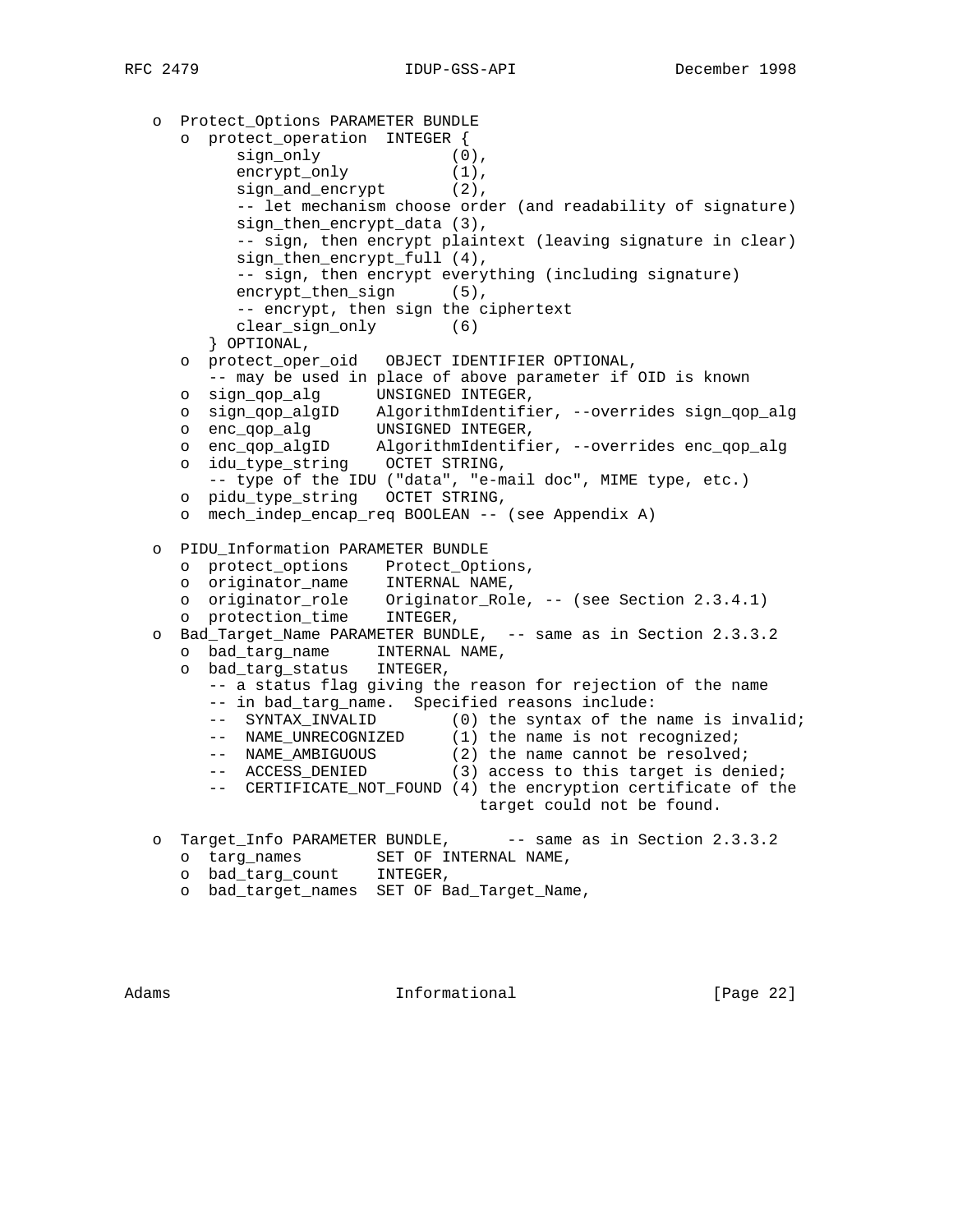2.3.2.3. IDUP\_SE major\_status codes

 The following major\_status return codes are defined for the "SE" calls in this section:

- o GSS\_S\_COMPLETE
- o IDUP\_S\_MORE\_OUTBUFFER\_NEEDED
	- -- returned (by any SE call) to indicate that there is more output
	- -- data than can fit into the supplied buffers. The application
	- -- should save the returned data and call again to retrieve the -- remaining output.
- o IDUP\_S\_MORE\_PIDU\_NEEDED
	- -- indicates that more PIDU data is needed for the StartUnprotect -- operation (e.g., so that PIDU\_Information or initial\_idu\_buffer -- may be returned).
- o IDUP\_S\_INCONSISTENT\_PARAMS
- o GSS\_S\_CREDENTIALS\_EXPIRED
- o IDUP\_S\_NO\_ENV
- o GSS\_S\_BAD\_QOP
- o GSS\_S\_FAILURE

 If Target\_Info is used as an input parameter (e.g., if an encryption operation is being performed), the following major\_status return code is also defined:

o IDUP\_S\_BAD\_TARG\_INFO

 Note for this return code that if one or more of the targets in targ\_names cannot be used as a valid recipient of the P-IDU, these names will be returned in bad\_targ\_names (with associated status codes in bad\_targ\_status). As long as at least one of the targets can be used, however, this does not cause this call to fail (i.e., the failure code IDUP\_S\_BAD\_TARG\_INFO is not returned); it is the caller's choice to discontinue IDU protection if the target set which can be used is unsuitable for the caller's purposes.

2.3.2.4. IDUP\_SE\_SingleBuffer\_Protect call

Inputs:

- o env\_handle ENVIRONMENT HANDLE,
- o Protect\_Options PARAMETER BUNDLE,
- o Target\_Info PARAMETER BUNDLE,
- o idu\_buffer OCTET STRING
- o additional\_protection BOOLEAN
	- -- TRUE if idu\_buffer is the output of a previous protection
	- -- operation (i.e., if this is the second (or higher) in a
	- -- series of SE/EV protection calls)

Adams **Informational Informational** [Page 23]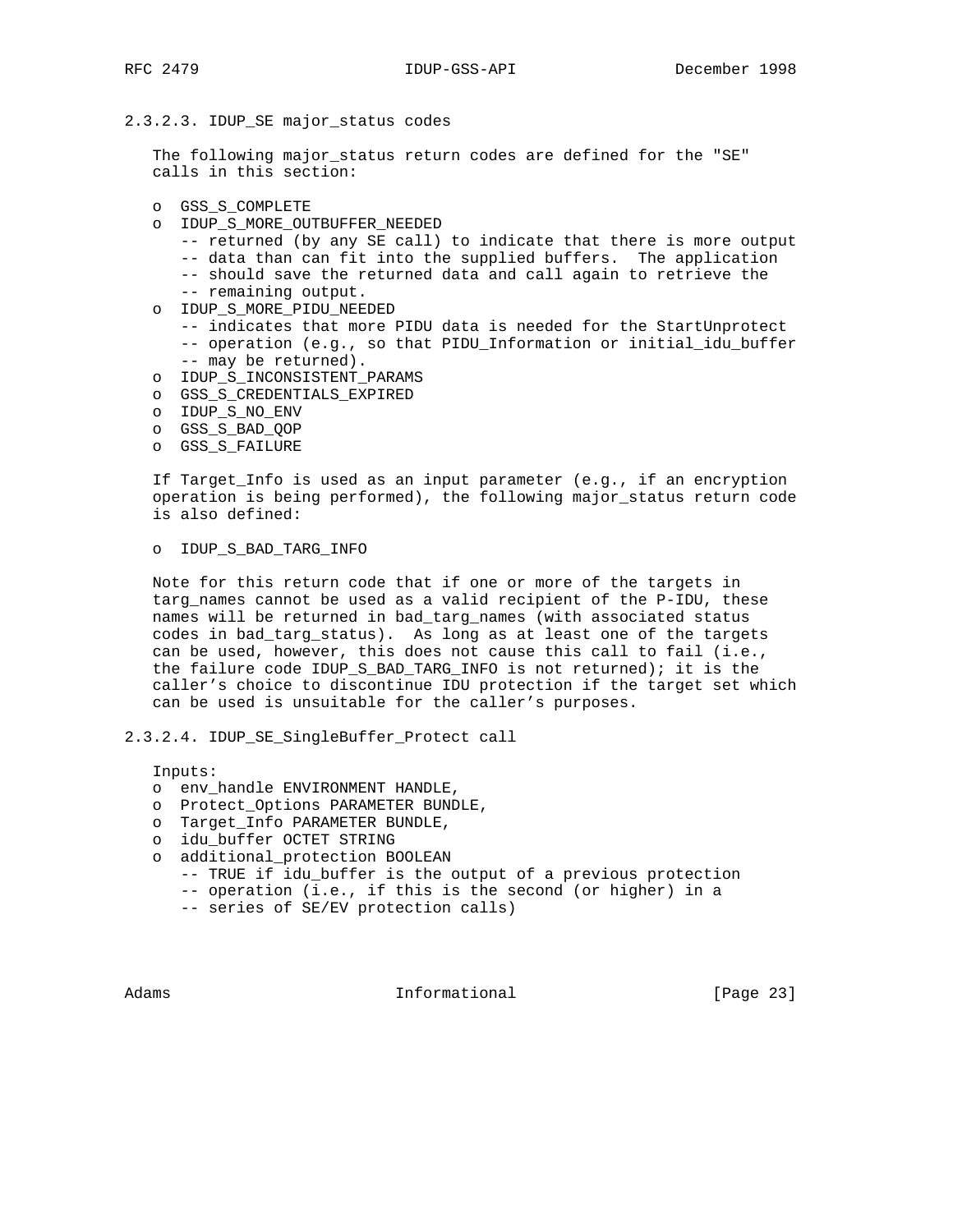Outputs: o major\_status INTEGER, o minor\_status INTEGER, o pidu\_buffer OCTET STRING, o sig\_token OCTET STRING -- used if Protect\_Options is clear\_sign\_only Using the security environment referenced by env\_handle, encrypt and/or sign the supplied IDU. If "clear signing" is performed, the signature will be returned in sig\_token and pidu\_buffer may be empty (depends on underlying mechanism). 2.3.2.5. IDUP\_SE\_SingleBuffer\_Unprotect call Inputs: o env\_handle ENVIRONMENT HANDLE, o pidu\_buffer OCTET STRING, -- may contain an IDU if sig\_token is non-NULL (i.e., if -- clear\_sign\_only protection was applied) o sig\_token OCTET STRING Outputs: o major\_status INTEGER, o minor\_status INTEGER, o idu\_buffer OCTET STRING, -- may be empty if clear\_sign\_only protection was applied (depends -- on underlying mechanism) o PIDU\_Information PARAMETER BUNDLE o additional\_unprotection BOOLEAN -- TRUE if idu\_buffer should be input to another unprotection -- operation (i.e., if this should not be the last in a series

-- of SE/EV unprotection calls)

Using the security environment referenced by env handle, decrypt and/or verify the supplied PIDU and return the contained IDU along with all available PIDU\_Information.

2.3.2.6. IDUP\_SE\_MultiBuffer\_StartProtect call

Inputs:

- o env\_handle ENVIRONMENT HANDLE,
- o Protect\_Options PARAMETER BUNDLE,
- o Target\_Info PARAMETER BUNDLE,
- o additional\_protection BOOLEAN, -- (see Section 2.3.2.4)
- o idu\_size INTEGER -- (see Section 2.3.4.2)

Adams **Informational Informational** [Page 24]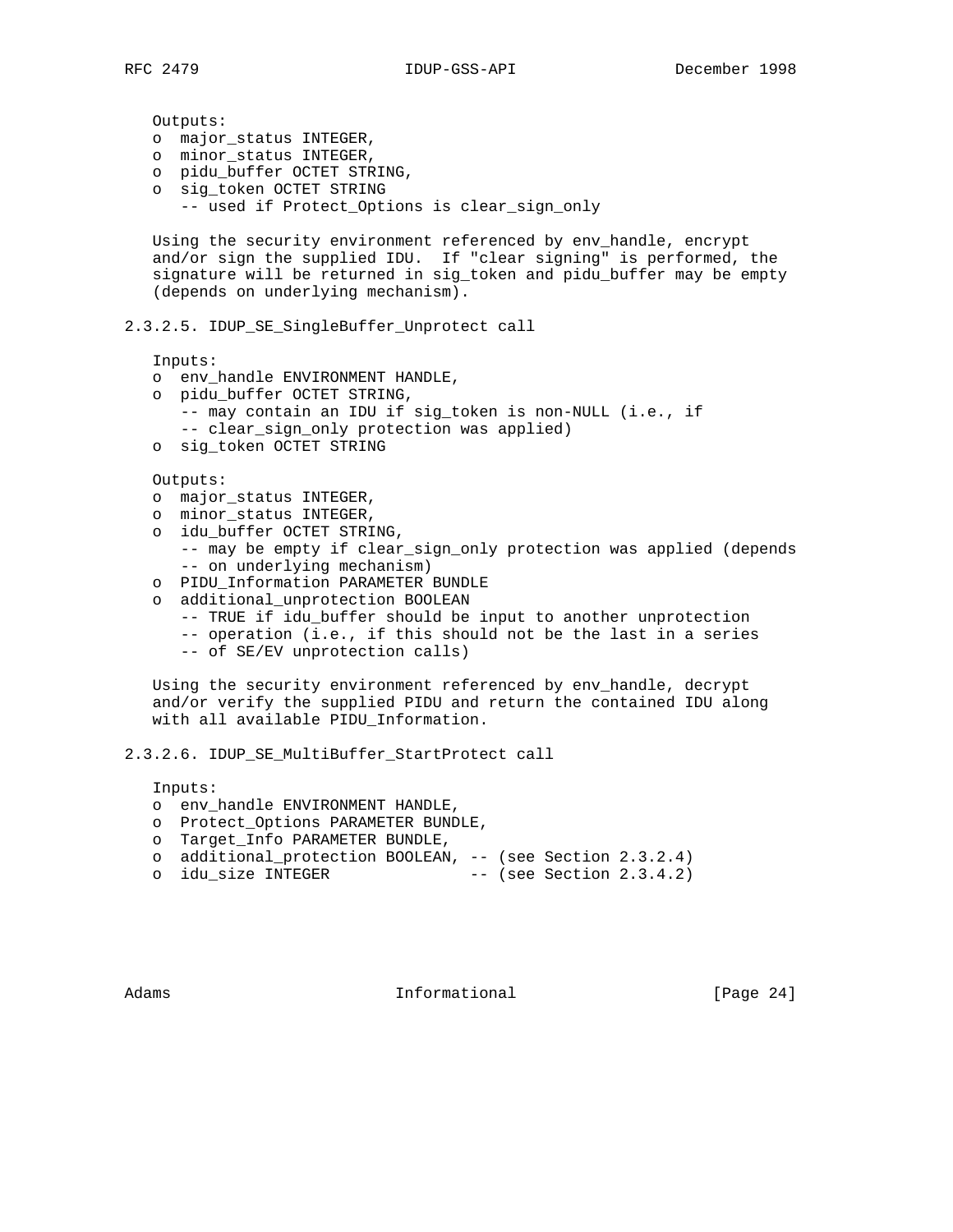Outputs:

- o major\_status INTEGER,
- o minor\_status INTEGER,
- o initial\_pidu\_buffer OCTET STRING -- may be empty (depends on underlying mechanism)

 Using the security environment referenced by env\_handle, initialize the data structures required to begin the process of signing and/or encrypting the IDU (which will be supplied in multiple buffers to the Process Buffer call).

2.3.2.7. IDUP\_SE\_MultiBuffer\_EndProtect call

Inputs:

o env\_handle ENVIRONMENT HANDLE

Outputs:

- o major\_status INTEGER,
- o minor\_status INTEGER,
- o final\_pidu\_buffer OCTET STRING,
- o sig\_token OCTET STRING
	- -- used if Protect\_Options was clear\_sign\_only

 Using the security environment referenced by env\_handle, complete the protection processing on the data and place the computed output in final\_pidu\_buffer and/or sig\_token. Successful application of IDUP\_SE\_MultiBuffer\_EndProtect() does not guarantee that unprotection can necessarily be performed successfully when the P-IDU arrives at the target (for example, it may be damaged in transit).

# 2.3.2.8. IDUP\_SE\_MultiBuffer\_StartUnprotect call

Inputs:

- o env\_handle ENVIRONMENT HANDLE,
- o initial\_pidu\_buffer OCTET STRING,
- o sign\_qop\_alg\_in UNSIGNED INTEGER,
	- -- used if Protect\_Options was clear\_sign\_only (and calling
	- -- application has prior knowledge of signing alg. applied);
	- -- if NULL, then sig\_token must be supplied
- o sig\_token OCTET STRING
	- -- used if Protect\_Options was clear\_sign\_only;
	- -- if NULL, then sign\_qop\_alg\_in must be supplied

Outputs:

- o major\_status INTEGER,
- o minor\_status INTEGER,
- o PIDU\_Information PARAMETER BUNDLE,
	- -- returns all available information

Adams **Informational Informational** [Page 25]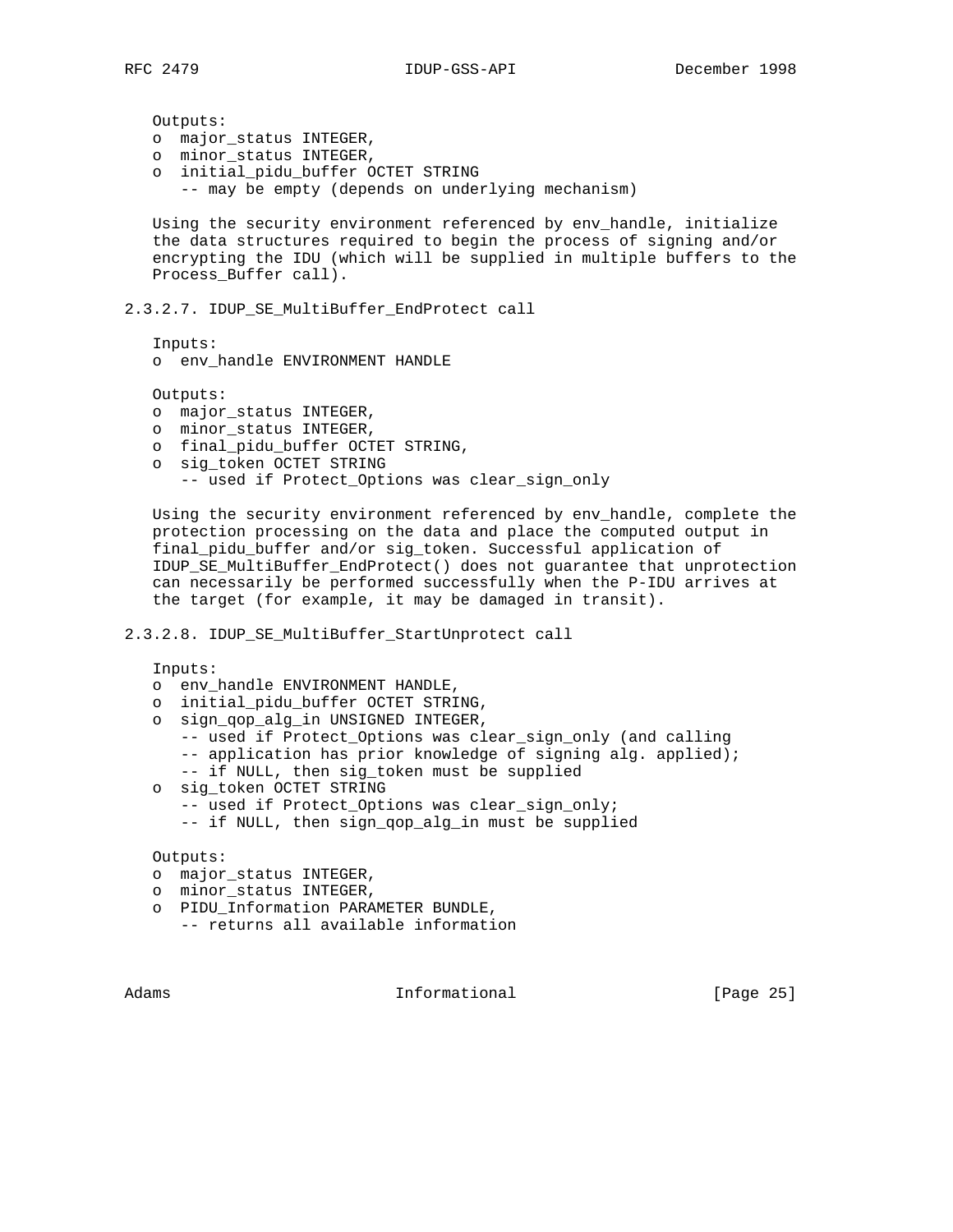o initial\_idu\_buffer OCTET STRING -- may be empty

 Using the security environment referenced by env\_handle, initialize the data structures required to begin the process of decrypting and/or verifying the PIDU (which will be supplied in multiple buffers to the Process\_Buffer call).

 The parameters sign\_qop\_alg\_in and sig\_token should not both be supplied (i.e., they should not both be non-NULL). If they are both non-NULL, however, sig\_token is taken to be authoritative since this is the token created at protection time and therefore is guaranteed to carry the information needed to unprotect.

2.3.2.9. IDUP\_SE\_MultiBuffer\_EndUnprotect call

Inputs:

- o env\_handle ENVIRONMENT HANDLE,
- o sig\_token OCTET STRING OPTIONAL
	- -- used if Protect\_Options was clear\_sign\_only and sig\_token was -- not available when StartUnprotect was called

Outputs:

- o major\_status INTEGER,
- o minor\_status INTEGER,
- o PIDU\_Information PARAMETER BUNDLE, -- returns all available information
- o final\_idu\_buffer OCTET STRING -- may be empty
- o additional\_unprotection BOOLEAN -- (see Section 2.3.2.5)

 Using the security environment referenced by env\_handle, complete the decryption and/or verification processing on the data and place any residual output in final\_idu\_buffer.

## 2.3.2.10. IDUP\_SE\_Process\_Buffer call

Inputs:

- o env\_handle ENVIRONMENT HANDLE,
- o input\_buffer OCTET STRING,

Outputs:

- o major\_status INTEGER,
- o minor\_status INTEGER,
- o output\_buffer OCTET STRING
	- -- may be zero length (depends on underlying mechanism and
	- -- corresponding Start() call and Protect\_Options value)

Adams **Informational Informational** [Page 26]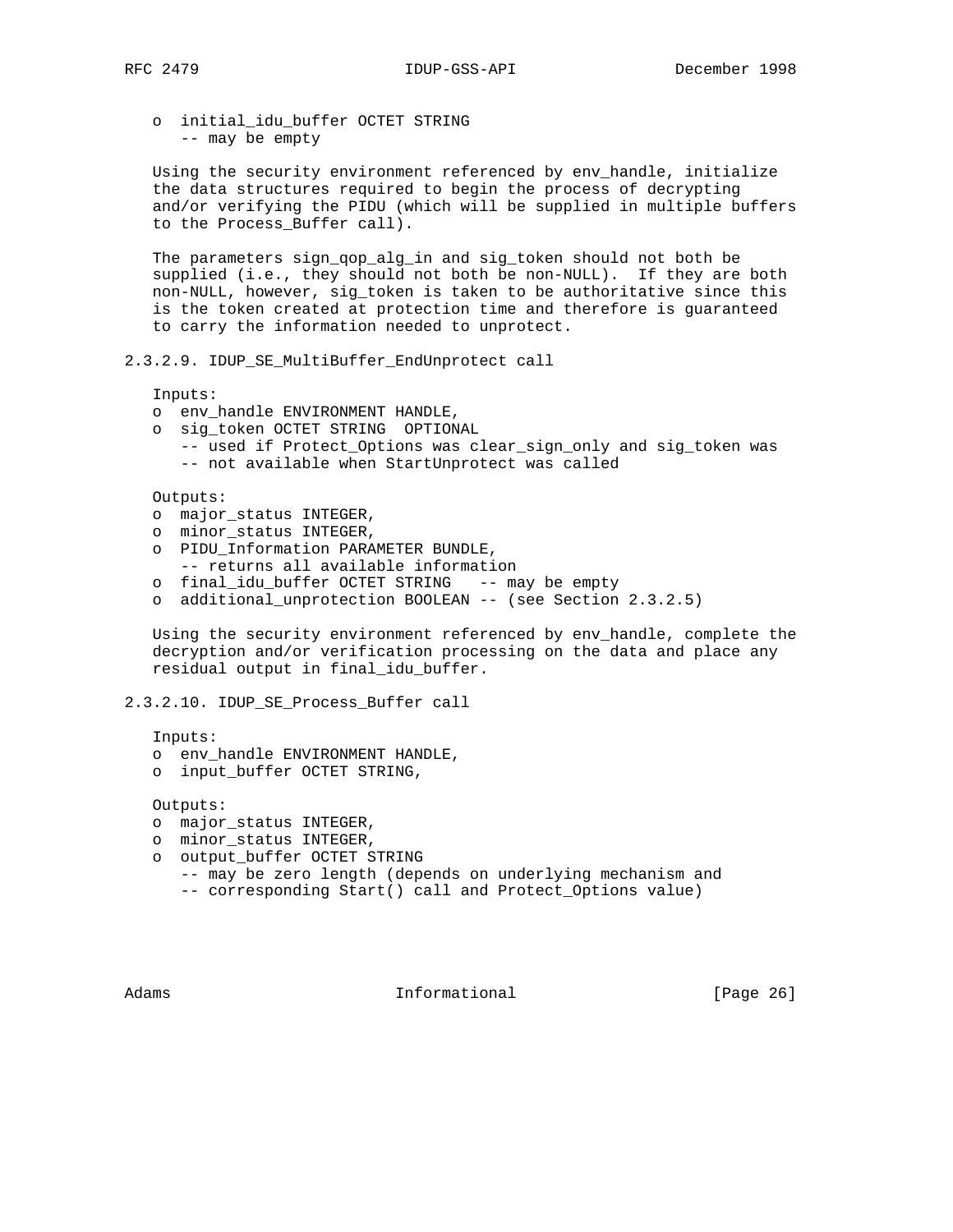Using the security environment referenced by env\_handle, continue the processing on the data in input\_buffer and, if it is available, put any resulting output data in output\_buffer. The application calls this routine over and over again with new buffers of data until it has processed all the data buffers of the IDU/PIDU. It then calls the appropriate End() call to complete the processing.

## 2.3.3. The "EV" Calls

## 2.3.3.1. IDUP\_EV Purpose

 The "EV" group of calls provides a simple, high-level interface to underlying IDUP mechanisms when application developers need to deal only with evidence but not with encryption or integrity services. It includes both the single-buffer and multiple-buffer IDU cases and can be used for the generation and verification of evidence tokens embodying several different types of evidences.

 The following list of evidence types is supported. This list is by no means exhaustive and it is anticipated that it may be extended in future versions of this specification.

 "Non-repudiation of Origin" prevents a message creator's false denial of creating and sending a message.

 "Non-repudiation of Creation" prevents a message creator's false denial of creating a message.

 "Non-repudiation of Sender" prevents a message creator's false denial of sending a message (that was not necessarily created by the sender).

 "Non-repudiation of Delivery" prevents a message recipient's false denial of having received and looked at the content of a message.

 "Non-repudiation of Receipt" prevents a message recipient's false denial of having received a message (whose content was not necessarily looked at by the recipient).

 "Non-repudiation of Approval" prevents a message recipient's false denial of having approved the content of a received message.

 An evidence is provided in the form of a evidence token. Two forms of evidence tokens are supported:

o Tokens including the associated data,

Adams **Informational Informational** [Page 27]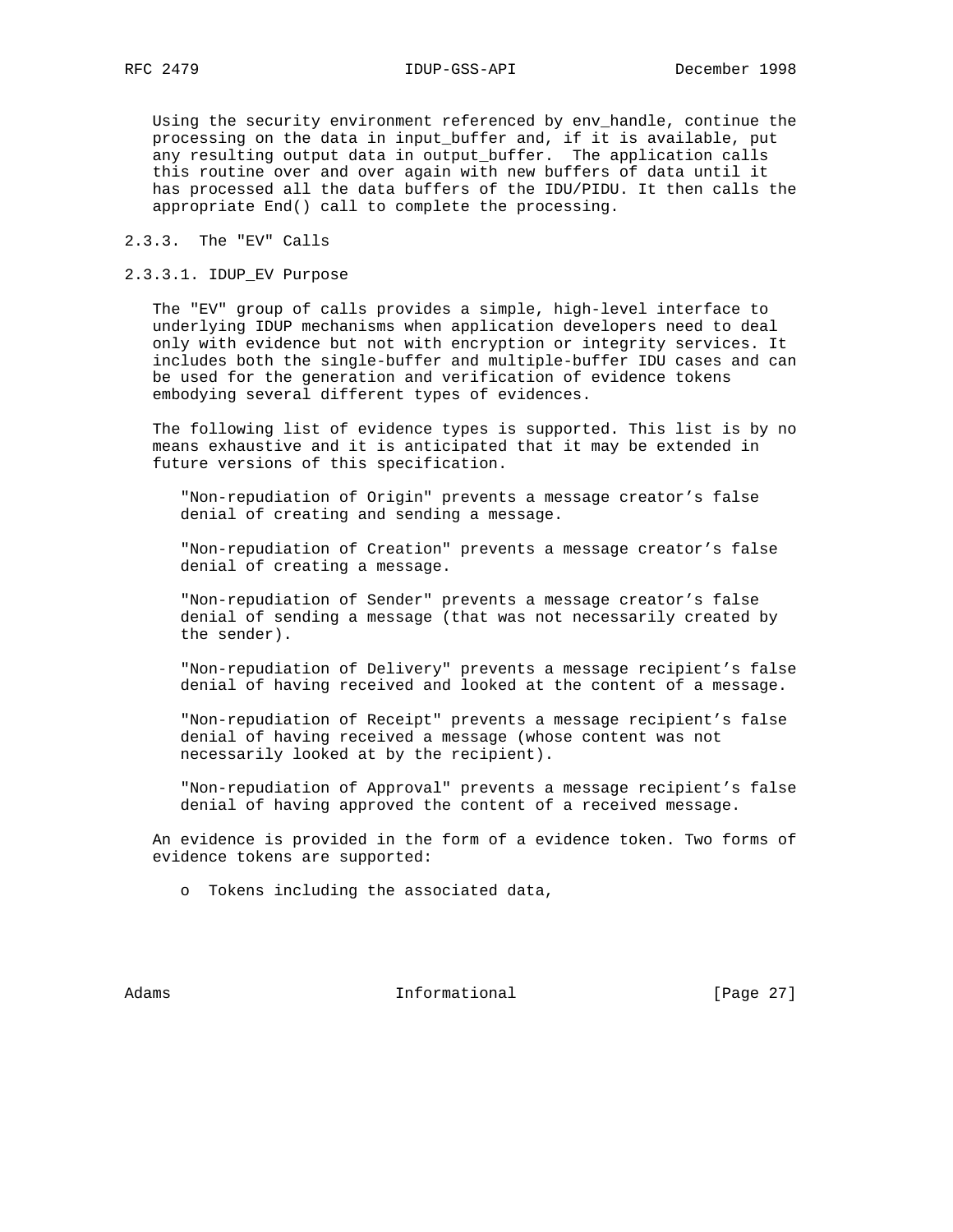o Tokens without included data (but with a unique reference to the associated data).

 Evidence tokens may be freely distributed. Any possessor of an evidence token (and of the associated data, if not included in the token) can verify the evidence if it has the appropriate credentials which include the definition of security policies (i.e., keys alone do not permit the verification of evidence tokens). Any holder of an evidence token may store it (along with the associated data, if not included in the token) for later verification.

Calls that are specific to the support of evidence include:

- \* Generate\_token, which generates a non-repudiation token using the current environment. The generated token may consist of:
	- 1 an evidence token
	- 2 a token containing a request for an evidence, which carries information describing which evidence type should be generated by the recipient(s) and sent back to some entities (that may or may not include the sender).
	- 3 a token containing an evidence token which is an answer to an evidence that has been previously requested.
	- 4 a token including both an evidence and a request for another evidence to be provided.
- \* Verify\_evidence, which verifies the evidence token using the current environment. This operation returns a major\_status code which can be used to determine whether the evidence contained in a token is complete (i.e., can be successfully verified (perhaps years) later). If a token's evidence is not complete, the token can be passed to form\_complete\_pidu to complete it.

 Additional useful calls for evidence services include: \* IDUP\_Get\_token\_details (see Section 2.5.3); \* IDUP\_Form\_Complete\_PIDU (see Section 2.4.2).

2.3.3.2. IDUP\_EV Parameters

 The following parameter bundles are used in the "EV" protection and unprotection sets of calls.

 o Nr\_Options PARAMETER BUNDLE o evidence\_type INTEGER { no\_evidence (0) -- used when request-only token desired proof\_of\_receipt (1), proof\_of\_delivery (2),

Adams **Informational Informational** [Page 28]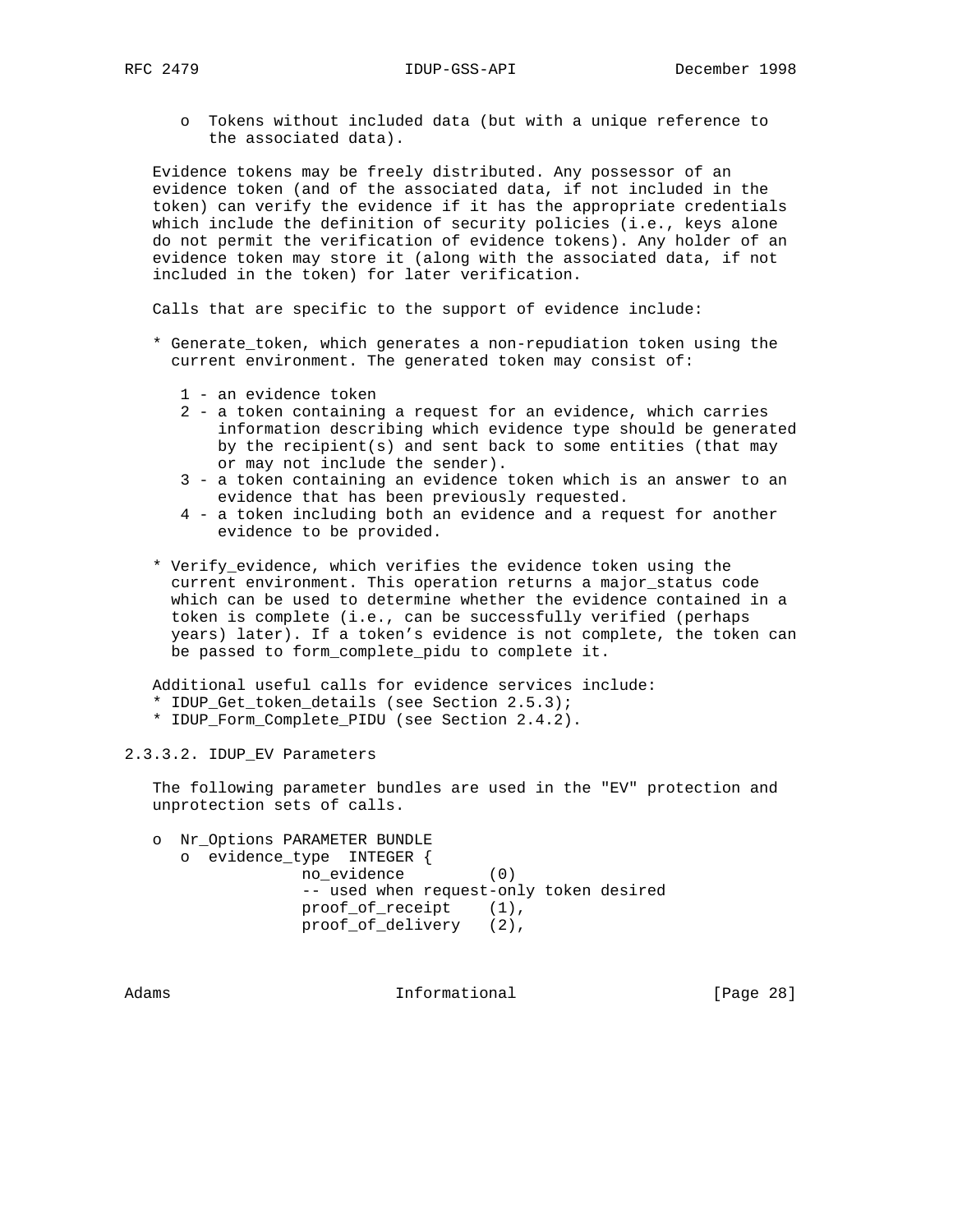```
 proof_of_approval (3),
                 proof_of_creation (4),
proof_of_sender (5),
 proof_of_origin (6)
        } OPTIONAL,
      o evidence_type_oid OBJECT IDENTIFIER OPTIONAL,
        -- may be used in place of above parameter if OID is known
      o evidence_validity_duration INTEGER,
        -- duration_in_minutes
       -- DURATION HOUR = 60;
       -- DURATION_DAY = 1440;
       -- DURATION_WEEK = 10080;
       -- DURATION_MONTH = 43200i// 30 days-- DURATION_YEAR = 525600;//365 days
     o mech_indep_encap_req BOOLEAN -- (see Appendix A)
   o Originator_Information PARAMETER BUNDLE
      o token_generator_name INTERNAL NAME,
        -- obtained from the credentials of the originator
        -- (e.g., from its public key certificate)
      o token_generator_role Originator_Role OPTIONAL,
        -- (see Section 2.3.4.1)
     o protection_time INTEGER OPTIONAL
   o Bad_Target_Name PARAMETER BUNDLE -- (see Section 2.3.2.2)
 o bad_targ_name INTERNAL NAME,
 o bad_targ_status INTEGER
        -- a status flag giving the reason for rejection of the
        -- name in bad_targ_name
  o Target_Info PARAMETER BUNDLE -- same as in Section 2.3.2.2
 o targ_names SET OF INTERNAL NAME,
 o bad_targ_count INTEGER,
    o bad target names SET OF Bad Target Name
   o Request_Features PARAMETER BUNDLE
     o requested_evidence_type INTEGER {
               no_evidence (0), - used when no token desired
proof_of_receipt (1),
proof_of_delivery (2),
              proof_of_approval (3), },
     o nr_req_policy OBJECT IDENTIFIER,
    o evidence_from Target_Info,
    o evidence_to Target_Info,
      o include_received_token_in_evidence BOOLEAN
```
The following data\_type is used in the "EV" protection calls.

Adams **Informational Informational** [Page 29]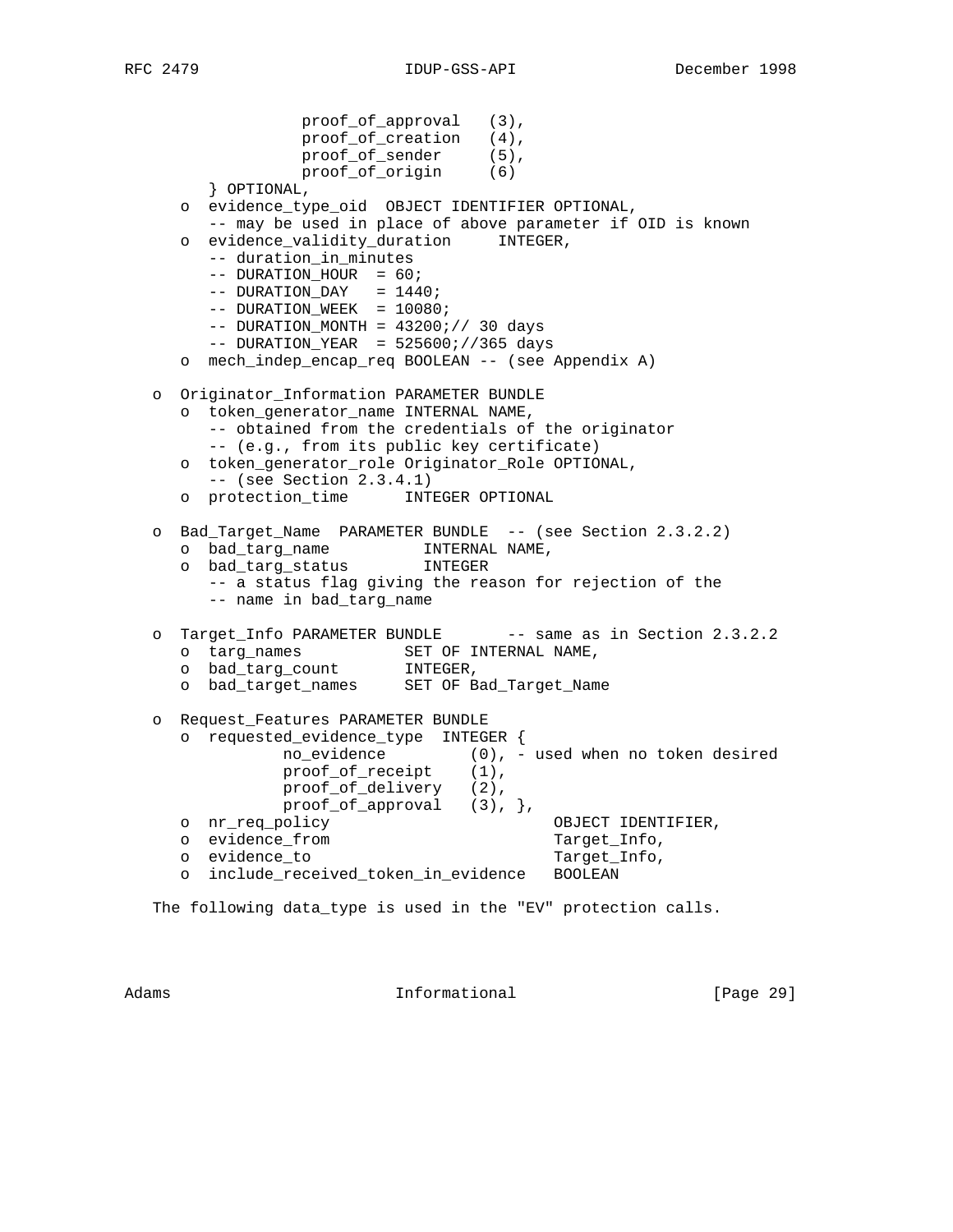- o Nr\_Operation INTEGER { evidence\_and\_or\_evidence\_request (1), returned\_evidence (2) }
- 2.3.3.3. IDUP\_EV major\_status codes

 The following major\_status return codes are defined for the "EV" calls in this section:

o GSS\_S\_COMPLETE

-- indicates that the evidence is complete

- o IDUP\_S\_INCOMPLETE
- o IDUP\_S\_MORE\_OUTBUFFER\_NEEDED
	- -- returned (by any EV call) to indicate that there is more output -- data than can fit into the supplied buffers. The application -- should save the returned data and call again to retrieve the -- remaining output.
- o IDUP\_S\_INCONSISTENT\_PARAMS
- o GSS\_S\_CREDENTIALS\_EXPIRED
- o IDUP\_S\_NO\_MATCH
- o IDUP\_S\_NO\_ENV
- o GSS\_S\_FAILURE

 If Target\_Info is used as an input parameter (i.e., if an evidence is being requested ), the following major\_status return code is also defined:

#### o IDUP\_S\_BAD\_TARG\_INFO

 Note for this return code that if one or more of the targets in targ\_names cannot be used as a valid recipient of the P-IDU, these names will be returned in bad\_targ\_names (with associated status codes in bad\_targ\_status). As long as at least one of the targets can be used, however, this does not cause this call to fail (i.e., the failure code IDUP\_S\_BAD\_TARG\_INFO is not returned); it is the caller's choice to discontinue IDU protection if the target set which can be used is unsuitable for the caller's purposes.

2.3.3.4. IDUP\_EV\_SingleBuffer\_Generate call

|  | Inputs:                 |                                                                    |  |  |  |  |
|--|-------------------------|--------------------------------------------------------------------|--|--|--|--|
|  | o env handle            | ENVIRONMENT HANDLE,                                                |  |  |  |  |
|  | o nr operation          | Nr Operation,                                                      |  |  |  |  |
|  | o Nr_Options            | PARAMETER BUNDLE,                                                  |  |  |  |  |
|  | o idu buffer            | OCTET STRING,                                                      |  |  |  |  |
|  | o form_complete pidu    | BOOLEAN,                                                           |  |  |  |  |
|  |                         | -- if TRUE the implementation will attempt to form a complete PIDU |  |  |  |  |
|  | o include_data_in_token | BOOLEAN,                                                           |  |  |  |  |

Adams **Informational Informational** [Page 30]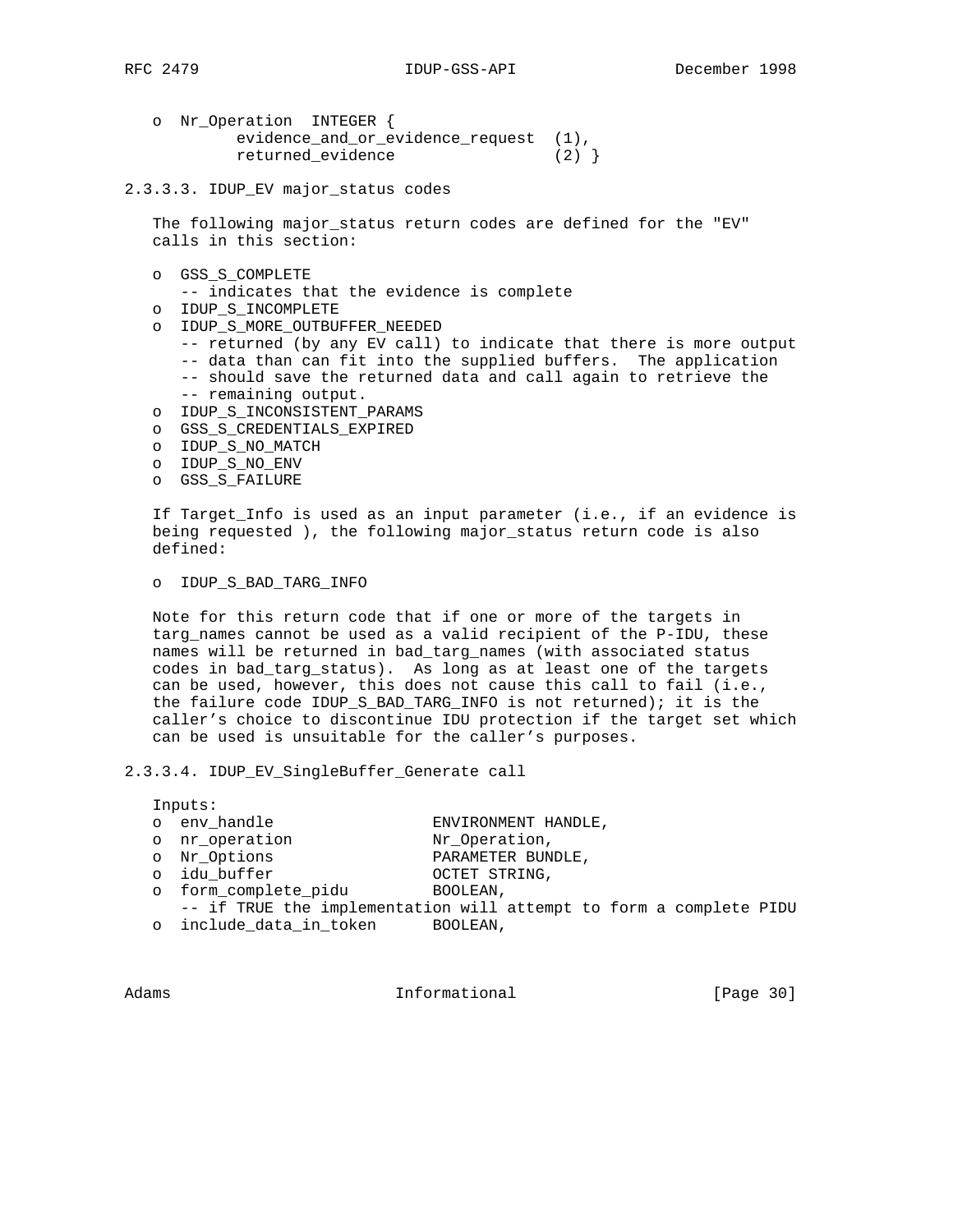-- if TRUE, data provided in idu\_buffer will be included in the -- generated token; if FALSE, the data will not be included o Request\_Features PARAMETER BUNDLE -- the type of the evidence that is requested; -- policy under which the returned evidence should be generated; -- the recipients that are supposed to send back an evidence; -- the recipients that should receive the requested evidence; -- an indicator include\_received\_token\_in\_evidence: -- if TRUE, the evidence token incorporating the request will be -- included in the data for which recipients will generate -- evidence; if FALSE, evidence will be generated using only -- the data (and not the token incorporating the request). o additional\_protection BOOLEAN -- (see Section 2.3.2.4) Outputs: o major\_status INTEGER, o minor\_status INTEGER, o token OCTET STRING, o evidence\_check -- present only if an evidence is requested. Consists of data to

 -- be used to verify the requested token(s) (if any) when they are -- received.

Description:

 This operation generates a non-repudiation token associated with the data passed in an input buffer. Two kinds of operations can be performed (using the Nr\_Operation parameter):

- a) generating a token that includes either an evidence only, or an evidence request only, or both an evidence and an evidence request;
- b) generating a response token for some recipients that includes an evidence generated as a response to a request (in this case the idu\_buffer is used to enter the request token that was received).

 It is possible to request the generation of complete evidence. This may succeed or fail; if it fails, a subsequent call to Form Complete PIDU can be made.

2.3.3.5. IDUP\_EV\_SingleBuffer\_Verify call

|  | Inputs:                            |                     |
|--|------------------------------------|---------------------|
|  | o env handle                       | ENVIRONMENT HANDLE, |
|  | o token                            | OCTET STRING,       |
|  | o external idu buffer              | OCTET STRING,       |
|  | -- if not present within the token |                     |

Adams **Informational Informational** [Page 31]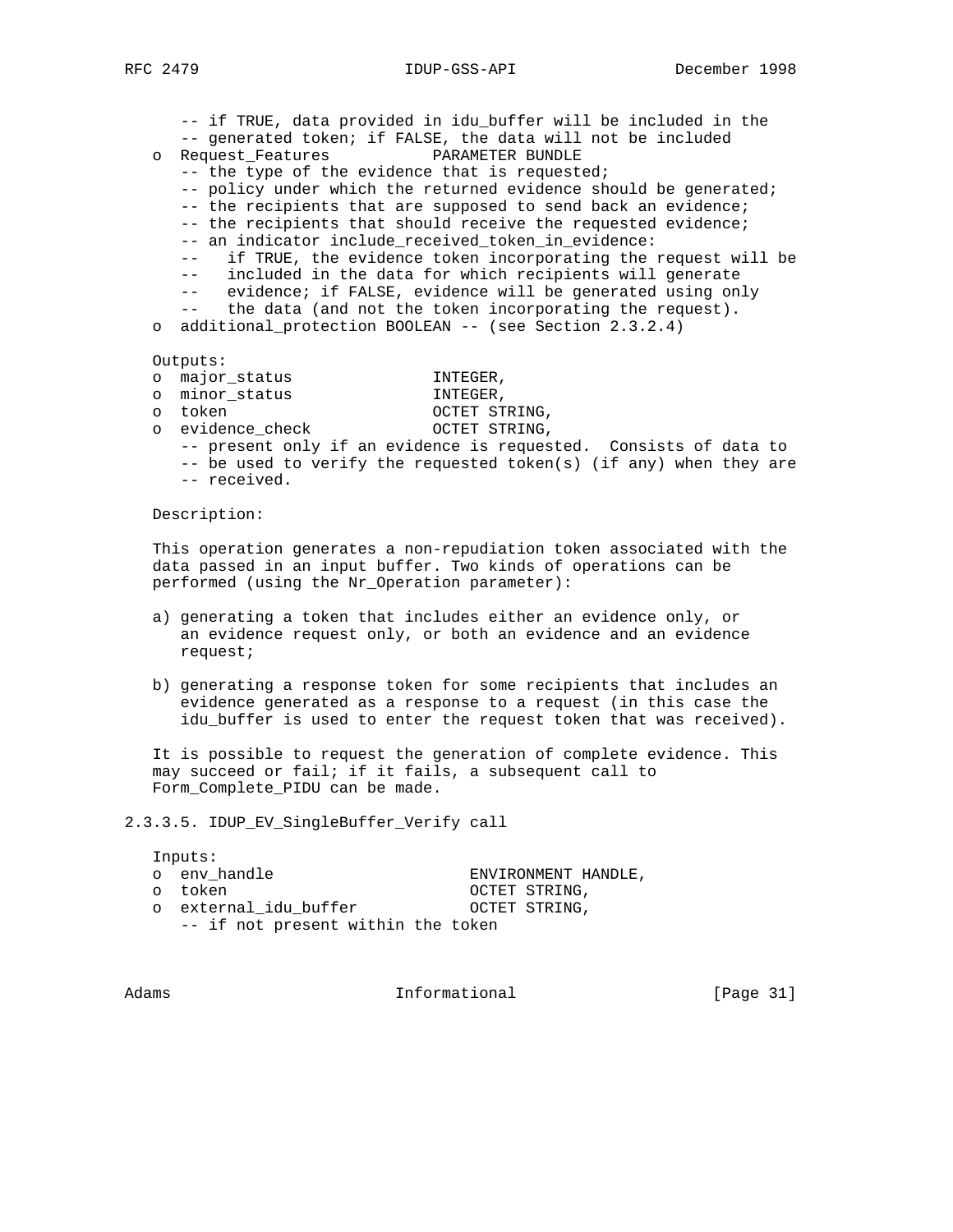o evidence\_check OCTET STRING, -- present only if the input token is a response to a previous -- request for evidence (this parameter is used to validate that -- evidence). Outputs: o major\_status INTEGER, o minor\_status INTEGER, o Nr\_Options PARAMETER BUNDLE, o Originator\_Information PARAMETER BUNDLE, o Request\_Features PARAMETER BUNDLE, o trusted\_time\_stamping\_time INTEGER OPTIONAL, -- present for informational purposes only o complete\_evidence\_before INTEGER OPTIONAL, -- if the major status code that is returned is -- IDUP\_S\_INCOMPLETE, IDUP\_Form\_Complete\_PIDU should be called -- with the same token before this time. This may be required, for example, in order to insure that -- the time skew between the evidence generation time and -- the trusted time service's countersignature on the evidence -- falls within the interval allowed by the current NR policy. o complete evidence after INTEGER OPTIONAL, -- if the major status code that is returned is -- IDUP\_S\_INCOMPLETE, IDUP\_Form\_Complete\_PIDU should be called -- with the same token after this time. -- This may be required, for example, to insure that all -- authorities involved in generating the evidence have passed -- the last time at which the current NR policy allows them to -- repudiate their keys. o encapsulated\_idu\_buffer OCTET STRING -- if the IDU was present within the token o additional\_unprotection BOOLEAN -- (see Section 2.3.2.5)

Description:

Verifies the validity and discloses the content of a nr\_token.

 If the token containing the evidence to be verified was provided to the calling application by a partner responding to the calling application's request, then the calling application must pass the evidence check it received when it generated the request as a parameter along with the token it received from the partner.

 Output indicators are provided which give guidance about the time or times at which form\_complete\_pidu should be called; see the parameter descriptions for explanations of these indicators and their use. Note that the time specified by complete\_evidence\_before may be earlier than that specified by complete\_evidence\_after; in this case it will

Adams 1nformational [Page 32]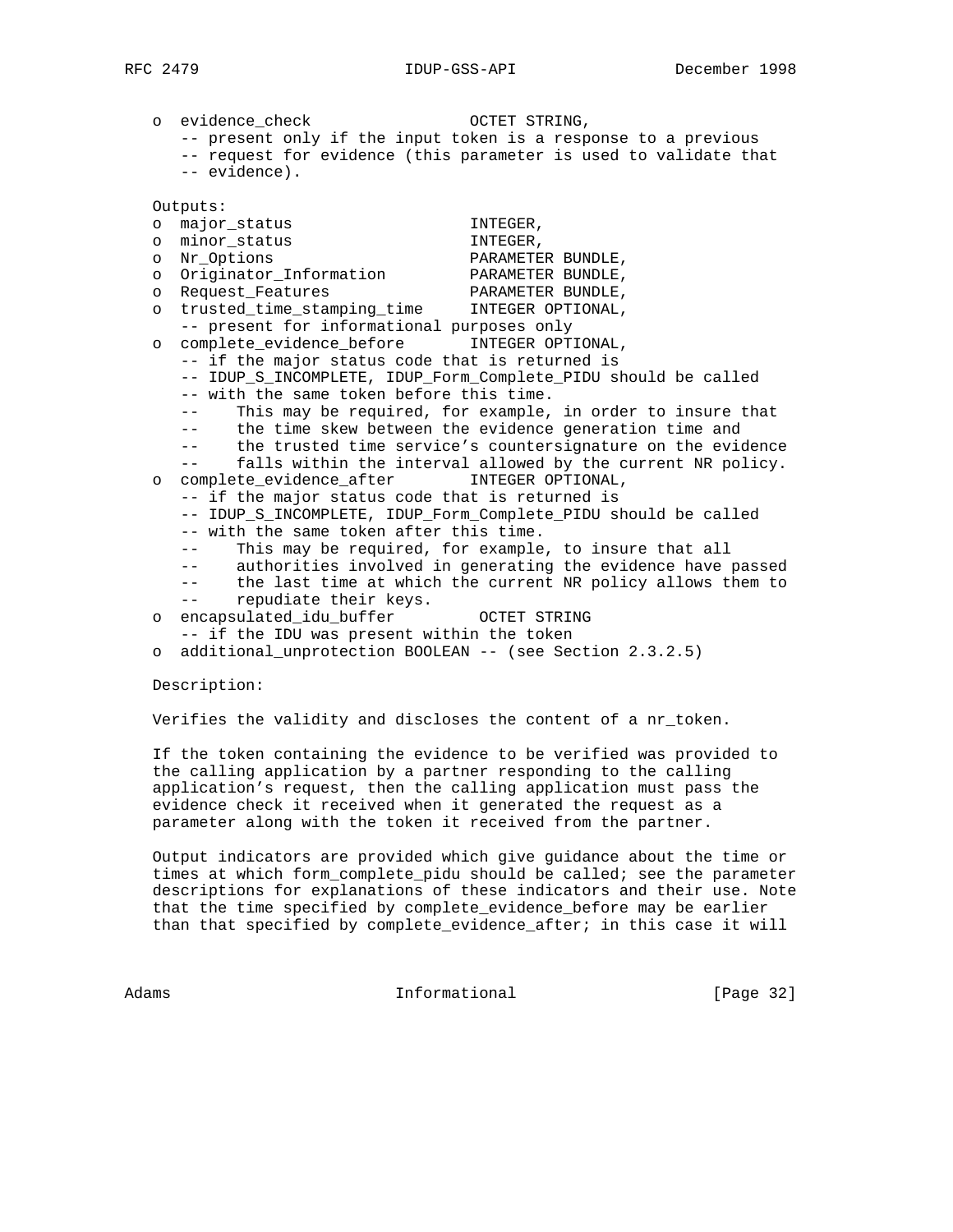be necessary to call form\_complete\_pidu twice.

 Because keys can be revoked or declared compromised, the return from verify\_evidence cannot in all cases be a definitive "valid" or "invalid"; sometimes "conditionally valid" may be returned, depending upon the policy in use. IDUP\_S\_INCOMPLETE will be returned, for example, if:

- the interval during which the generator of the evidence may permissibly declare his key invalid has not yet expired (and therefore it is possible that the evidence may be declared invalid in the future), or
- trusted time is required for verification, and the time obtained from the token is not trusted.

### 2.3.3.6. IDUP\_EV\_MultiBuffer\_StartGenerate call

Inputs:

|  | o env handle | ENVIRONMENT HANDLE, |  |
|--|--------------|---------------------|--|

- o nr operation  $Nr$  Operation,<br>
Nr Options DARAMETER RUN
- o Nr\_Options PARAMETER BUNDLE,
- o form\_complete\_pidu BOOLEAN,
- o include\_data\_in\_token BOOLEAN,
- o idu\_size INTEGER, -- (see Section 2.3.4.2)
- o Request\_Features PARAMETER BUNDLE
	- o additional\_protection BOOLEAN -- (see Section 2.3.2.4)

#### Outputs:

- o major\_status INTEGER, o minor\_status INTEGER, o initial\_pidu\_buffer OCTET STRING
	- -- may be empty (depends on underlying mechanism)

## Description:

 Using the security environment referenced by env\_handle, initialize the data structures required to begin the generation of a token. The IDU will be supplied in multiple buffers to the IDUP\_EV\_Process\_Buffer call). Two kinds of operations can be performed (using the Nr\_Operation parameter) :

 a) generating a token that includes either an evidence only, or an evidence request only, or both an evidence and an evidence request.

Adams **Informational Informational** [Page 33]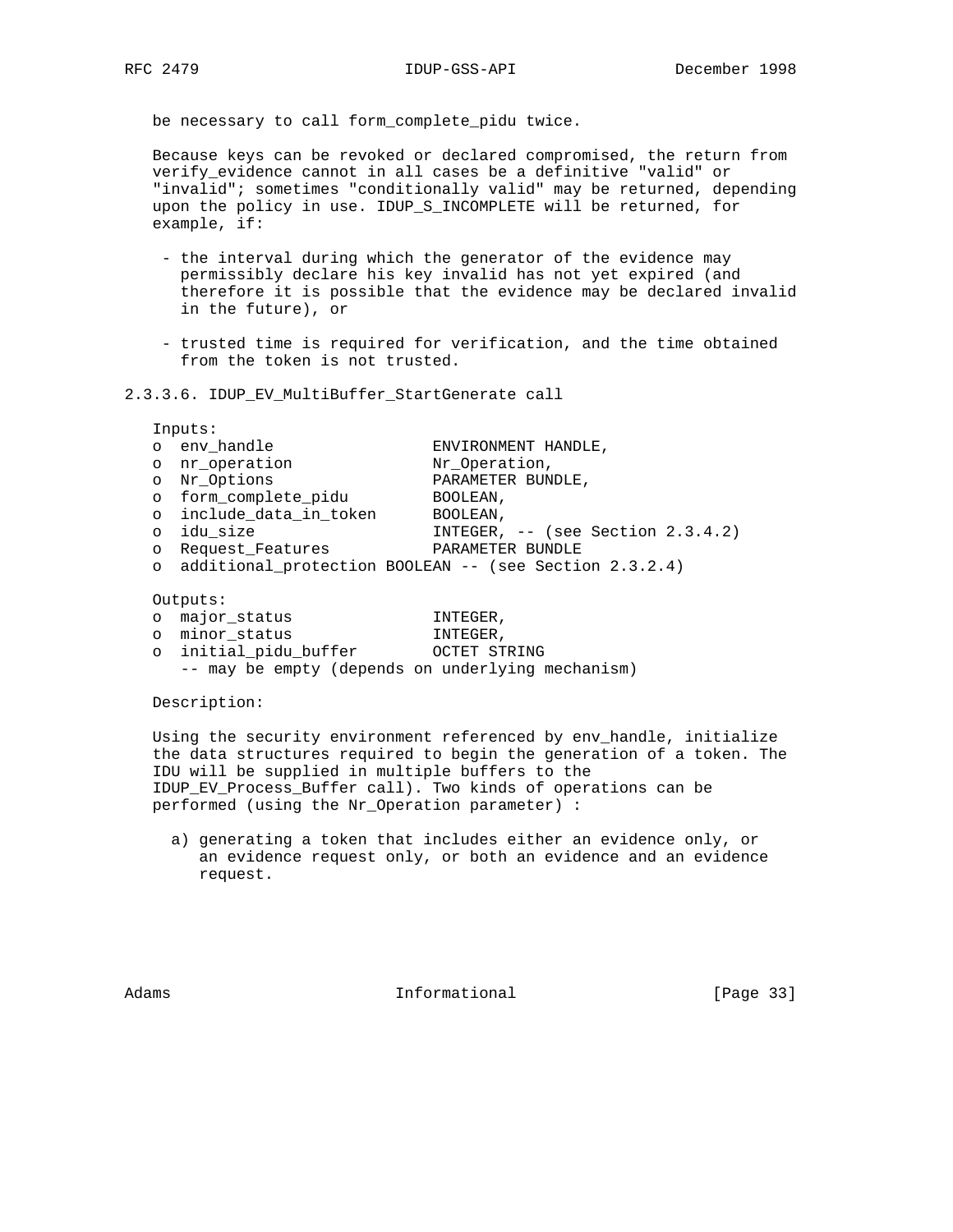b) generating a return token for some recipients that includes an evidence generated as a response to a request. In that case the received token will be passed into the subsequent IDUP\_EV\_Process\_Buffer calls. The boolean include\_data\_in\_token is ignored as the output will always be contained in a single token. The Request\_Features are ignored in that case at this time in order to keep things simple and to avoid the piggy backing that is theoretically possible.

 It is possible to request the generation of complete evidence. This may succeed or fail; if it fails, a subsequent call to Form\_Complete\_PIDU can be made.

## 2.3.3.7. IDUP\_EV\_MultiBuffer\_EndGenerate call

 Inputs: o env\_handle ENVIRONMENT HANDLE Outputs: o major\_status INTEGER, o minor\_status INTEGER, o final\_pidu OCTET STRING, o token and octer string, o evidence\_check OCTET STRING, -- present only if an evidence is requested.

Description:

 Using the security environment referenced by env\_handle, provide the requested token or the final P-IDU. A token will be generated if encapsulation was not requested; otherwise, the final P-IDU is provided.

2.3.3.8. IDUP\_EV\_MultiBuffer\_StartVerify call

| Inputs: |                                                               |                     |  |  |  |  |
|---------|---------------------------------------------------------------|---------------------|--|--|--|--|
|         | o env handle                                                  | ENVIRONMENT HANDLE, |  |  |  |  |
|         | o token                                                       | OCTET STRING,       |  |  |  |  |
|         | o evidence check                                              | OCTET STRING,       |  |  |  |  |
|         | -- present only if an evidence has been previously requested. |                     |  |  |  |  |
|         |                                                               |                     |  |  |  |  |

Outputs:

 o major\_status INTEGER, o minor\_status INTEGER

Adams **Informational Informational** [Page 34]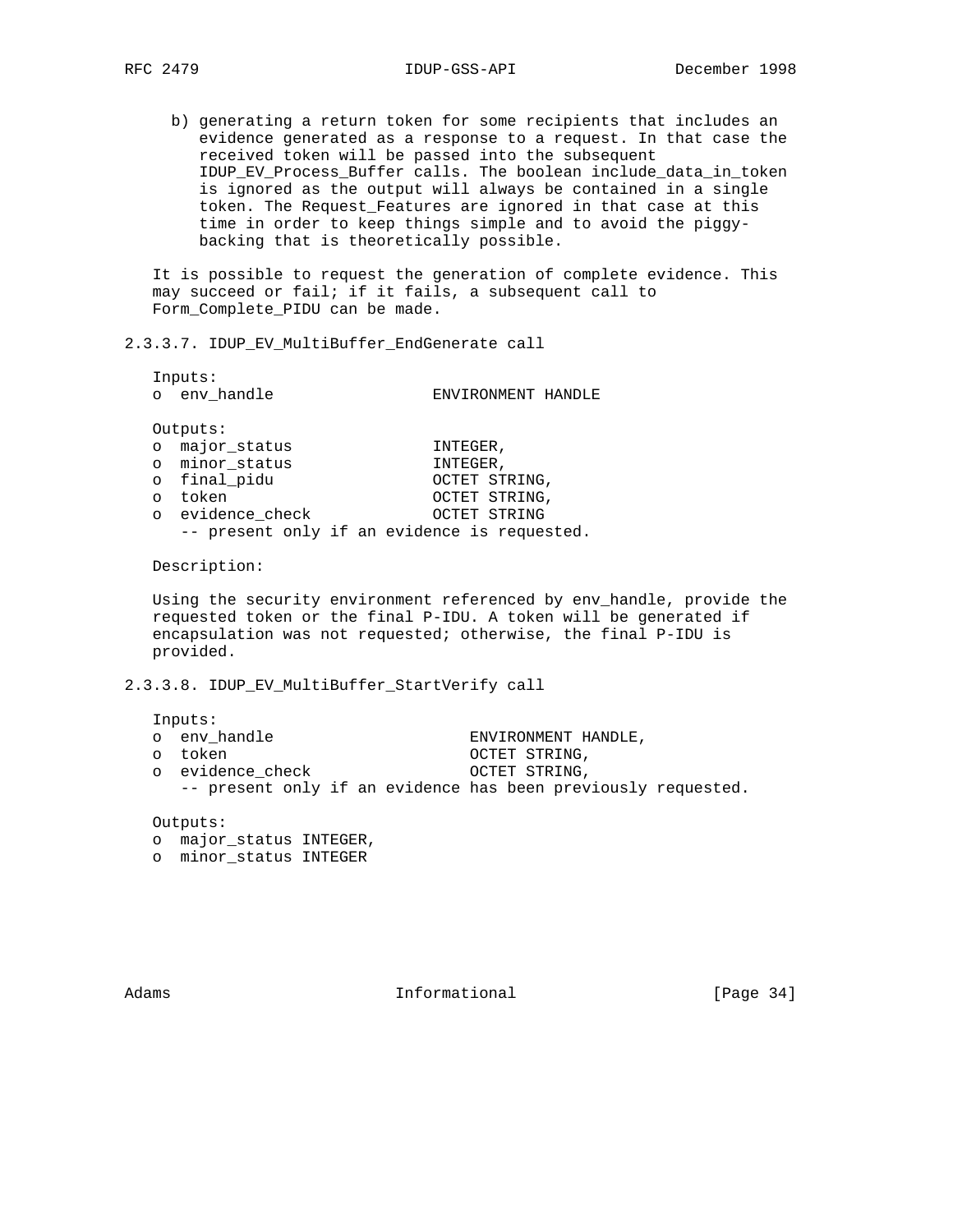Description:

 Using the security environment referenced by env\_handle, initialize the data structures required to begin the process of verifying the token. The P-IDU will be supplied in multiple buffers to the IDUP\_EV\_Process\_Buffer call.

2.3.3.9. IDUP\_EV\_MultiBuffer\_EndVerify call

 Input: o env\_handle ENVIRONMENT HANDLE Outputs: o major\_status INTEGER, o minor\_status INTEGER, o Nr\_Options PARAMETER BUNDLE, o Originator\_Information PARAMETER BUNDLE, o Request\_Features PARAMETER BUNDLE, o trusted\_time\_stamping\_time INTEGER OPTIONAL, o complete\_evidence\_before INTEGER OPTIONAL, o complete\_evidence\_after INTEGER OPTIONAL, o idu\_buffer OCTET STRING -- if the IDU was present within the token o additional\_unprotection BOOLEAN -- (see Section 2.3.2.5) Description: Using the security environment referenced by env handle, complete the verification processing on the data and provide verified output parameters to the caller when the major status code is either: o GSS\_S\_COMPLETE or o IDUP\_S\_INCOMPLETE 2.3.3.10. IDUP\_EV\_Process\_Buffer call Inputs: o env\_handle ENVIRONMENT HANDLE, o input\_buffer OCTET STRING Outputs: o major\_status INTEGER, o minor\_status INTEGER, o output\_buffer OCTET STRING -- may be zero length (depends on underlying mechanism and -- corresponding Generate () call and options -- (e.g., data\_included\_in\_token)

Adams **Informational Informational** [Page 35]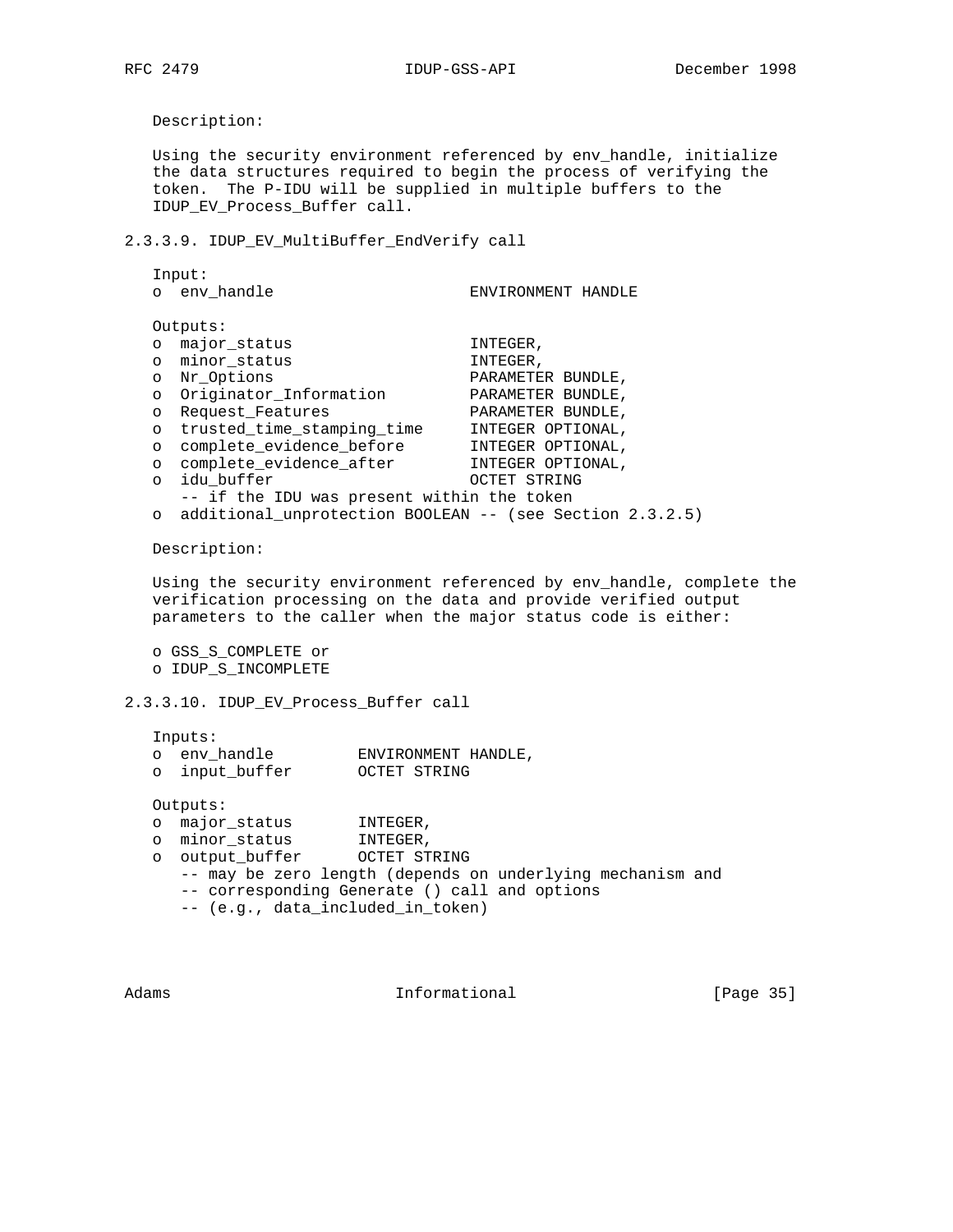## Description:

 Using the security environment referenced by env\_handle, continue the processing on the data in input\_buffer and, if it is available, put any resulting output data in output\_buffer. The application calls this routine over and over again with new buffers of data until it has processed all the data buffers of the IDU/PIDU. It then calls the appropriate End() call to complete the processing.

## 2.3.4. The "GP" Calls

 The "GP" group of calls provides a powerful interface to flexible and sophisticated combinations of protection and unprotection services. This power and flexibility, however, necessitates a more complex interface than either the SE or the EV calls. Furthermore, such combinations of services are not needed in many of the security mechanisms in common use today (although this is likely to change as time goes on). The GP calls are therefore specified to be OPTIONAL and need not be supported by IDUP-conformant implementations. Note, however, that the structure of IDUP tokens should be such that the SE/EV and GP calls may be used interchangably by the receiver.

## 2.3.4.1. Parameter Bundles

 The concept of "parameter bundles" is used in the calls presented in the following subsections in order to simplify their presentation and clarify their intended purpose and use (note that specific language bindings may or may not use parameter bundles for its actual calling conventions). A parameter bundle is simply a set of closely-related parameters of a call which are either all used by / available to the calling application or all not used by / unavailable to the calling application. These parameters may be all input parameters, all output parameters, or any combination of the two.

 An example use envisioned for parameter bundles in a language such as C would be as a structure, where individual parameters in the bundle are structure members. The calling application wishing to use a particular bundle would then allocate the appropriate structure variable, assign the desired input values to the appropriate members, and pass the address of the structure as the bundle "parameter". On output, the values of the appropriate output members may be read. An application not wishing to use a particular bundle (or one which is satisfied with default values for all input parameters of the bundle and which doesn't care about output values), can pass NULL as the bundle "parameter". From the mechanism implementor's perspective, if a parameter bundle is not supported (for example, if it represents a security service which is not supported by the implementation), then any non-NULL value passed as the bundle parameter will generate an

Adams 1nformational 1999 [Page 36]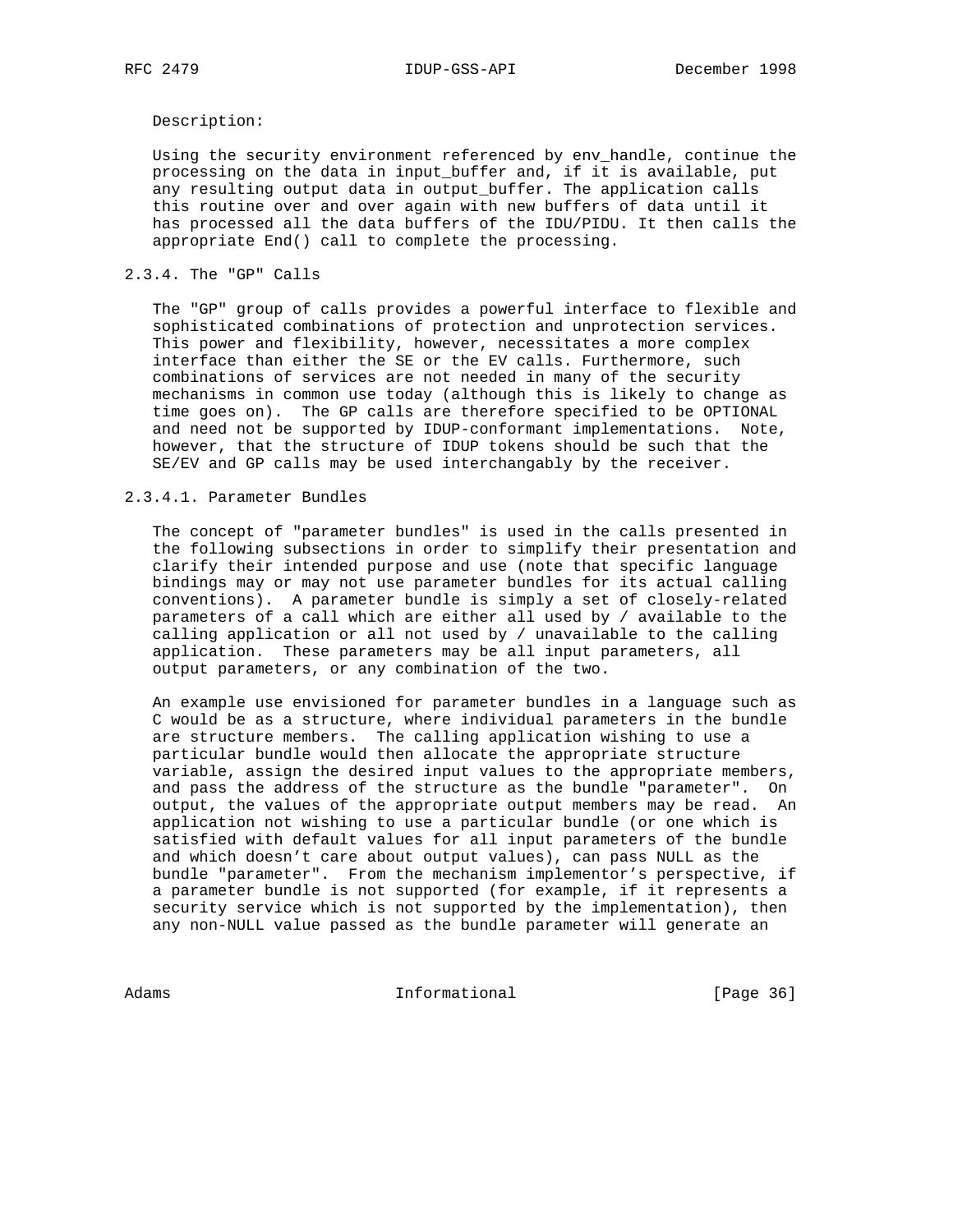error status return code.

 [Note that the parameter bundles given below, except where explicitly referenced by the SE and EV calls, are specific to the (optional) GP calls. Thus, these bundles need not be supported by IDUP-conformant implementations if the GP calls are not supported.]

 The following parameter bundles are used in the subsequent protection and unprotection sets of calls. A parameter preceded by "(I)" is an input parameter; one preceded by "(0)" is an output parameter; one preceded by neither is an input if the bundle itself is an input and is an output if the bundle itself is an output; one preceded by  $"(X)"$  is the opposite: an output if the bundle itself is an input and an input if the bundle itself is an output.

- o Mech\_Specific\_Info PARAMETER BUNDLE
	- -- actual parameters included in this bundle are defined by (and -- specific to) the underlying mechanism
- o Sensitivity PARAMETER BUNDLE,
	- -- actual parameters included in this bundle are defined by (and
	- -- specific to) the underlying mechanism, but may include
	- -- codified values for "Unclassified", "Secret", "Top Secret",
	- -- and so on
- o Service\_Creation\_Info PARAMETER BUNDLE
	- -- actual parameters included in this bundle are defined by (and
	- -- specific to) the underlying mechanism, but it is mandatory
	- -- that they include at least service\_id and Quality
- o Service\_Verification\_Info PARAMETER BUNDLE
	- -- actual parameters included in this bundle are defined by (and
	- -- specific to) the underlying mechanism, but it is mandatory
	- -- that they include at least service\_id and Quality
- o Quality PARAMETER BUNDLE
	- o qop\_algs UNSIGNED INTEGER,
	- o qop\_algID AlgorithmIdentifier, --overrides qop\_algs
	- o validity UNSIGNED INTEGER,
	- -- protection guaranteed to be valid until time specified o policy\_id OBJECT IDENTIFIER,
	- -- security policy under which protection is/was carried out o allow\_policy\_mapping BOOLEAN,
	- -- determines whether mapping between policy IDs is allowed o actual\_policy\_time INTEGER
		- -- time at which the above policy rules came into effect

Adams 1nformational 1999 [Page 37]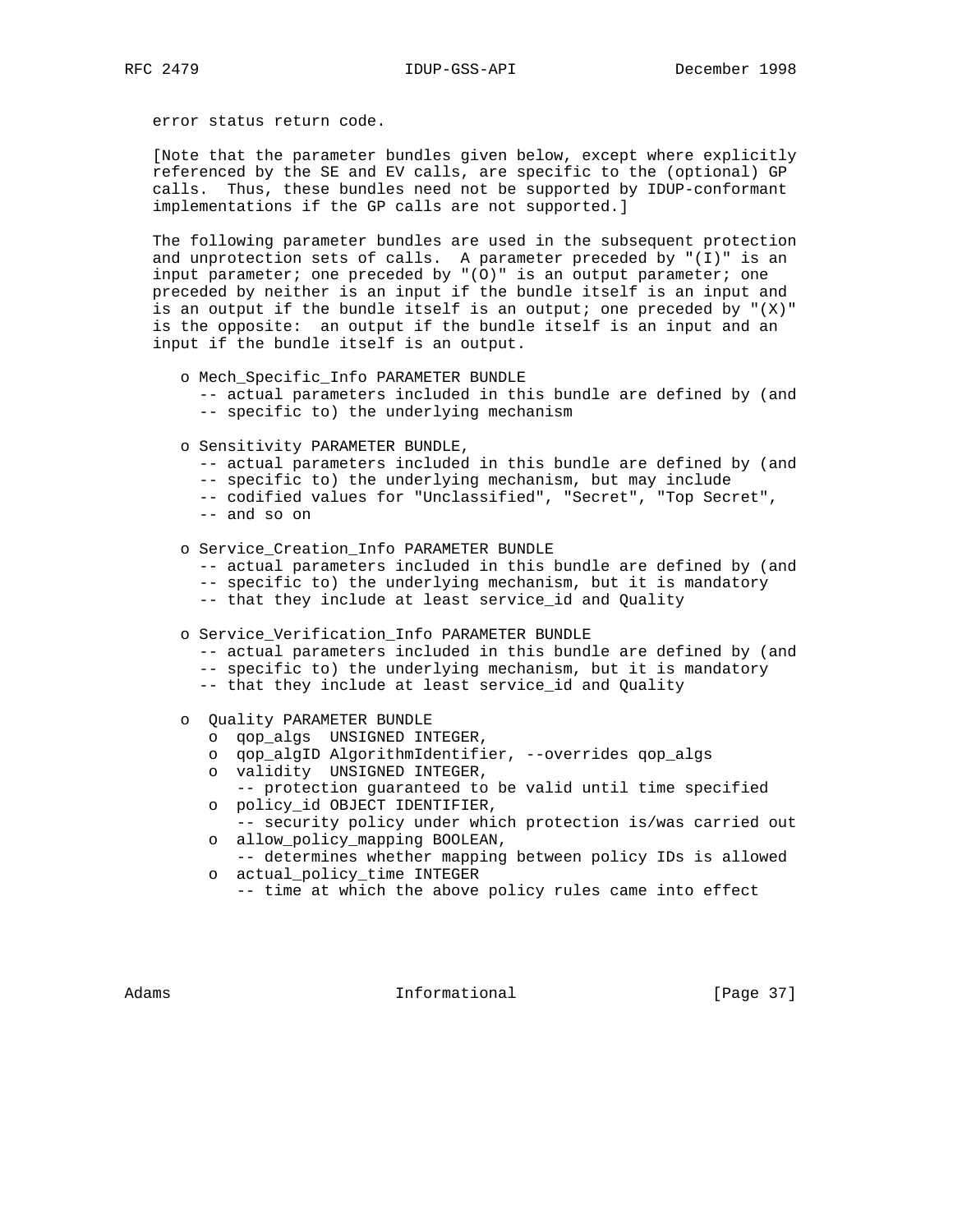- o Idu\_Information PARAMETER BUNDLE,
	- o idu\_type\_oid OBJECT IDENTIFIER,
	- o idu\_type\_string OCTET STRING,
	- o idu\_title OCTET STRING,
	- o idu\_sensitivity Sensitivity,
	- o pidu\_type\_oid OBJECT IDENTIFIER,
	- o pidu\_type\_string OCTET STRING,
	- o pidu\_title OCTET STRING,
	- o pidu\_sensitivity Sensitivity,
- o Prot\_Information PARAMETER BUNDLE,
	- o originator\_name INTERNAL NAME,
	- o originator role Originator Role,
	- o idu\_information Idu\_Information,
	- o protection\_time INTEGER,
- o Originator\_Role PARAMETER BUNDLE, -- role in organization
	- o domain\_name INTERNAL NAME OPTIONAL,
	- o role PRINTABLE STRING,
	- o role\_info\_is\_authenticated BOOLEAN
		- -- TRUE if info. is authenticated (e.g., inside a cert.)
- o Special\_Conditions PARAMETER BUNDLE,
	- o prot\_oper\_id INTEGER,
	- o form\_complete\_pidu BOOLEAN,
	- -- input to protection operations for evidence generation o pidu\_in\_solic\_service BOOLEAN,
		- -- in protection operations, used as input for service
		- -- solicitation to request that receiver include the
		- -- received PIDU when generating the response. In unprot.
		- -- operations, used as output to inform receiver that PIDU
		- -- should be included when generating the response.
	- o use\_trusted\_time BOOLEAN,
	- o use\_untrusted\_time BOOLEAN,
	- o mech\_indep\_encap\_req BOOLEAN -- (see Appendix A)
- o Bad\_Target\_Name PARAMETER BUNDLE,
	- o (O) bad\_targ\_name INTERNAL NAME,
	- o (O) bad\_targ\_status INTEGER,
		- -- a status flag giving the reason for rejection of
		- -- the name in bad\_targ\_name. Specified reasons include: -- SYNTAX\_INVALID (0)
		- -- the syntax of the name is invalid;
		- -- NAME\_UNRECOGNIZED (1)
		- -- the name is not recognized;
		- -- NAME\_AMBIGUOUS (2)
		- -- the name cannot be resolved;
		- -- ACCESS\_DENIED (3)

Adams **Informational Informational** [Page 38]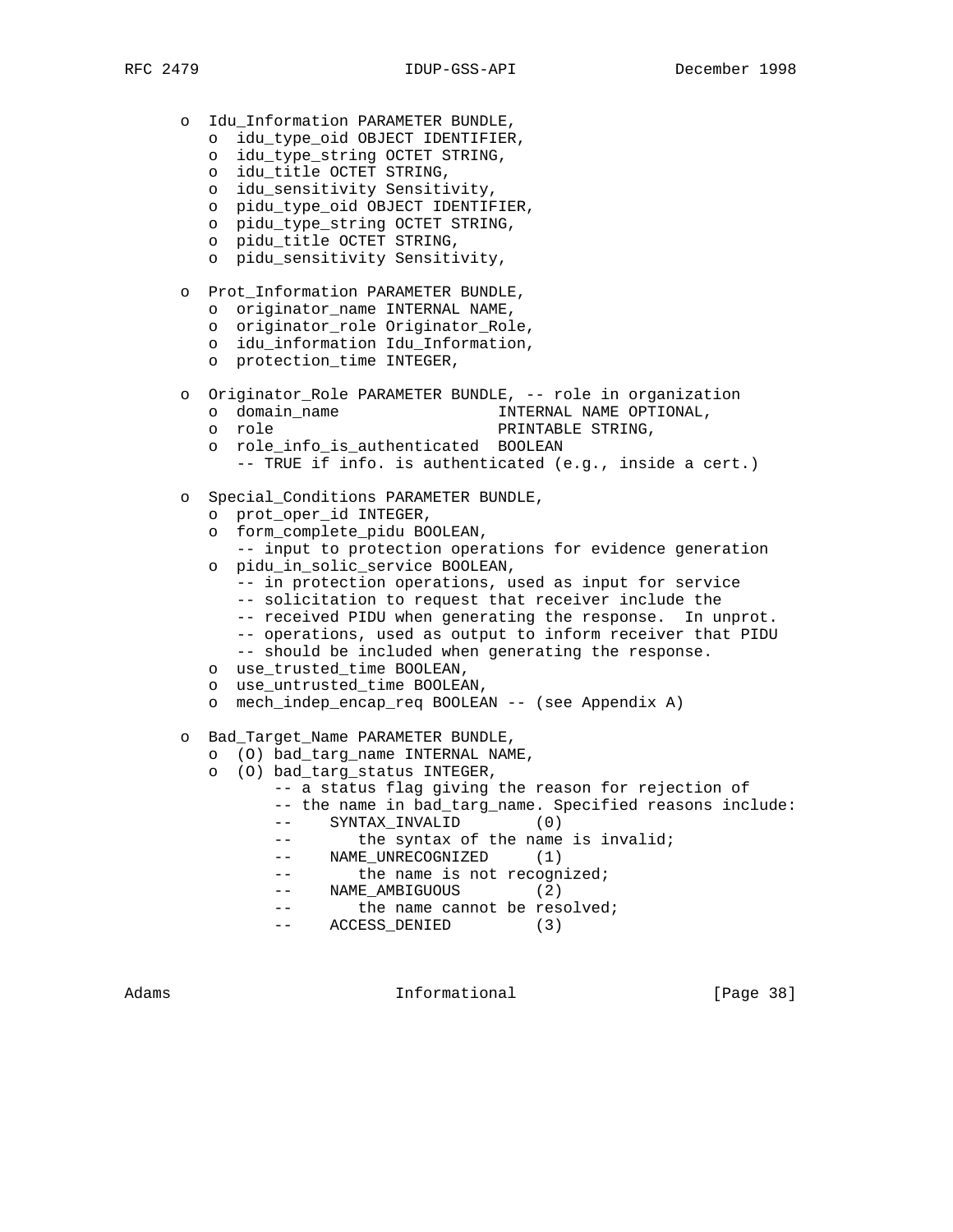- -- access to this target is denied;
- -- CERTIFICATE\_NOT\_FOUND (4)
- -- the encryption certificate of the target could
- -- not be found.
- o Target\_Info PARAMETER BUNDLE,
	- o targ\_names SET OF INTERNAL NAME,
	- o (O) bad\_targ\_count INTEGER,
	- o (O) bad\_target\_names SET OF Bad\_Target\_Name,
- o General\_Service\_Data PARAMETER BUNDLE,
	- o target\_info Target\_Info,
	- o (X) unencapsulated\_token OCTET STRING,
		- -- zero length if encapsulation\_request is TRUE
	- o (O) minor\_status INTEGER,

Three types of protection services are defined in IDUP. These are:

- 1. perform unsolicited service (i.e., act on a locally-generated service request),
- 2. perform solicited service (i.e., act on a remotely-generated service request), and
- 3. perform service solicitation (i.e., send a service request to the remote end).

 As an originator, applying data confidentiality with data integrity, or data origin authentication with data integrity, or proof of origin evidence is an example of service type 1. As a target, creating a proof of delivery (i.e., receipt) evidence token as the result of a request received from the originator is an example of service type 2. Finally, as an originator, submitting a request that one or more targets return a receipt for the data sent is an example of service type 3.

 The first four parameters in the Prot\_Service parameter bundle pertain to all service types; the fifth parameter is used if and only if service type 2 is desired; parameters 6-8 are used if and only if service type 3 is desired.

- o Prot\_Service PARAMETER BUNDLE
	- o (I) prot\_service\_type INTEGER,
	- o (I) service\_id OBJECT IDENTIFIER,
	- o (I) quality Quality, -- NULL specifies default Quality
	- o (I) general\_service\_data General\_Service\_Data,
	- o (I) service\_creation\_info Service\_Creation\_Info,
	- o (I) service\_to SET OF INTERNAL NAME,
	- o (O) service\_verification\_info Service\_Verification\_Info,
	- o (O) service\_verification\_info\_id INTEGER,

Adams **Informational Informational** [Page 39]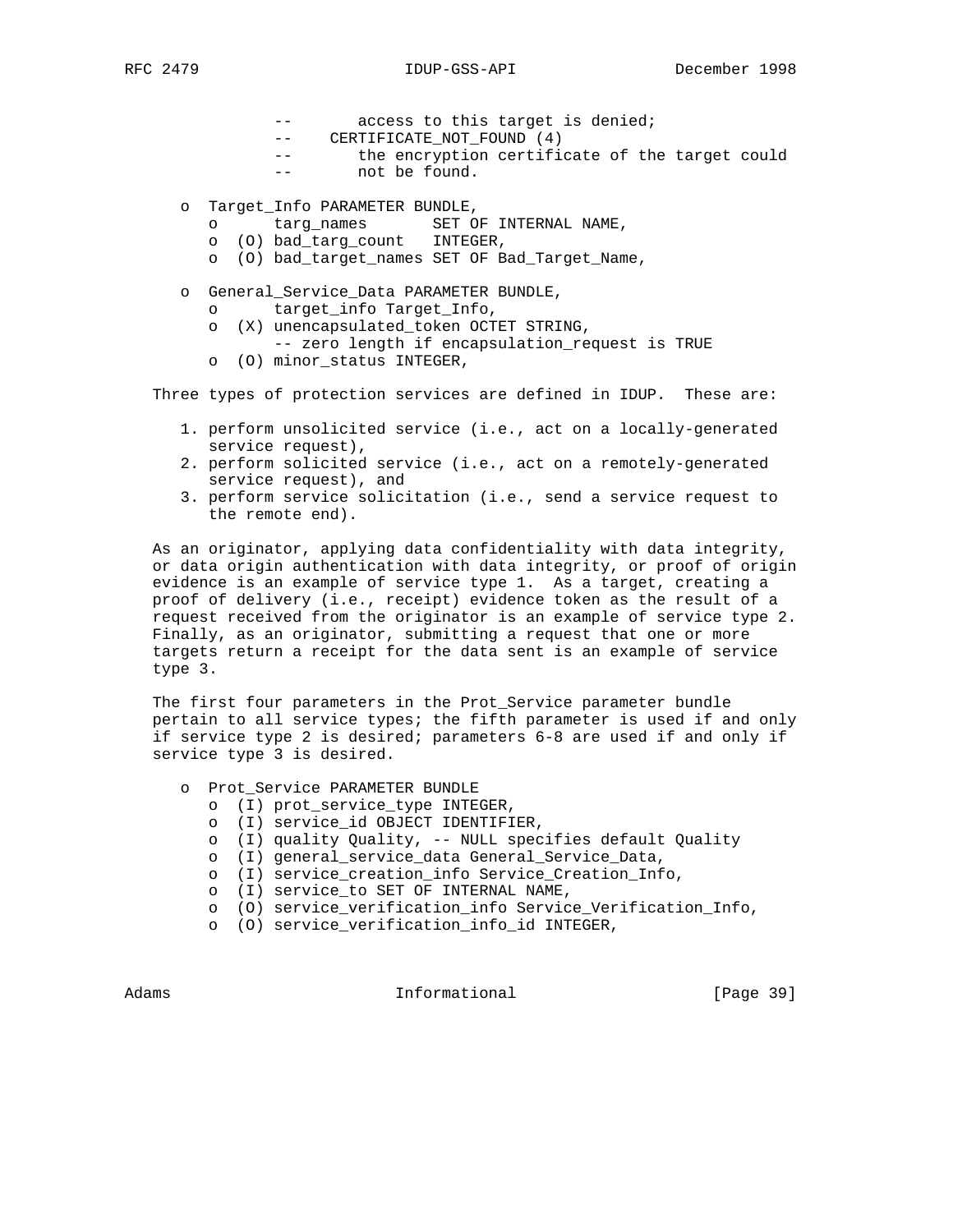Also, three types of unprotection services are defined. These are:

- 1. receive unsolicited service (i.e., process unrequested remotely-generated service),
- 2. receive solicited service (i.e., process remotely-generated response to locally-generated request), and
- 3. receive service solicitation (i.e., process req. from rem. end)

 As a target, unprotecting an encrypted message, or verifying the originator's proof of origin is an example of service type 1. As an originator, verifying a proof of delivery which you requested from a target is an example of service type 2. Finally, as a target, receiving a request from an originator for a proof of delivery is an example of service type 3.

 The first four parameters in the Unprot\_Service parameter bundle pertain to all service types; parameters 5-6 are used if and only if service type 2 is required; parameters 7-8 are used only if service type 3 is required.

- o Unprot\_Service PARAMETER BUNDLE
	- o (O) unprot\_service\_type INTEGER,
	- o (O) service\_id OBJECT IDENTIFIER,
	- o (O) quality Quality,
		- -- actual Quality specified (never NULL)
	- o (O) general\_service\_data General\_Service\_Data,
	- o (O) service\_verification\_info\_id INTEGER,
	- o (I) service\_verification\_info Service\_Verification\_Info,
	- o (O) service\_to SET OF INTERNAL NAME,
	- o (O) service\_creation\_info Service\_Creation\_Info,
- 2.3.4.2. IDUP\_Start\_Protect call

Inputs:

- o env\_handle ENVIRONMENT HANDLE,
- o Mech\_Specific\_Info PARAMETER BUNDLE,
- -- NULL selects the mechanism-defined default values
- o Idu\_Information PARAMETER BUNDLE,
- o Special\_Conditions PARAMETER BUNDLE,
- o encapsulation\_request BOOLEAN,
- o single\_idu\_buffer OCTET STRING,
	- -- non-zero length for this buffer means that Protect/End\_Protect
- -- won't be called (i.e., entire IDU is contained in this buffer) o idu\_size INTEGER,
	- -- size (in bytes) of the IDU to be protected;
	- -- may be "-1" signifying "UNKNOWN" (note that some mechanisms
	- -- may not support encapsulation in such a case)
- o Target\_Info PARAMETER BUNDLE,

Adams **Informational Informational** [Page 40]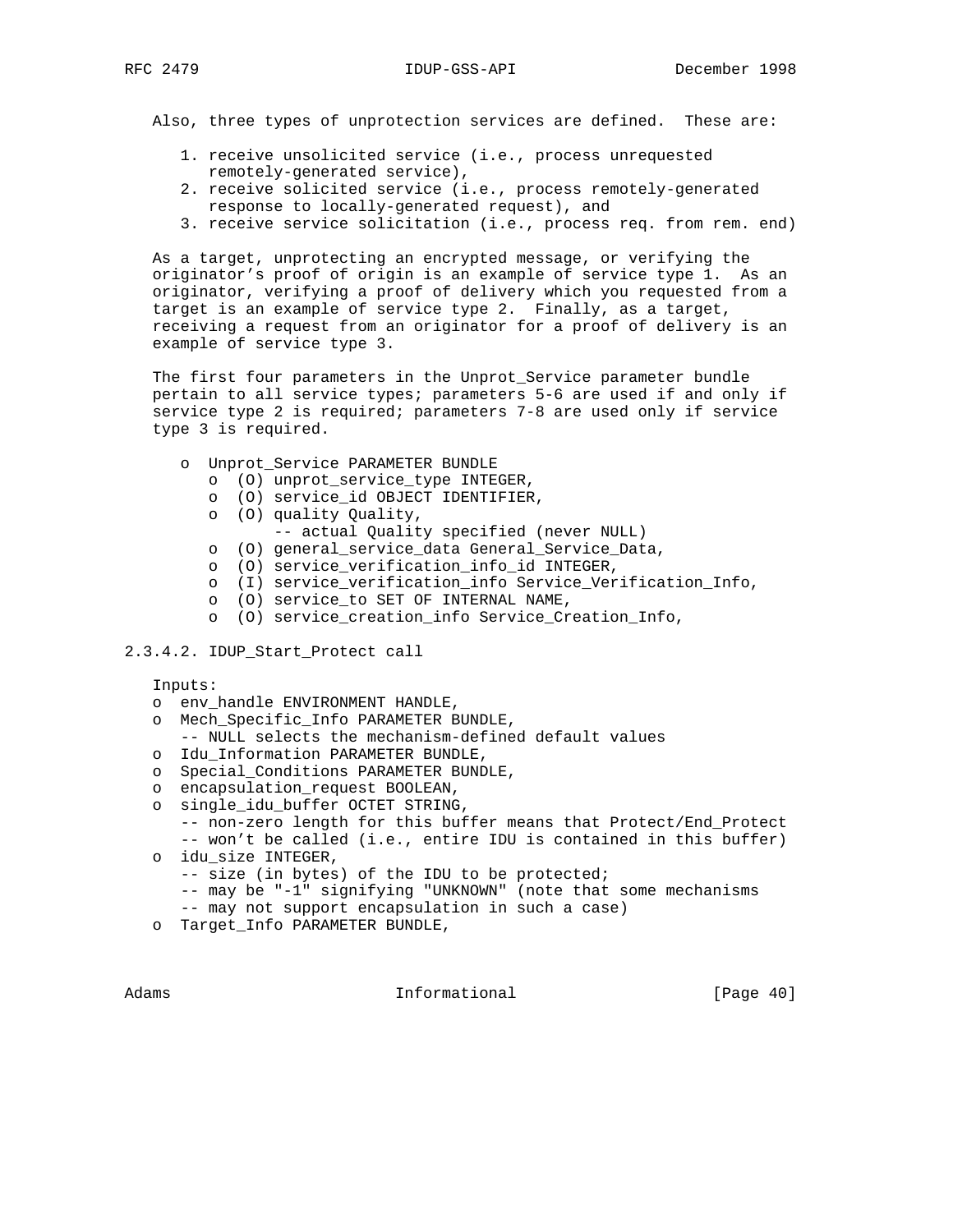o Services\_to\_Perform SET OF Prot\_Service,

Outputs:

- o major\_status INTEGER,
- o minor\_status INTEGER,
- o midu\_buffer OCTET STRING,
	- -- zero length if encapsulation\_request is TRUE;
- -- may be zero length otherwise (depends on underlying mechanism) o pidu\_buffer OCTET STRING,
	- -- zero length if encapsulation request is FALSE;
		- -- may be zero length otherwise (depends on underlying mechanism)

Return major\_status codes:

- o GSS\_S\_COMPLETE
	- -- the protection process can begin (or has completed, if
	- -- single\_idu\_buffer has non-zero length).
- o IDUP\_S\_MORE\_OUTBUFFER\_NEEDED
- o GSS\_S\_CREDENTIALS\_EXPIRED
- o IDUP\_S\_NO\_ENV
- o IDUP\_S\_ENCAPSULATION\_UNAVAIL
- o IDUP\_S\_SERVICE\_UNAVAIL
- o IDUP\_S\_REQ\_TIME\_SERVICE\_UNAVAIL
- o IDUP\_S\_UNKNOWN\_OPER\_ID
- o GSS\_S\_BAD\_QOP
- o IDUP\_S\_BAD\_TARG\_INFO
- o GSS\_S\_FAILURE

 Using the security environment referenced by env\_handle, initialize the data structures required to begin the process of protecting the IDU buffers. The caller requests specific protection services by supplying the appropriate Prot\_Service parameter bundles in Services\_to\_Perform. Each service is able to return a minor status code to the calling application, if necessary.

 The calling application, knowing the size of the IDU it wishes to protect and the buffer size which it has available to it, can choose to input the entire IDU in a single buffer and omit the subsequent IDUP\_Protect() and IDUP\_End\_Protect() calls. Furthermore, the application can request that the resulting M-IDU be encapsulated in the token -- so that the token contains the entire P-IDU -- rather than having it be returned separately in midu\_buffer. Encapsulation, however, may not be supported by all underlying mechanisms or implementations; if this is the case, the

 IDUP\_S\_ENCAPSULATION\_UNAVAIL major status code will be returned and M-IDU will be returned in midu\_buffer.

Adams **Informational Informational** [Page 41]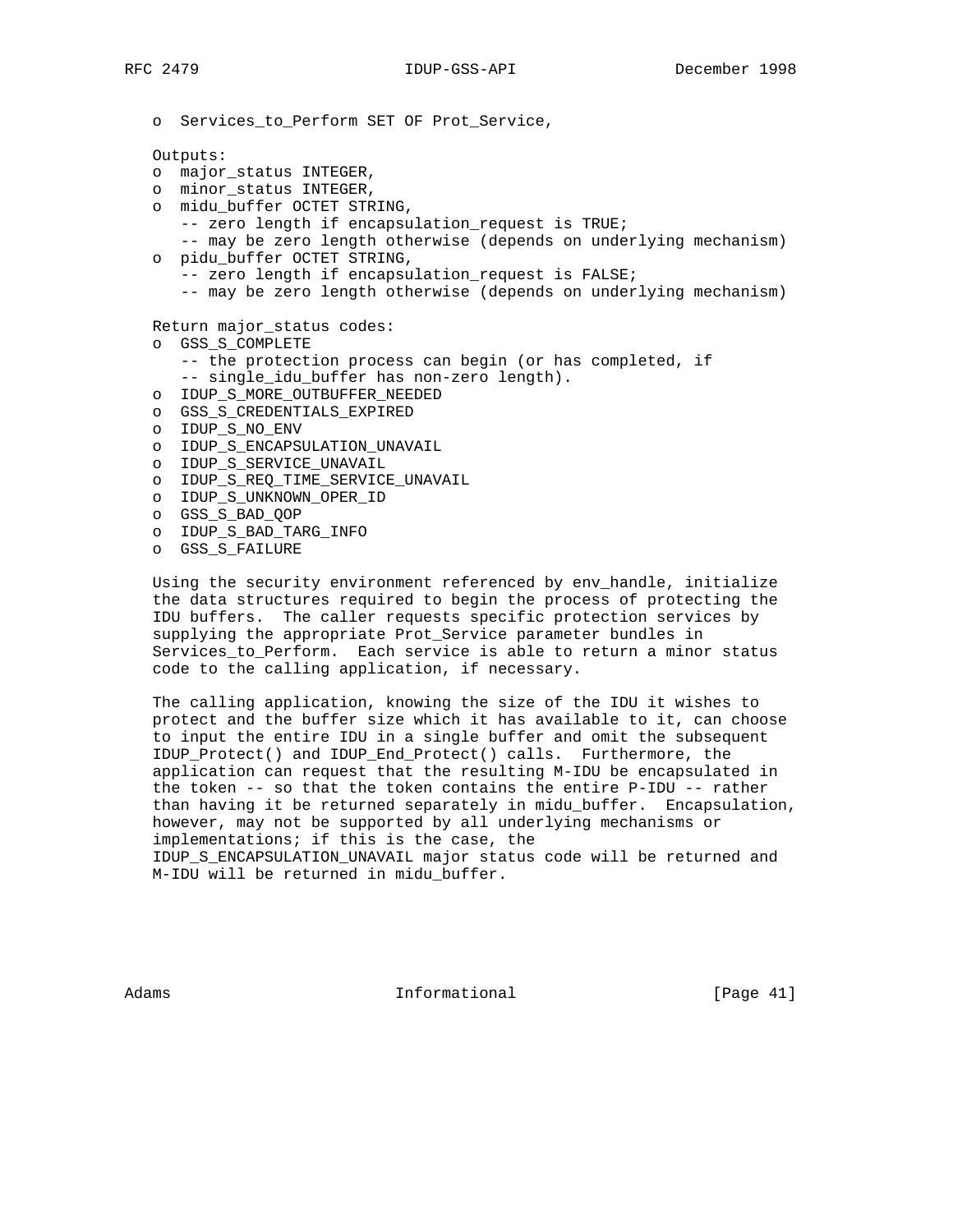For those mechanisms which allow or require multiple stages of processing, each producing a different aspect of protection for the IDU, the operation identifier prot\_oper\_id is used to specify which stage is currently being requested by the application. An example where this would be useful is a mechanism which implements the signed Message Security Protocol [MSP]. As another example, a mechanism may choose to do a digital signature in two stages: one for the hashing of the message and another for the signature on the hash. The calling application would therefore use the protection set of calls on the IDU in stage 1 and then use the protection set of calls on the token (from stage 1) in stage 2.

Note that prot\_oper\_id is simply an integer  $(1, 2, 3, \ldots, n)$ , where "n" is the number of stages as defined by the mechanism (typically 1 or 2)). The calling application uses this parameter to indicate to the underlying mechanism whether it wishes to do stage 1 of protection / unprotection processing, or stage 2, and so on. Portable applications may pass "0" to let the mechanism choose the stage (note that mechanism implementers may still iterate when prot\_oper\_id = 0 (e.g., use output as next input, et cetera).

 If one or more of the targets in targ\_names cannot be used as a valid recipient of the P-IDU, these names will be returned in bad\_targ\_names (with associated status codes in bad\_targ\_status). As long as at least one of the targets can be used, this does not cause this call to fail; it is the caller's choice to discontinue IDU protection if the target set which can be used is unsuitable for the caller's purposes. Note that each Prot\_Service parameter bundle can also input a list of targ\_names; this is used if a separate list is to be used for that service only (the general list of targets is to be used for all services unless overridden in this way).

2.3.4.3. IDUP\_Protect call

Inputs:

- o env\_handle ENVIRONMENT HANDLE,
- o input\_buffer OCTET STRING,

Outputs:

- o major\_status INTEGER,
- o minor\_status INTEGER,
- o output\_buffer OCTET STRING
	- -- may be zero length if encapsulation\_request was set to TRUE in -- IDUP\_Start\_Protect() (depends on underlying mechanism)

Return major\_status codes:

- o GSS\_S\_COMPLETE
- o IDUP\_S\_NO\_ENV

Adams **Informational Informational** [Page 42]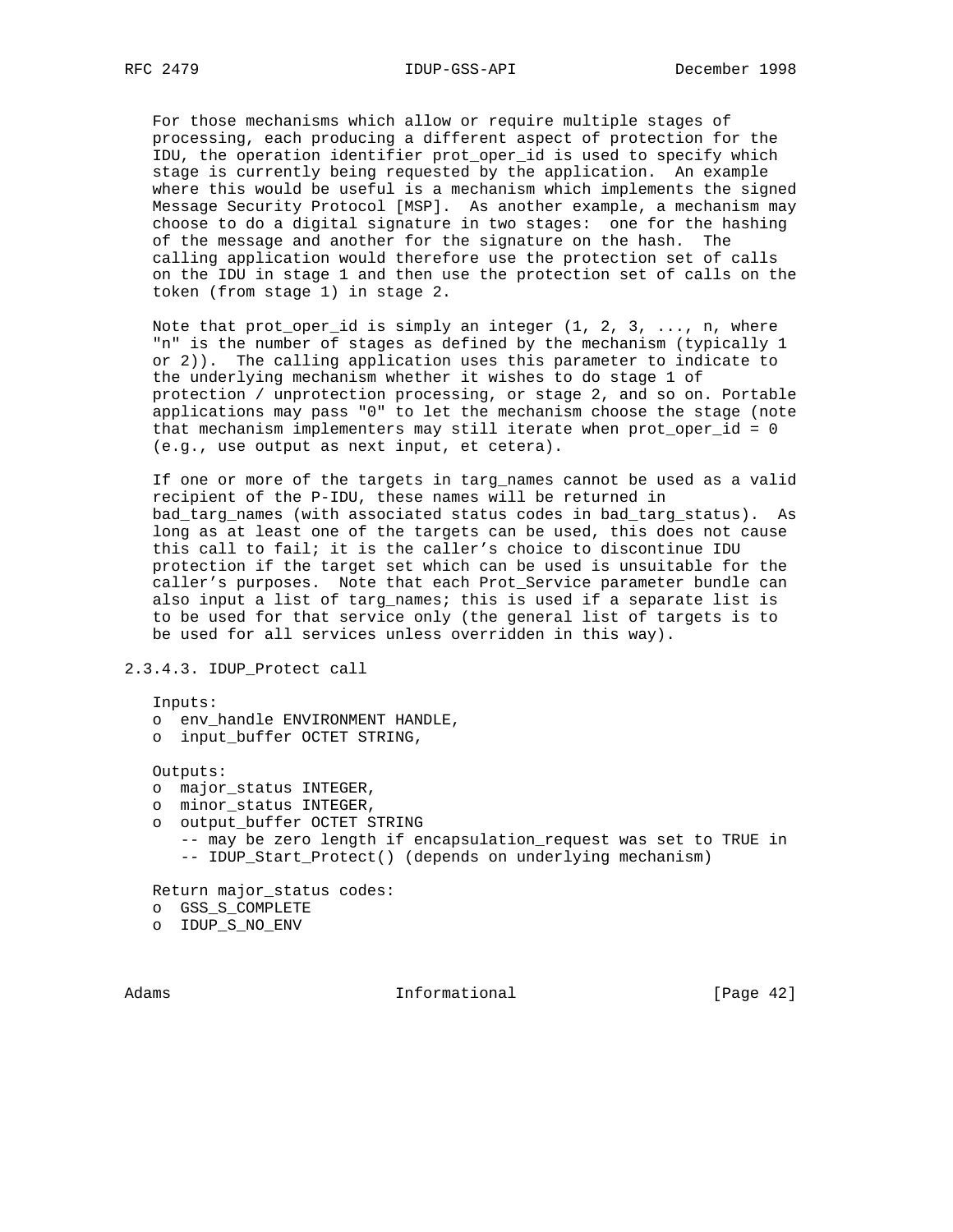#### o GSS\_S\_FAILURE

 Using the security environment referenced by env\_handle, continue the protection processing on the data in input\_buffer and, if the underlying mechanism defines this, put any resulting P-IDU/M-IDU data in output\_buffer. The application calls this routine over and over again with new buffers of data until it has protected all the data buffers of the IDU. It then calls IDUP\_End\_Protect() to complete the protection processing.

## 2.3.4.4. IDUP\_End\_Protect call

Inputs:

o env\_handle ENVIRONMENT HANDLE,

Outputs:

- o major\_status INTEGER,
- o minor\_status INTEGER,
- o Services\_to\_Perform SET OF Prot\_Service,
- o final\_midu\_buffer OCTET STRING,
	- -- zero length if encapsulation\_request was set to TRUE in
	- -- IDUP\_Start\_Protect(), in which case pidu is used
- o final\_pidu\_buffer OCTET STRING,
	- -- zero length if encapsulation\_request was set to FALSE in
	- -- IDUP\_Start\_Protect(), in which case token and midu are used

Return major\_status codes:

- o GSS\_S\_COMPLETE
	- -- protection has successfully completed and the resulting P-IDU
	- -- is ready for transfer. If defined by the underlying mechanism,
	- -- final\_midu\_buffer will contain any residual M-IDU data.
- o IDUP\_S\_MORE\_OUTBUFFER\_NEEDED
- o IDUP\_S\_NO\_ENV
- o GSS\_S\_FAILURE

 Using the security environment referenced by env\_handle, complete the protection processing on the data and place the computed output in final\_pidu\_buffer (or final\_midu\_buffer and the unencapsulated\_token parameter for each Prot\_Service). If a service was requested from one or more targets in Start\_Protect() - and if this is supported by the underlying mechanism - Service\_Verification\_Info will hold whatever data is necessary for the mechanism to verify a service returned by a target (unprotector) of the P-IDU. Successful application of IDUP\_End\_Protect() does not guarantee that the corresponding unprotection set of calls can necessarily be performed successfully when the P-IDU arrives at the target (for example, it may be damaged in transit).

Adams **Informational Informational** [Page 43]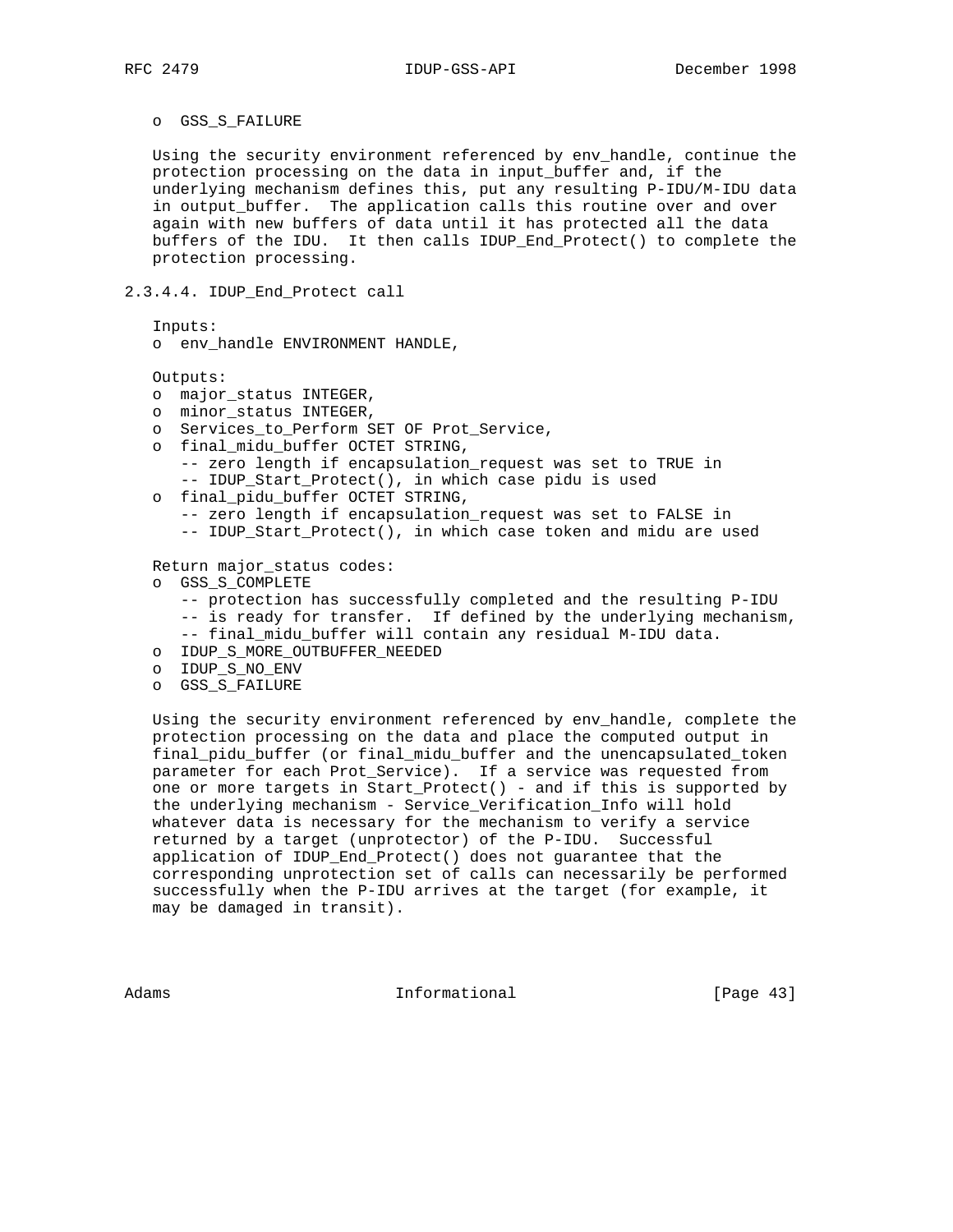### 2.3.4.5. IDUP\_Start\_Unprotect call

Inputs:

- o env\_handle ENVIRONMENT HANDLE,
- o Mech\_Specific\_Info PARAMETER BUNDLE,
	- -- NULL selects the mechanism-defined default values
- o single\_pidu\_buffer OCTET STRING,
	- -- non-zero length for this buffer means that IDUP\_Unprotect() and
	- -- IDUP\_End\_Unprotect() will not be called (i.e., the entire P-IDU
	- -- (if encapsulation is used) or M-IDU (if encap. is not used)
	- -- is contained in this buffer)
- o partial\_pidu\_buffer OCTET STRING,
	- -- may be an arbitrary-sized piece of the full pidu (if the
	- -- application's buffer isn't large enough to hold entire pidu).
	- -- Used if pidu\_buffer will be input a buffer at a time (except
	- -- that the final buffer must be passed in final\_pidu\_buffer
	- -- rather than partial\_pidu\_buffer). Only one of
	- -- single\_pidu\_buffer and partial(final)\_pidu\_buffer can have
	- -- nonzero length.
- o final\_pidu\_buffer OCTET STRING,
- o Special\_Conditions PARAMETER BUNDLE,

Outputs:

- o major\_status INTEGER,
- o minor\_status INTEGER,
- o Services\_to\_Receive SET OF Unprot\_Service,
- o Prot\_Information PARAMETER BUNDLE,
- o single\_idu\_buffer OCTET STRING,
	- -- if this buffer has non-zero length, then service processing has -- been completed on the data in single\_pidu\_buffer
- o initial\_idu\_buffer OCTET STRING,
	- -- holds any data from partial(final)\_pidu\_buffer which has been
	- -- unprotected; remaining data will be returned by Unprotect and
	- -- End\_Unprotect as they are called with successive buffers of -- pidu
- o Service\_Verification\_Info PARAMETER BUNDLE,
- -- used only if target is on "service\_to" list in Unprot\_Service o service\_verification\_info\_id INTEGER,
	- -- used only if target is on "service\_to" list in Unprot\_Service

Adams **Informational Informational** [Page 44]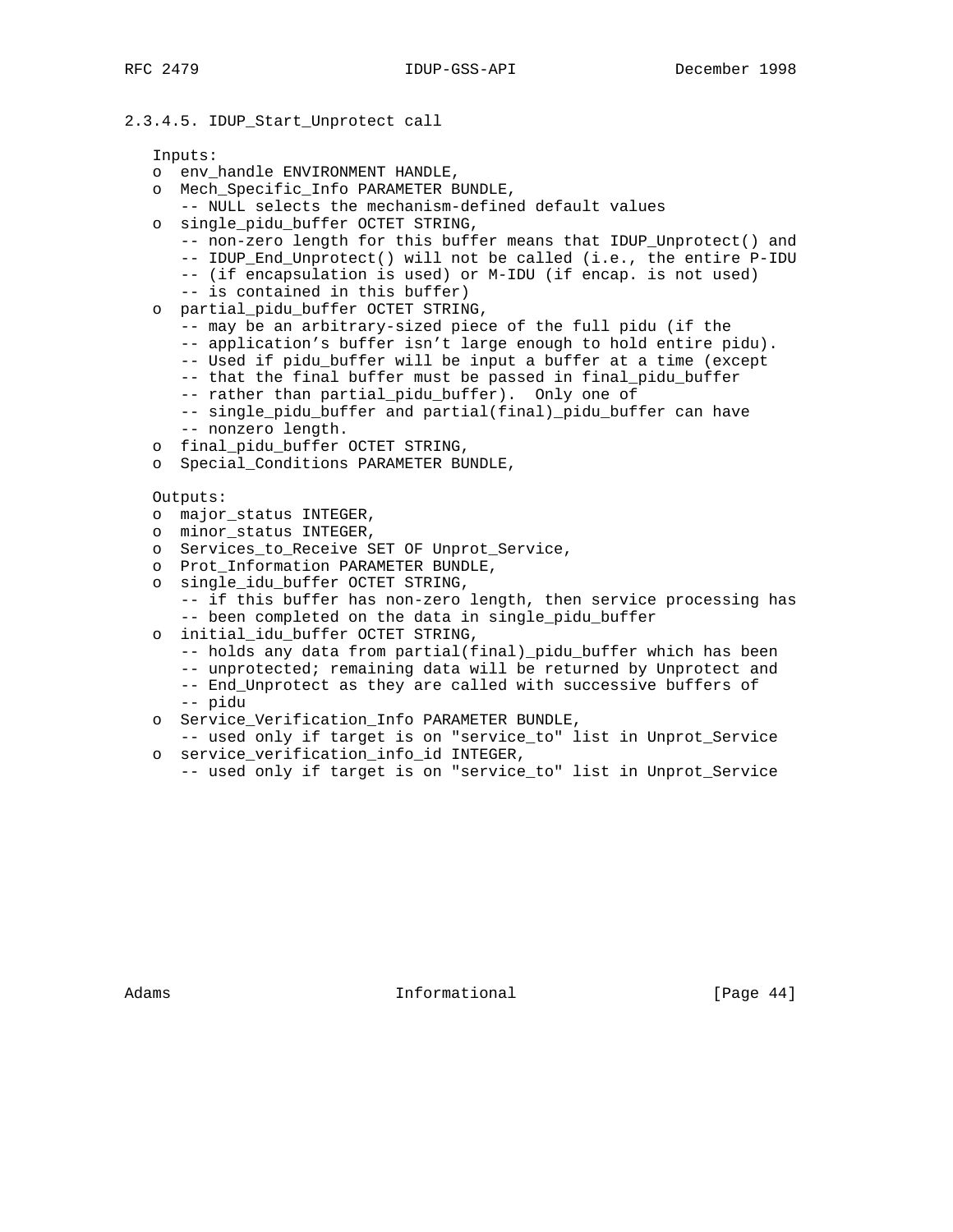Return major\_status codes:

- o GSS\_S\_COMPLETE
	- -- unprotection processing can begin (or has completed, if
	- -- single\_idu\_buffer has non-zero length).
- o IDUP\_S\_INCOMPLETE
- -- used only if single\_idu\_buffer has non-zero length.
- o IDUP\_S\_MORE\_OUTBUFFER\_NEEDED
- o IDUP\_S\_MORE\_PIDU\_NEEDED
- o GSS\_S\_DEFECTIVE\_TOKEN
- o IDUP\_S\_INAPPROPRIATE\_CRED
- o IDUP\_S\_INCONSISTENT\_PARAMS
- o IDUP\_S\_DEFECTIVE\_VERIF
- o IDUP\_S\_NO\_MATCH
- o IDUP\_S\_SERVICE\_UNAVAIL
- o IDUP\_S\_REQ\_TIME\_SERVICE\_UNAVAIL
	- o IDUP\_S\_SERV\_VERIF\_INFO\_NEEDED
	- o GSS\_S\_CREDENTIALS\_EXPIRED
	- o IDUP\_S\_NO\_ENV
	- o IDUP\_S\_UNKNOWN\_OPER\_ID
	- o GSS\_S\_BAD\_QOP
		- -- the qop\_algs value specified in P-IDU for at least one of the -- services is unavailable in the local mechanism, so processing
		- -- cannot continue.
	- o GSS\_S\_BAD\_MIC
	- o IDUP\_S\_BAD\_DOA\_KEY
	- o IDUP\_S\_BAD\_KE\_KEY
	- o IDUP\_S\_BAD\_ENC\_IDU
	- o GSS\_S\_FAILURE

 Using the security environment referenced by env\_handle, initialize the data structures required to begin the process of unprotecting a P-IDU. The caller will be alerted as to which services were applied to the P-IDU in the returned Services\_to\_Receive set of parameters.

 If encapsulation was not used by the originator, it is the receiving application's responsibility to separate the received P-IDU into a M-IDU and one or more unencapsulated\_token buffers (the latter being input in separate Unprot\_Service bundles in the Services\_to\_Receive parameter). These unencapsulated\_token buffers should be input before the M-IDU (i.e., in IDUP\_Start\_Unprotect) or after the M-IDU (i.e., in IDUP\_End\_Unprotect) as appropriate; this order may be dictated, for example, by their placement in the in-coming message.

 If unprotection will be applied more than once to a given P-IDU, it is the responsibility of the calling application to remember if a service solicitation has been responded to previously (i.e., if the requested service has already been generated / sent for that P-IDU) and thus ignore subsequent solicitations on unprotect.

Adams **Informational Informational** [Page 45]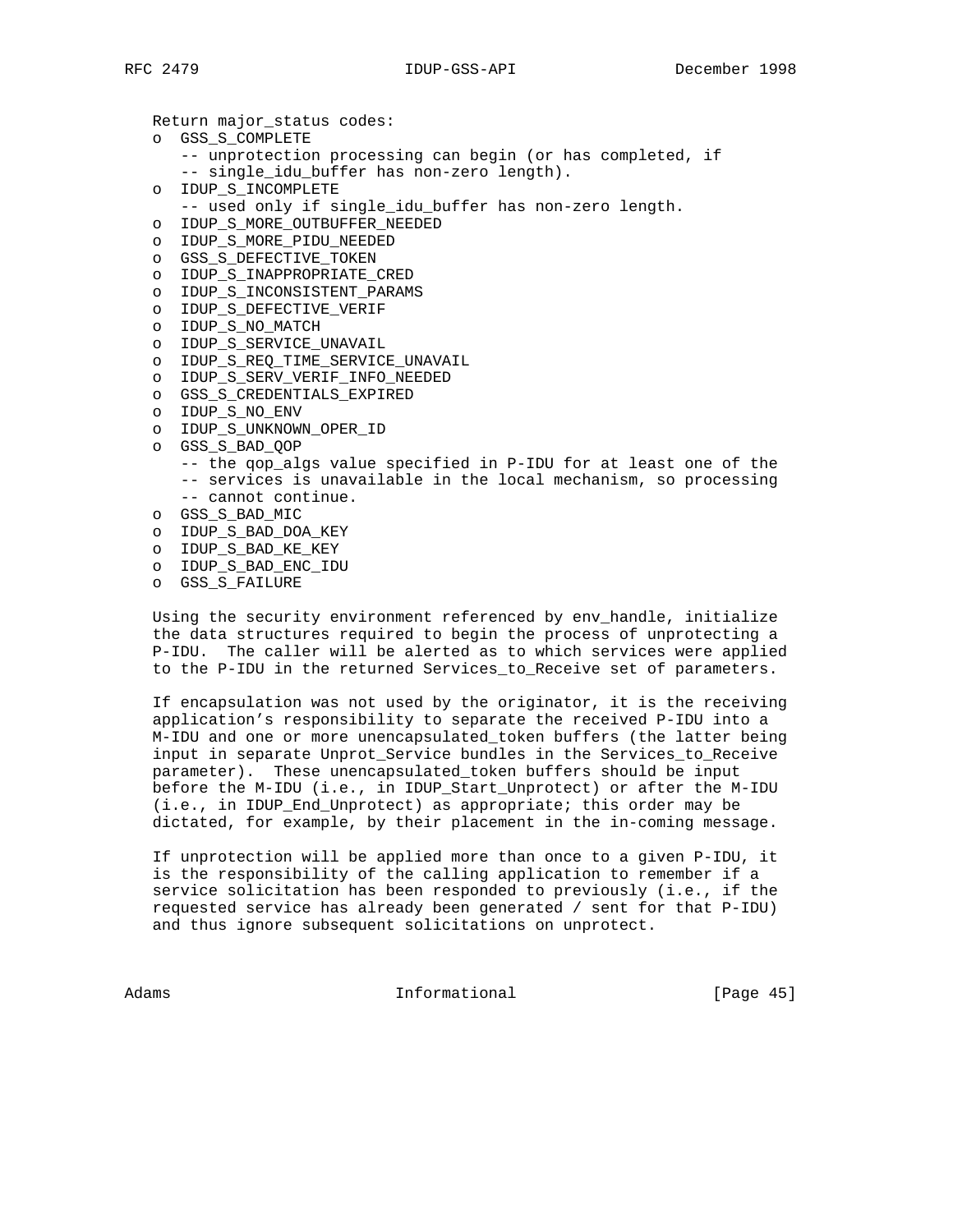The time flags indicate whether to consult trusted, untrusted, or no time (if both flags are FALSE) during the unprotection operation. If the current time is not to be checked, then unprotection may be successful even if the protector's key has expired since the P-IDU was generated (that is, if the Validity period -- as specified in the Quality parameter bundle -- has expired).

 If the underlying mechanism supports it and if this information is contained in the P-IDU, information regarding the originator (that is, the entity which used the protection set of calls to generate this P-IDU) is returned in the Prot\_Information parameter bundle.

2.3.4.6. IDUP\_Unprotect call

Inputs:

- o env\_handle ENVIRONMENT HANDLE,
- o input\_buffer OCTET STRING

Outputs:

- o major\_status INTEGER,
- o minor\_status INTEGER,
- o output\_buffer OCTET STRING

Return major\_status codes:

- o GSS\_S\_COMPLETE
- o IDUP\_S\_NO\_ENV
- o GSS\_S\_FAILURE

 Using the security environment referenced by env\_handle, continue the unprotection processing on the data in input\_buffer, putting any resulting IDU data in output\_buffer (if required).

2.3.4.7. IDUP\_End\_Unprotect call

Inputs:

o env\_handle ENVIRONMENT HANDLE,

Outputs:

- o major\_status INTEGER,
- o minor\_status INTEGER,
- o Prot\_Information PARAMETER BUNDLE,
- o Services\_to\_Receive SET OF Unprot\_Service,
- o final\_idu\_buffer OCTET STRING,
- o Service\_Verification\_Info PARAMETER BUNDLE,
- -- used only if target is on "service\_to" list in Unprot\_Service o service\_verification\_info\_id INTEGER,
- -- used only if target is on "service\_to" list in Unprot\_Service

Adams **Informational Informational** [Page 46]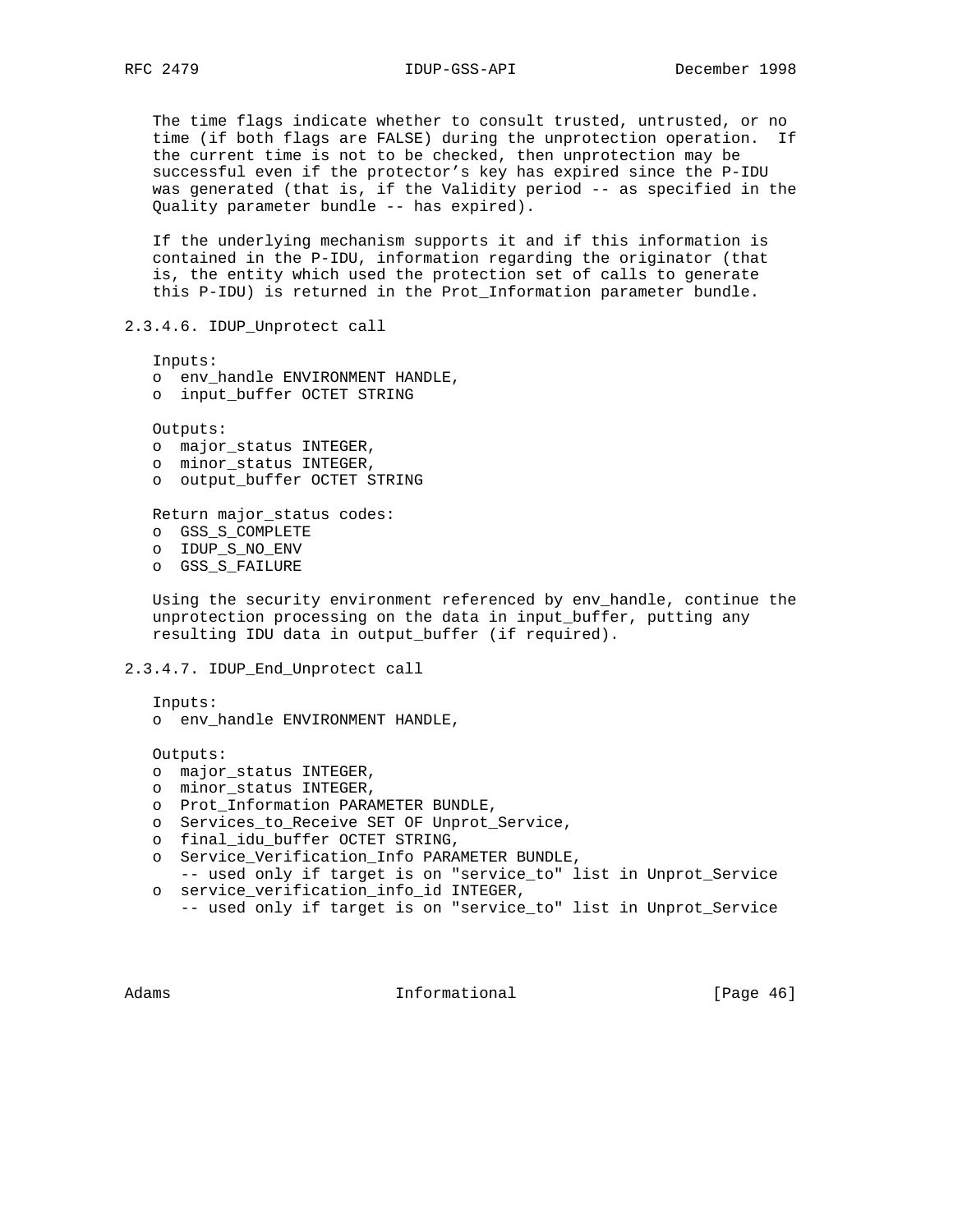Return major\_status codes:

- o GSS\_S\_COMPLETE
	- -- residual IDU data will be returned in final\_idu\_buffer.
- o IDUP\_S\_INCOMPLETE
- o IDUP\_S\_MORE\_OUTBUFFER\_NEEDED
- o GSS\_S\_BAD\_MIC
- o IDUP\_S\_BAD\_DOA\_KEY
- o IDUP\_S\_BAD\_KE\_KEY
- o IDUP\_S\_BAD\_ENC\_IDU
- o IDUP\_S\_NO\_ENV
- o GSS\_S\_FAILURE

 Using the security environment referenced by env\_handle, complete the unprotection processing on the data and return the appropriate status code. If there is any residual IDU data it will be returned in final\_idu\_buffer.

 If the IDUP\_S\_INCOMPLETE major status value is returned, all output parameters are conditionally valid; the unprotection set of functions will have to be called again (perhaps with a complete P-IDU, as produced by IDUP\_Form\_Complete\_PIDU) in order to get valid values for all parameters. "Conditional validity" may arise, for example, if all relevant certificates verify correctly, but it is not yet past the time up to which the current policy allows the authorities involved to repudiate their keys.

 If the underlying mechanism supports it and if this information is contained in the token, information regarding the originator (that is, the entity which used the protection set of calls to generate this token) is returned in the Prot\_Information parameter bundle. This information may or may not be omitted if it was returned by the IDUP\_Start\_Unprotect() call.

 Note that, unlike GSS-API, IDUP-GSS-API does not incorporate the concept of error tokens transferred between sender and recipient since the protection and unprotection of an IDU may be separated by an indefinite amount of time and may or may not be performed by the same entity.

2.4. Special-Purpose Calls

2.4.1. Relationship to GSS-API

 The special-purpose call described in this section has no analog in GSS-API [RFC-2078]. This call is used to complete a P-IDU (that is, to generate a P-IDU which can be unprotected successfully with no additional data at any time during its validity period). This call may not be supported by all underlying IDUP mechanisms or

Adams Informational [Page 47]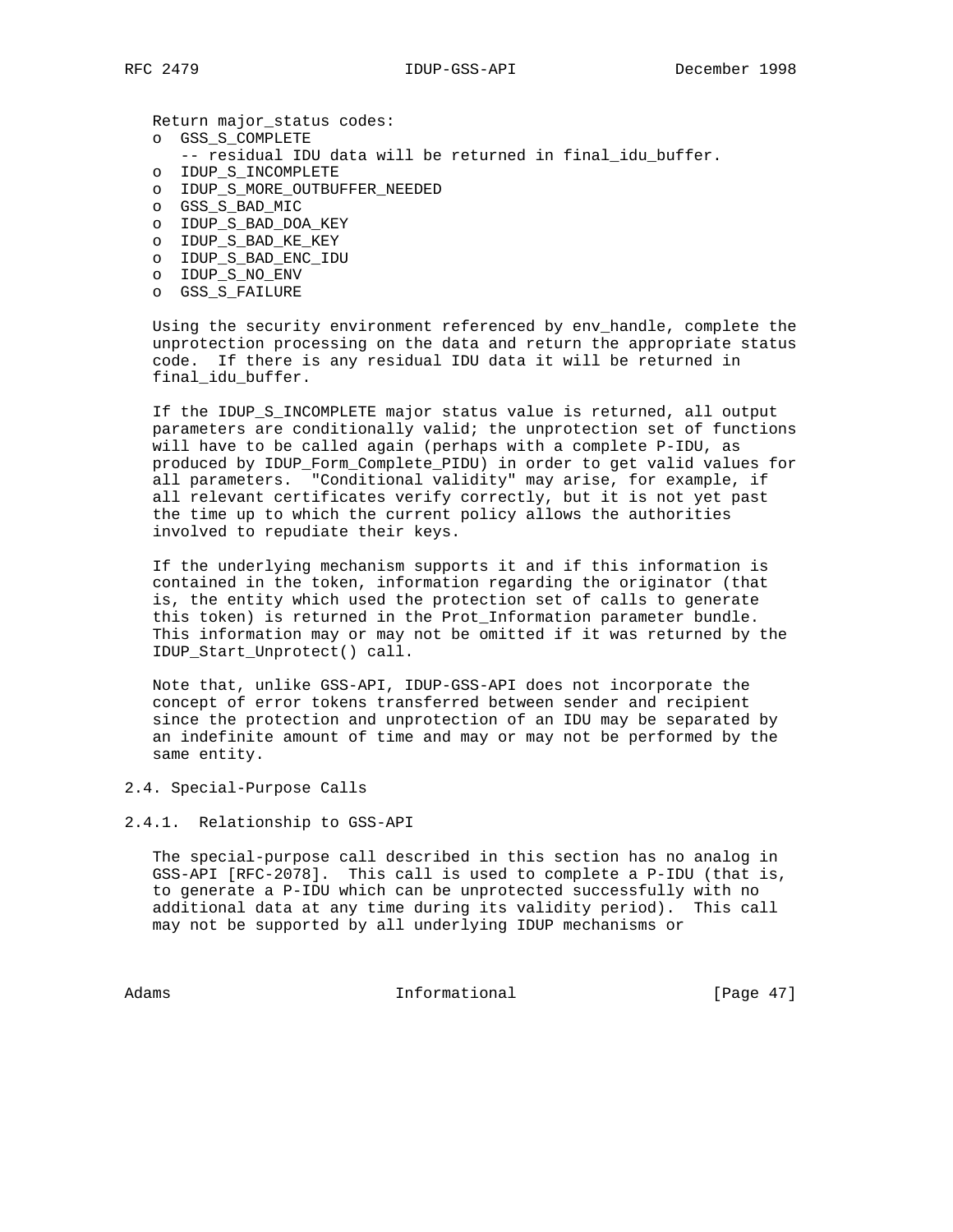implementations.

2.4.2. IDUP\_Form\_Complete\_PIDU call

Inputs:

- o env\_handle ENVIRONMENT HANDLE,
- o single\_pidu\_buffer OCTET STRING,
- o partial\_pidu\_buffer OCTET STRING,
	- -- an arbitrary-sized piece of the full pidu token. Used if pidu
	- -- will be input a buffer at a time (except that the final buffer
	- -- must be passed in final\_pidu\_buffer rather than
	- -- partial\_pidu\_buffer). Only one of single\_pidu\_buffer and
	- -- partial(final) pidu buffer can have nonzero length.
- o final\_pidu\_buffer OCTET STRING,

Outputs:

- o major\_status INTEGER,
- o minor\_status INTEGER,
- o pidu\_token\_out OCTET STRING -- the augmented PIDU; may be complete
- o call\_again\_before INTEGER,
- o call\_again\_after INTEGER,
- o trusted\_time\_stamping\_time INTEGER -- for information only
- Return major\_status codes:
- o GSS\_S\_COMPLETE
- o IDUP\_S\_MORE\_OUTBUFFER\_NEEDED
- o IDUP\_S\_INCOMPLETE
	- -- generation of the P-IDU is not yet complete. The application -- should call this function again before the time given in
	- -- call\_again\_before (if not NULL), or after the time given in
	- -- call\_again\_after (if not NULL), or both (if neither are NULL).
- o IDUP\_S\_INCONSISTENT\_PARAMS
- o IDUP\_S\_SERVICE\_UNAVAIL
- o GSS\_S\_DEFECTIVE\_TOKEN
- o GSS\_S\_FAILURE

 Form\_Complete\_PIDU is used primarily by the evidence services; in particular, when the evidence token itself does not contain all the data required for its verification and it is anticipated that some of the data not stored in the token may become unavailable during the interval between generation of the evidence token and verification unless it is stored in the token. The Form\_Complete\_PIDU operation gathers the missing information and includes it in the token so that verification can be guaranteed to be possible at any future time.

 This call generates a PIDU which can be unprotected successfully with no additional data at any time during its validity period. [For background information on the notion of "complete" evidence, see

Adams 1nformational 1999 [Page 48]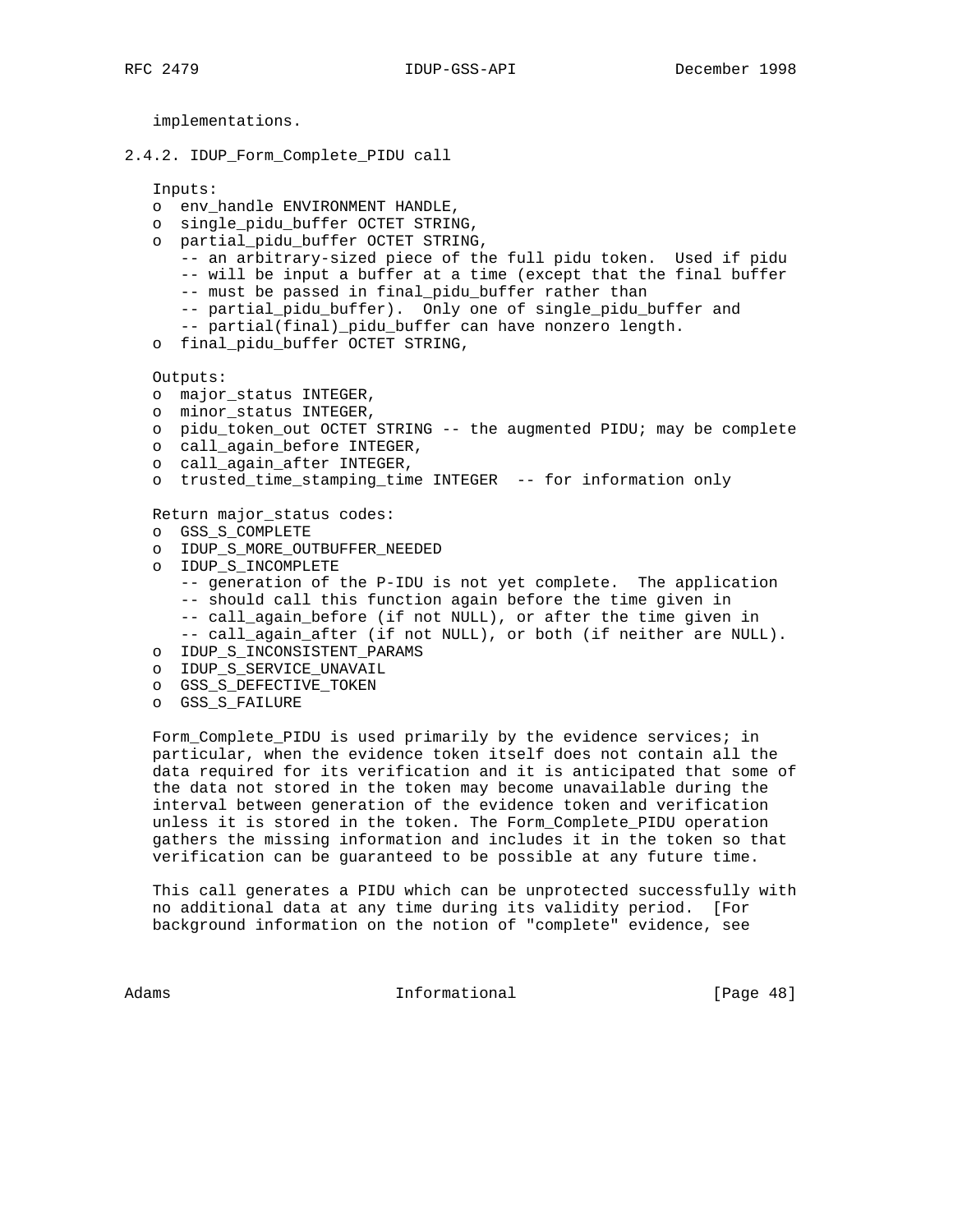"CORBA Security Service v1.2 Draft D02", 18 June 1997.]

 Using the security environment referenced by env\_handle, complete the generation of a P-IDU token and return the appropriate status value along with the completed token (if available). Such a call may be used, for example, for the purpose of batch evidence generation on an "evidence server". A local machine may be able to use the protection set of calls to fill out most of an evidence token and then send a number of these to a batch processor which forms the complete evidence tokens (perhaps by adding a certification path, or a timestamp and signature from a timestamping authority). As another example, on the receiving end an application may make such a call in order to collect all the information necessary to unprotect a P-IDU (such as all relevant certificates and Certificate Revocation Lists); this will ensure that the calls to the unprotection set of operations will be entirely local (i.e., can be performed off-line) and fast.

 Note that the complete P-IDU generated will be formed using trusted time if this is available in the environment referenced by env\_handle and will use untrusted time or no time otherwise (depending on what is available).

- 2.5. Support calls
- 2.5.1. Relationship to GSS-API

 Support calls in IDUP-GSS-API are to be understood and used as described in GSS-API [RFC-2078]. The calls described in Section 2.4 of GSS-API (including all associated parameters) are unchanged. The following additional calls are specified for IDUP-GSS-API.

2.5.2: IDUP\_Acquire\_cred\_with\_auth call

Inputs:

- o desired\_name INTERNAL NAME, -- NULL requests locally-determined default o authenticator OCTET STRING -- string which authenticates the caller claiming to be -- desired\_name o lifetime\_req INTEGER, -- in seconds; 0 requests default
- o desired\_mechs SET OF OBJECT IDENTIFIER,
- -- empty set requests system-selected default
- o cred\_usage BIT STRING
	- -- actual values which can be used currently correspond to those
	- -- given in Section 2.1.1 (i.e.,
	- -- ENCRYPT\_ONLY 8
	- -- DECRYPT\_ONLY 16

Adams **Informational Informational** [Page 49]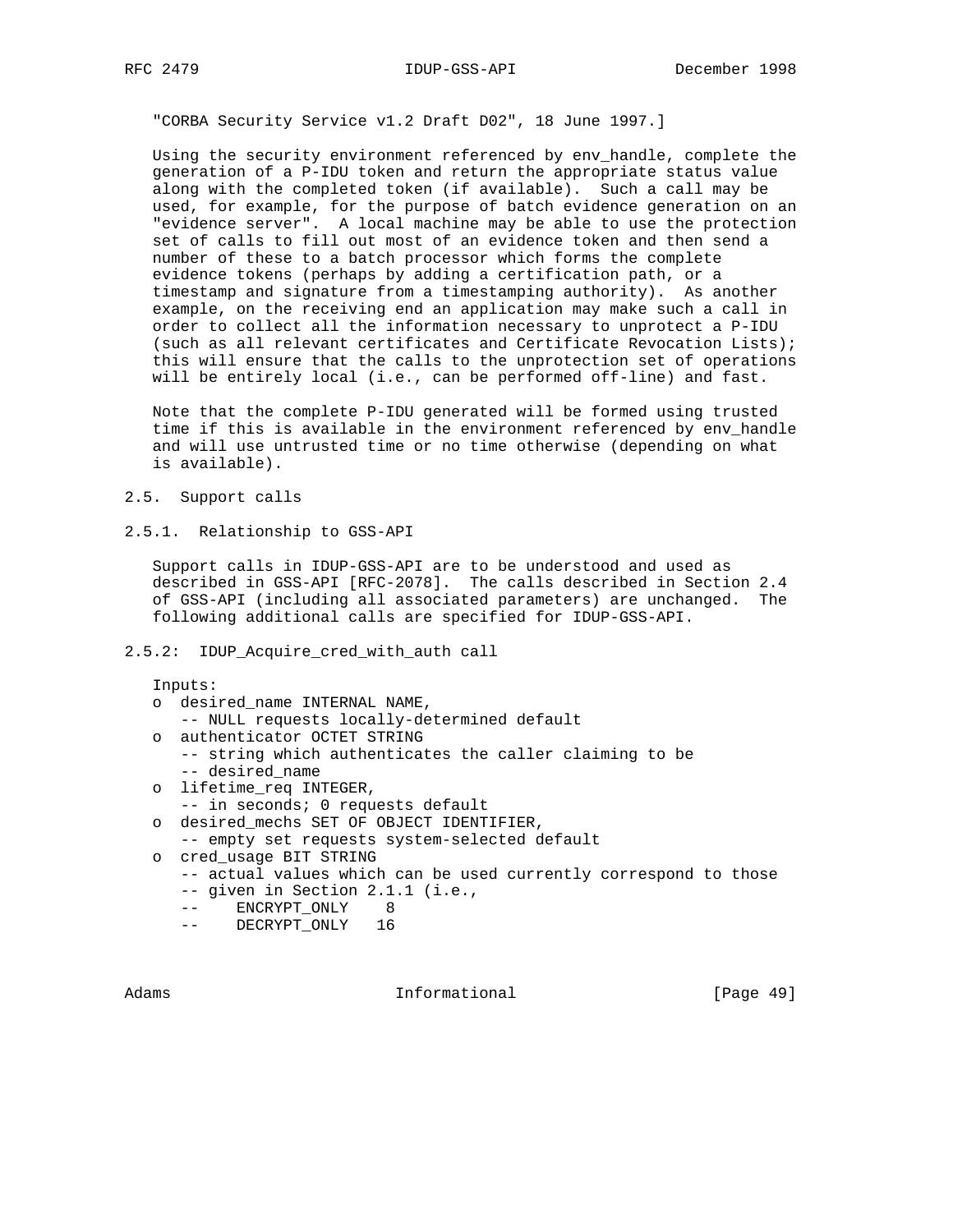-- SIGN\_ONLY 32 -- VERIFY\_ONLY 64 -- with the values logically OR'ed together in any desired -- combination to restrict credential usage; OR'ing all values -- results in NO\_RESTRICTION). -- Future possible values for this parameter are for further -- study (note that the type of this parameter is BIT STRING -- (rather than INTEGER as in GSS\_Acquire\_cred) to facilitate -- such future expansion). Outputs: o major\_status INTEGER, o minor\_status INTEGER, o output\_cred\_handle CREDENTIAL HANDLE, o actual\_mechs SET OF OBJECT IDENTIFIER,

- o actual\_cred\_usage BIT STRING,
- o lifetime\_rec INTEGER -- in seconds, or reserved value for INDEFINITE

 This call (which need not be supported by all underlying mechanisms or implementations) is identical to the GSS\_Acquire\_cred call, with the exception of the added input parameter "authenticator" and the added output parameter "actual\_cred\_usage". The authenticator (typically a password, pass-phrase, or PIN) is used to authenticate the caller claiming to be desired\_name to the underlying GSS (or mechanism) code. The actual\_cred\_usage specifies the actual uses available for these credentials; it is up to the caller to determine if this is sufficient for its purposes.

 Implementations that are able to authenticate the caller in some other way are encouraged to use the GSS\_Acquire\_cred call; those having no other means available to them, or wishing to explicitly authenticate the caller at the time of credential acquisition, should use the IDUP\_Acquire\_cred\_with\_auth call (if supported).

 Note that the return major status codes for this call are identical to those given for the GSS\_Acquire\_cred call. If the authentication fails (e.g., the wrong authenticator is supplied for the given desired\_name), the major status GSS\_S\_FAILURE is returned (along with an appropriate minor status code).

2.5.3. IDUP\_Get\_token\_details call

Inputs:

- o token OCTET STRING,
- -- all the data to be returned shall be within the first 4 KB of
- -- the token; hence, a single call is needed. It is not necessary
- -- to provide the entire token when the token includes the IDU.

Adams 1nformational 1999 [Page 50]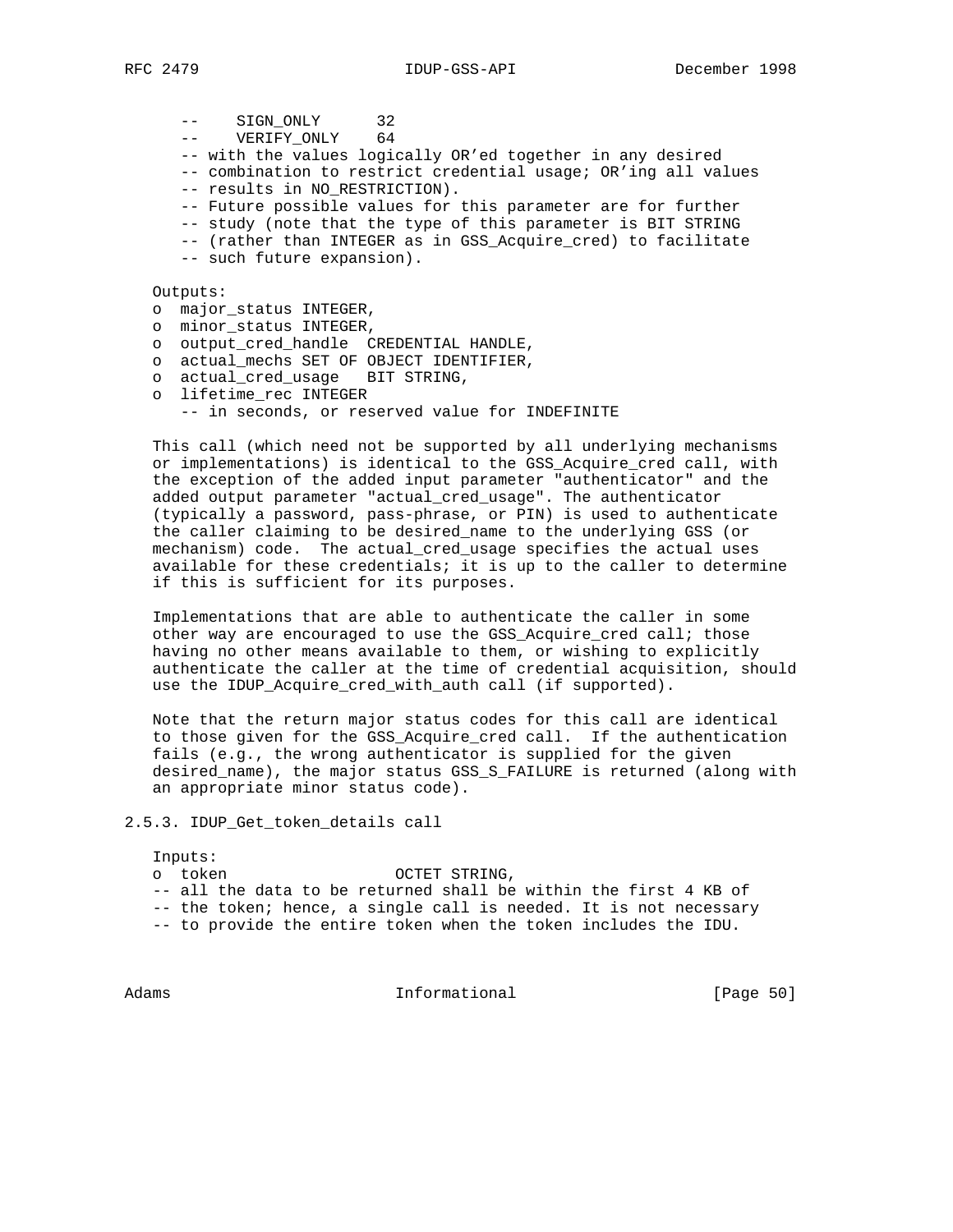o mech\_type SET OF OBJECT IDENTIFIER -- input if known (typically SET will contain a single member) Outputs: o major\_status INTEGER, o minor\_status INTEGER, o actual\_mech\_type o data\_included\_in\_token BOOLEAN, -- true if the data is encapsulated o idu\_size INTEGER, o has\_SE\_protection BOOLEAN, o has\_EV\_protection BOOLEAN, o PIDU\_Information PARAMETER BUNDLE, o nr\_policy OBJECT IDENTIFIER, -- this and subsequent parameters pertain only to evidence tokens o Nr\_Options<br>
o Originator\_Information<br>
PARAMETER BUNDLE, o Originator\_Information o time\_stamping\_time INTEGER OPTIONAL o Request\_Features extending the PARAMETER BUNDLE, -- describes the included request, if any. o requested\_evidence\_back BOOLEAN, -- true if this is an evidence generated in response to a -- previously-sent request o evidence\_check OCTET STRING, -- meaningful if the boolean above is true Return major\_status codes: o GSS\_S\_COMPLETE -- input\_token could be parsed for all relevant fields. o GSS\_S\_CREDENTIALS\_EXPIRED o GSS\_S\_DEFECTIVE\_TOKEN -- the mechanism type could be parsed, but either the other fields -- could not be determined from the input\_token, or their values -- did not correspond to valid values for that mechanism. o GSS\_S\_FAILURE

-- the mechanism type was missing or corrupted.

 IDUP\_Get\_token\_details() is used to return to an application the attributes that correspond to a given input token. Since IDUP-GSS- API tokens are meant to be opaque to the calling application, this function allows the application to determine information about the token without having to violate the opaqueness intention of IDUP. Of primary importance is the mechanism type, which the application can then use as input to the IDUP\_Establish\_Env() call in order to establish the correct environment in which to have the token processed.

Adams **Informational Informational** [Page 51]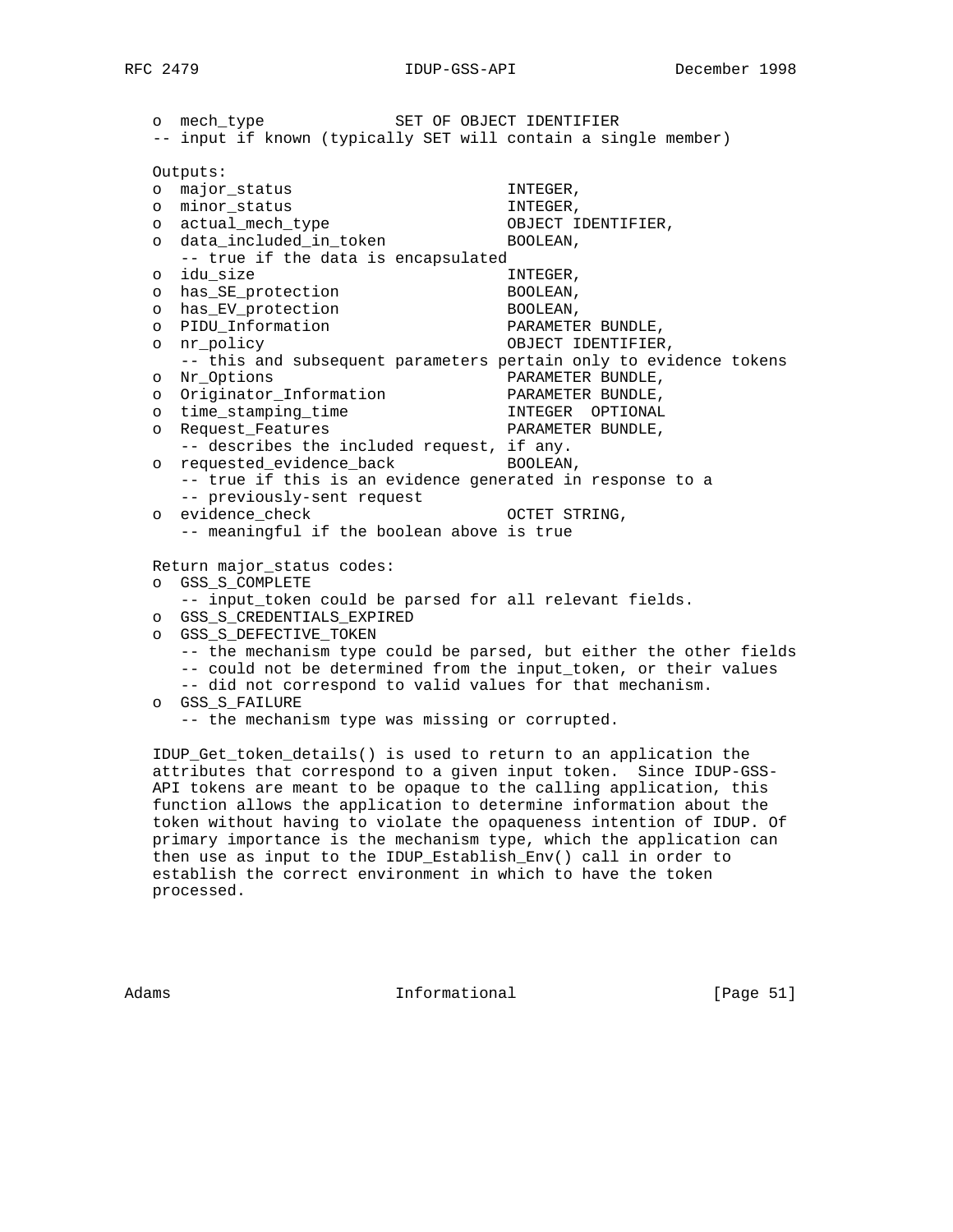If all tokens are framed as suggested in Section 3.1 of [RFC-2078] (mandated in the Kerberos V5 GSS mechanism [RFC 1964] and in the SPKM GSS Mechanism [RFC 2025]), then any mechanism implementation should be able to return the mech\_type parameter for any uncorrupted input token. If the mechanism implementation whose IDUP\_Get\_token\_details() function is being called does recognize the token, it can return any further relevant information in the other token attributes, as specified. In particular, this function can set has\_SE\_protection if the SE calls may be used to unprotect it, or has\_EV\_protection if the EV calls may be used to unprotect it, or both if both kinds of protection have been applied (so that SE or EV calls may be used in any order for unprotection) [note that GP calls, when supported, should be usable for unprotection of any IDUP token].

 IDUP\_Get\_token\_details (which need not be supported by all underlying mechanisms or implementations) gives only a hint about the content of the token, there is no integrity check of any kind performed. Regardless of the token type, it is possible to check that this information is correct only by doing a proper unprotection of the token. It is recommended that IDUP callers supply a token buffer at least 4 KB in length in order to ensure that the desired data can easily flow across this interface.

 The OID of the mechanism and whether the token contains the associated data is returned. In addition the size of the associated data, whether inside or outside the token, is included if known. [Note: data size will typically be unknown if the data was protected using multibuffer calls. A value of "-1" may be used to indicate "UNKNOWN".]

 When the input token contains only an evidence generated spontaneously, the following is returned:

- the evidence type;
- the Non-Repudiation policy under which the evidence was generated;
- the name of the generator of the evidence;
- the date and time when the evidence was generated (if available);
- the date and time when it was time stamped (if available).

 When the input token contains only an evidence generated in response to a request from another entity, the following additional information is returned:

- an indicator to state that this evidence relates to a request;
- a string significant for the requester that will allow him to check whether the answer corresponds to the requested evidence.

 When the input token only contains a request, the following is returned:

- the name of the requestor of the evidence,

Adams 1nformational 1999 [Page 52]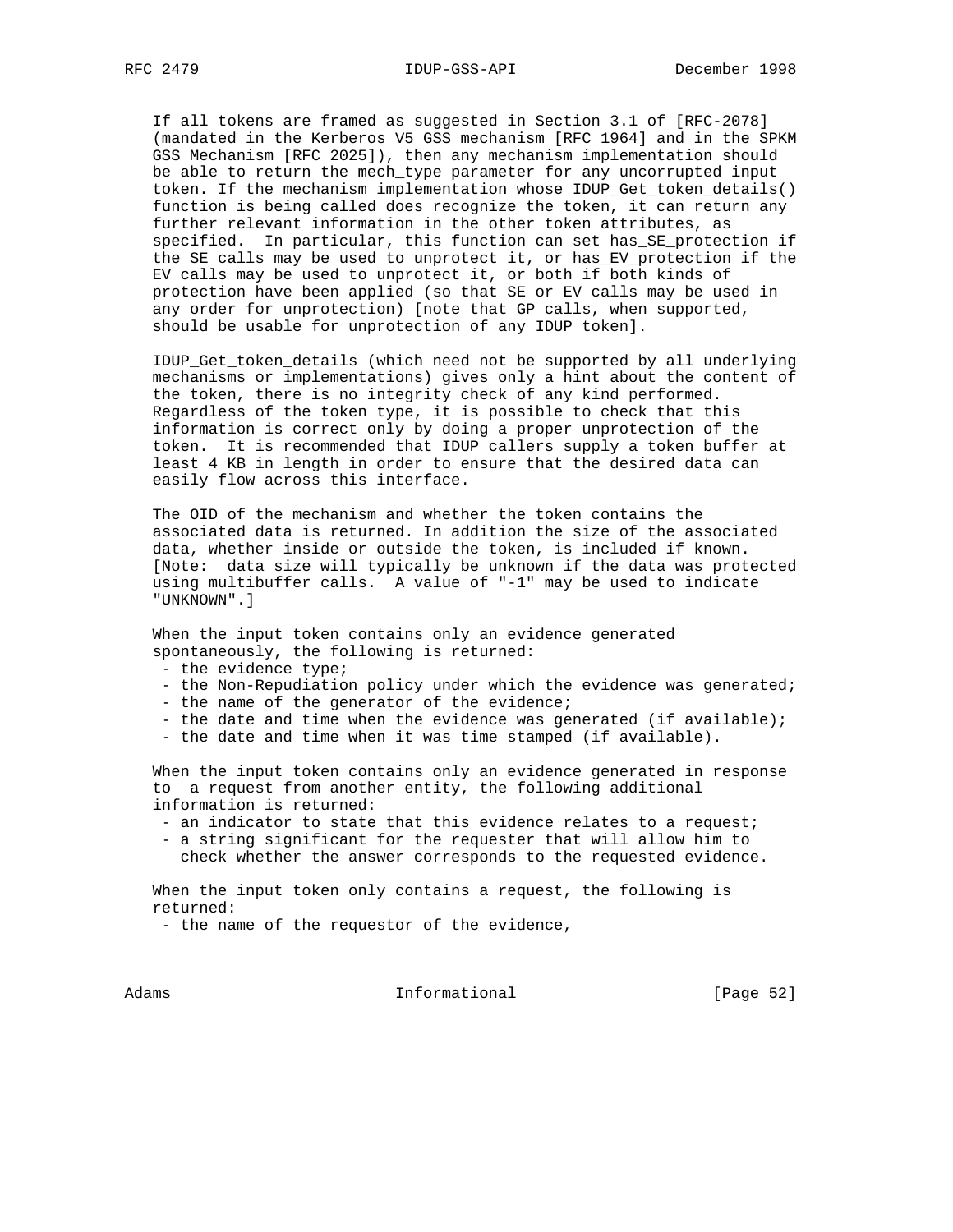- the date and time when the request was made,
- the evidence type to send back,
- the non-repudiation policy under which the evidence to send back should be generated,
- the names of the recipients which should generate and distribute the requested evidence,
- the names of the recipients to whom the requested evidence should be sent after it has been generated.

 When the input token contains both evidence and a request, an indicator is returned describing whether the new evidence should be generated using only the data in the input token, or using both the data and the evidence in the input token.

 When the input token contains only CONF and DOA services, the PIDU Information bundle is returned. Other relevant parameters (such as idu\_size and time\_stamping\_time) may also be returned if this data is available.

2.5.4. IDUP\_Get\_policy\_info call

```
 Inputs:
```
o policy\_id OBJECT IDENTIFIER

Outputs:

- o major\_status INTEGER,
- o minor\_status INTEGER,
- o policy\_version INTEGER,
- o policy\_effective\_time INTEGER,
- o policy\_expiry\_time INTEGER,
- o supported\_services SET OF Service\_Descriptor,
	- -- services supported by this particular policy\_id (equal to the -- intersection of the services supported by the mechanisms
	- -- listed in supported mechanisms)
- o supported\_mechanisms SET OF Mechanism\_Descriptor
	- -- mechanisms supported by this particular policy\_id

Return major\_status codes:

- o GSS\_S\_COMPLETE
	- -- policy\_id recognized; all relevant fields have been returned.
- o GSS\_S\_FAILURE
	- -- the policy\_id was not recognized.

 This call (which need not be supported by all underlying mechanisms or implementations) allows the application to retrieve information pertaining to a given policy\_id. Policies define the following:

 - rules for the protection of IDUs, such as trusted third parties which may be involved in P-IDU generation, the roles in

Adams **Informational Informational** [Page 53]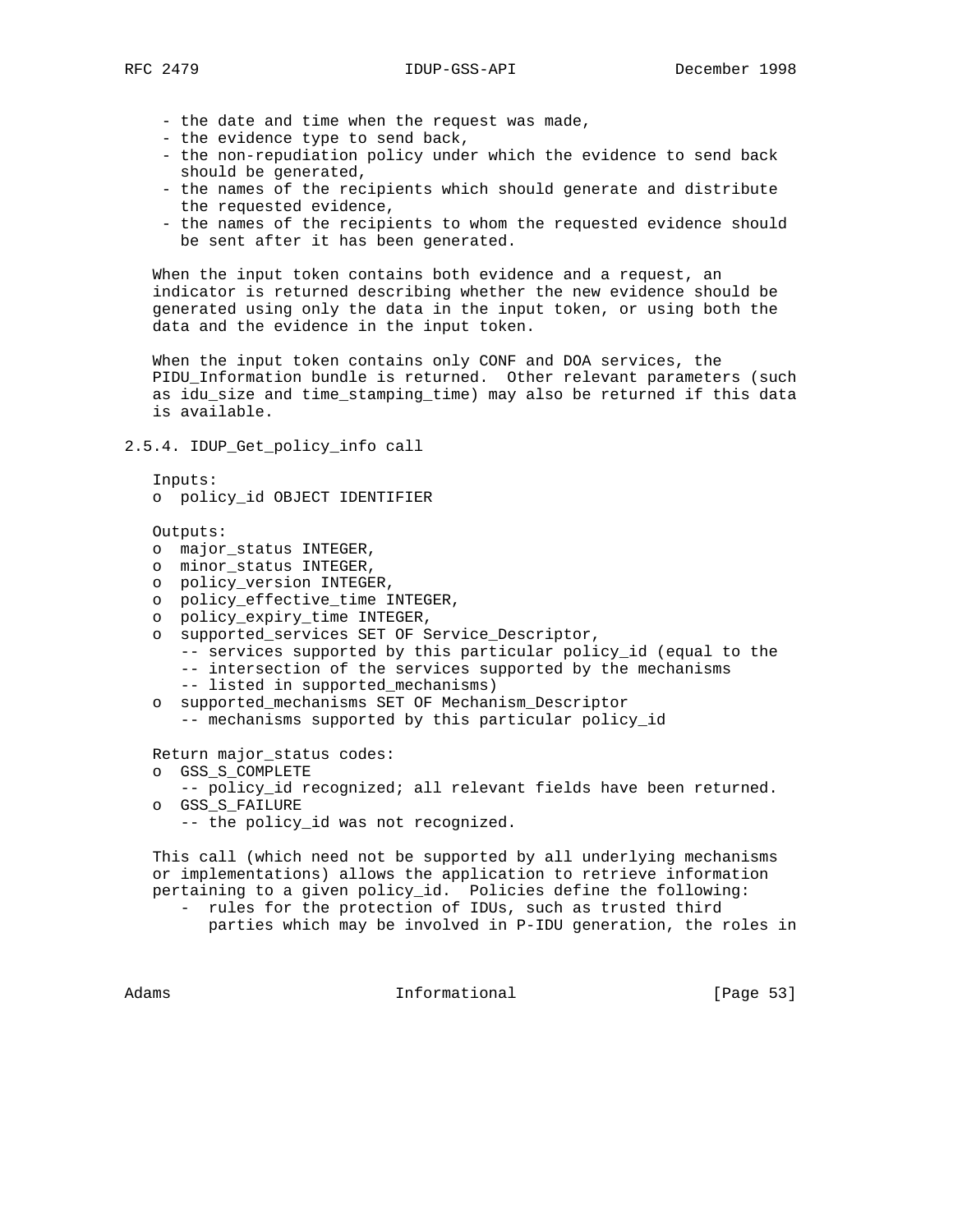which they may be involved, and the duration for which the generated P-IDU is valid;

- rules for the unprotection of P-IDUs, such as the interval during which a trusted third party may legitimately declare its key to have been compromised or revoked; and
- rules for adjudication, such as which authorities may be used to adjudicate disputes.

 The policy itself may be used by an adjudicator when resolving a dispute. For example, the adjudicator might refer to the policy to determine whether the rules for generation of the P-IDU have been followed.

The following parameter bundles are associated with this call.

- o Service\_Descriptor PARAMETER BUNDLE,
	- o service\_type OBJECT IDENTIFIER,
	- o service\_validity\_duration INTEGER,
	- o must\_use\_trusted\_time BOOLEAN
- o Mechanism\_Descriptor PARAMETER BUNDLE,
	- o mechanism\_type OBJECT IDENTIFIER,
	- o Authority\_List PARAMETER BUNDLE,
	- o maximum\_time\_skew INTEGER
		- -- maximum permissible difference between P-IDU generation
		- -- time and the time of countersignature from a time
		- -- service (if required). This parameter is unused if
		- -- trusted time is not required.
- o Authority\_List PARAMETER BUNDLE,
	- o authority\_name INTERNAL NAME,
	- o authority\_role OCTET STRING,
	- o last\_revocation\_check\_offset INTEGER
		- -- may be 0, greater than 0, or less than 0. The value of
		- -- this parameter is added to P-IDU generation time to
		- -- get latest time at which the mechanism will check to
		- -- see if this authority's key has been revoked.

 An example of the use of the last parameter in Authority\_List is as follows. If an authority has a defined last\_revocation\_check\_offset of negative one hour, then all revocations taking effect earlier than one hour before the generation of a P-IDU will render that P-IDU invalid; no revocation taking place later than one hour before the generation of the P-IDU will affect the P-IDU's validity.

Adams **Informational Informational** [Page 54]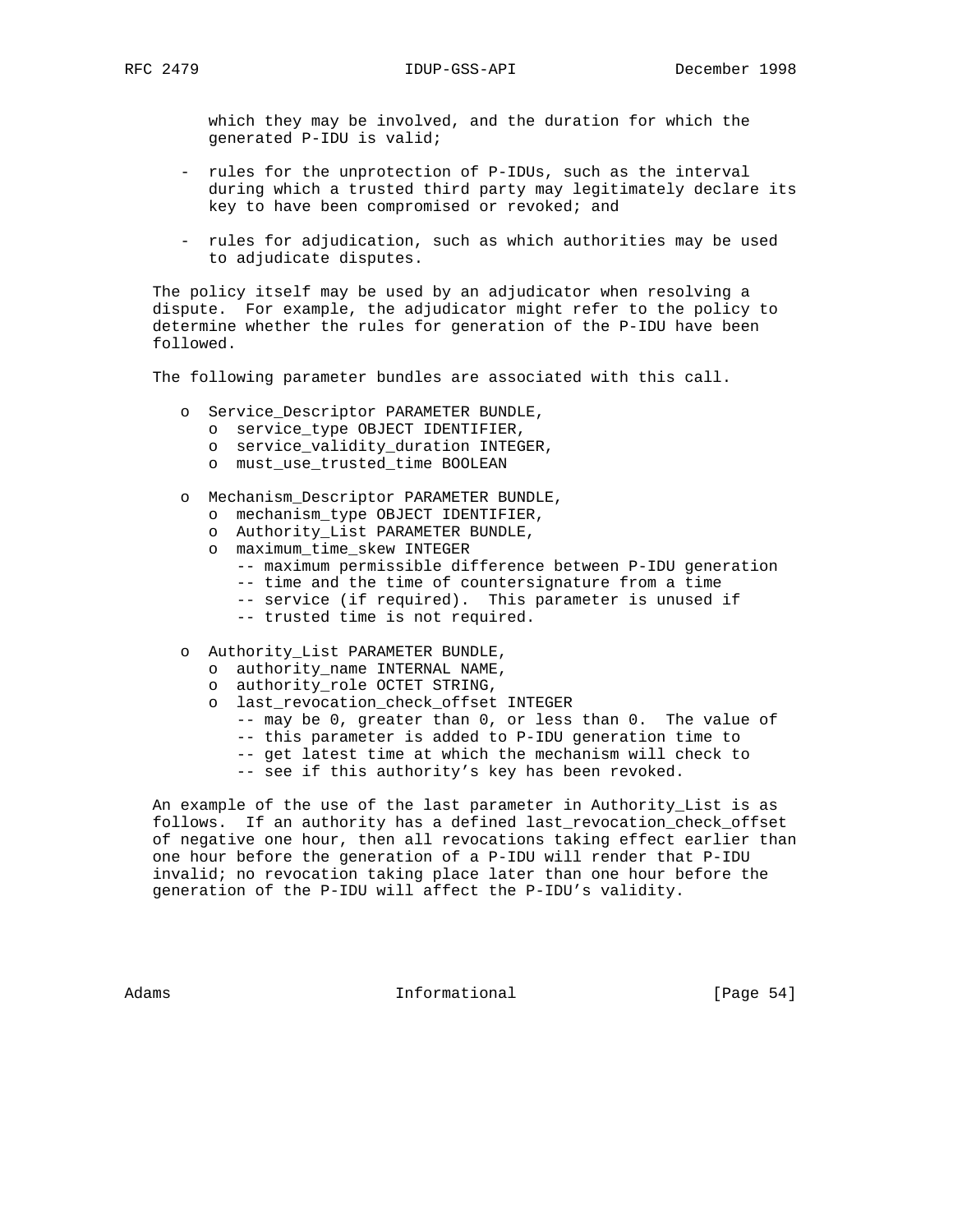Note that both the maximum\_time\_skew and the last\_revocation\_check\_offset values are given in minutes.

```
2.5.5. IDUP_Cancel_multibuffer_op call
```

```
 Inputs:
```

```
 o env_handle ENVIRONMENT HANDLE,
```
Outputs:

 o major\_status INTEGER, o minor\_status INTEGER,

Return major\_status codes:

- o GSS\_S\_COMPLETE
- -- operation cancelled; state purged.
- o GSS\_S\_FAILURE

-- unable to cancel operation; state retained.

 This call (which need not be supported by all underlying mechanisms or implementations) allows the application to cancel a multibuffer operation prior to normal completion (e.g., subsequent to calling Start\_operation and zero or more Process\_operation, but prior to calling End\_operation). When successful, this call purges any internal state information which would have been used to continue processing for the full set of multibuffer calls.

3. Related Activities

 In order to implement the IDUP-GSS-API atop existing, emerging, and future security mechanisms, the following is necessary:

- object identifiers must be assigned to candidate IDUP-GSS-API mechanisms and the name types which they support; and
- concrete data element (i.e., token and parameter bundle) formats must be defined for candidate mechanisms.

 Calling applications must implement formatting conventions which will enable them to distinguish IDUP-GSS-API P-IDUs from other IDUs in their environment.

 Concrete language bindings are required for the programming environments in which the IDUP-GSS-API is to be employed.

Adams **Informational Informational** [Page 55]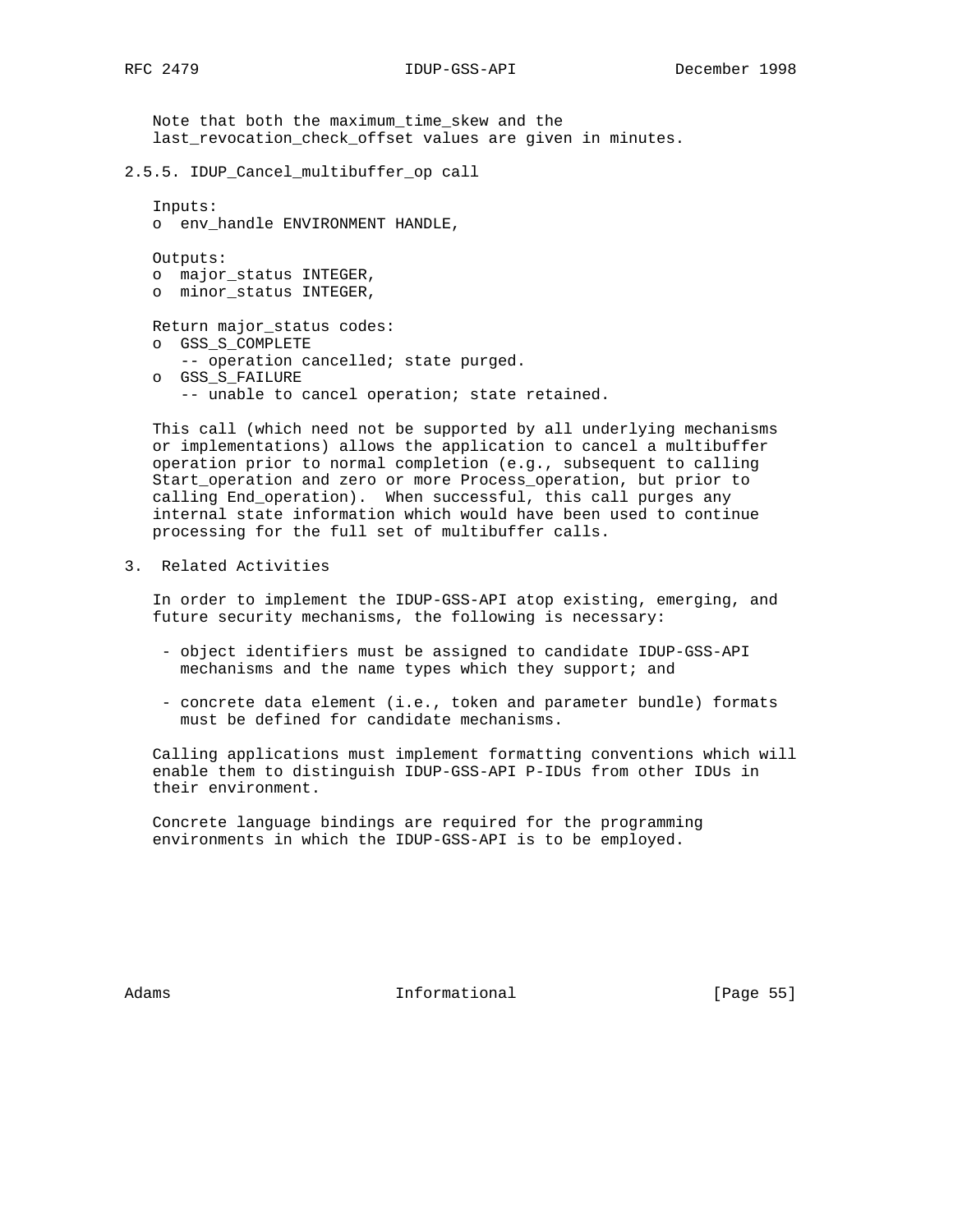# 4. Acknowledgments

 Many thanks are due to Tim Moses and Dhanya Thakkar of Entrust Technologies, Denis Pinkas of Bull, and David Kurn of Tandem Computers for a number of helpful comments and contributions.

5. Security Considerations

Security issues are discussed throughout this memo.

- 6. REFERENCES
	- [MSP] U.S. National Security Agency, "Message Security Protocol", Secure Data Network System SDN.701, March 1994.
	- [RFC-1421] Linn, J., "Privacy Enhancement for Internet Electronic Mail: Part I: Message Encryption and Authentication Procedures", RFC 1421, February 1993.
	- [RFC-2078] Linn, J., "Generic Security Service Application Program Interface, Version 2", RFC 2078, January 1997..
	- [RFC 1964] Linn, J, "The Kerberos Version 5 GSS-API Mechanism", RFC 1964, June 1996.
	- [RFC 2025] Adams, C., "The Simple Public-Key GSS-API Mechanism (SPKM)", RFC 2025, October 1996.
	- [ISO/IEC] 2nd ISO/IEC CD 13888-1, "Information technology Security techniques - Non-repudiation - Part 1: General Model", ISO/IEC JTC 1/SC 27, May 30, 1995
- 7. Author's Address

 Carlisle Adams Entrust Technologies 750 Heron Road, Suite E08, Ottawa, Ontario, CANADA K1V 1A7

 Phone: +1 613.247.3180 EMail: cadams@entrust.com

Adams **Informational Informational** [Page 56]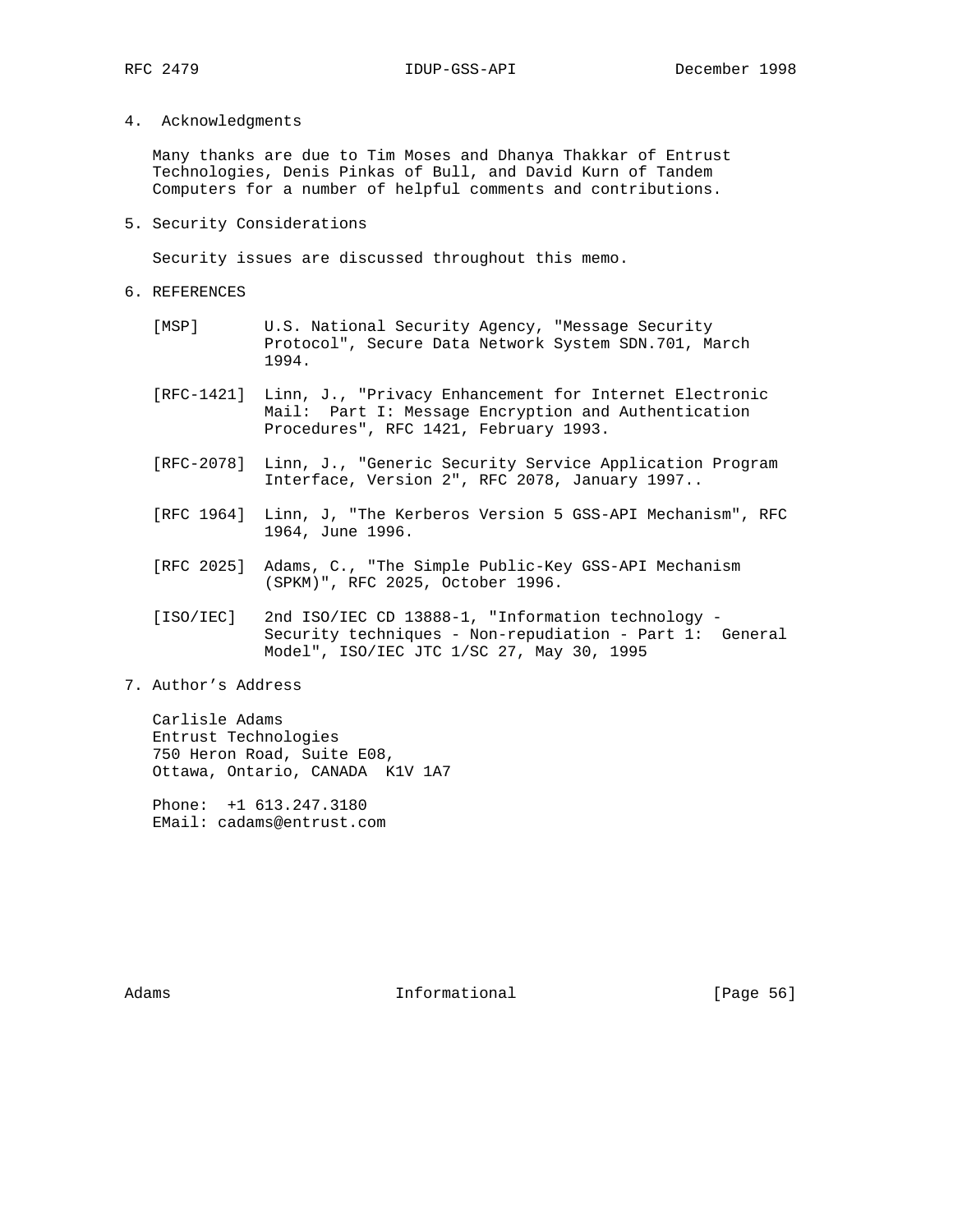APPENDIX A: MECHANISM-INDEPENDENT TOKEN FORMAT

 This appendix specifies the use, for IDUP-GSS-API tokens, of the mechanism-independent level of encapsulating representation for tokens given in Section 3.1 of GSS-API [RFC-2078]. The representation given there incorporates an identifier of the mechanism type to be used when processing the associated tokens. Use of that octet format is recommended to the designers of IDUP-GSS-API implementations based on various mechanisms so that tokens can be interpreted unambiguously at IDUP-GSS-API peers. It is recognized, however, that for interoperability purposes with peers not using IDUP for specific IDU protection/unprotection protocols, the encapsulating representation may need to be omitted. (In such a case it is necessary that the underlying mechanism provides some sort of internal or external identification that allows it to recognize its own tokens.) When the mechanism-independent level of encapsulating representation is not desired, callers SHOULD set mech\_indep\_encap\_req to FALSE (note that some underlying mechanisms may default this parameter to FALSE).

 For purely descriptive purposes, the following simple ASN.1 structure is used to illustrate the structural relationships among token and tag objects. For interoperability purposes, token and tag encoding shall be performed using the concrete encoding procedures described in Section 3.1 of GSS-API [RFC-2078].

 -- top-level token definition to frame different mechanisms IDUP-GSS-API DEFINITIONS ::= BEGIN MechType ::= OBJECT IDENTIFIER Token ::= [APPLICATION 0] IMPLICIT SEQUENCE { thisMech MechType, token ANY DEFINED BY thisMech -- contents mechanism-specific } END

Adams **Informational Informational** [Page 57]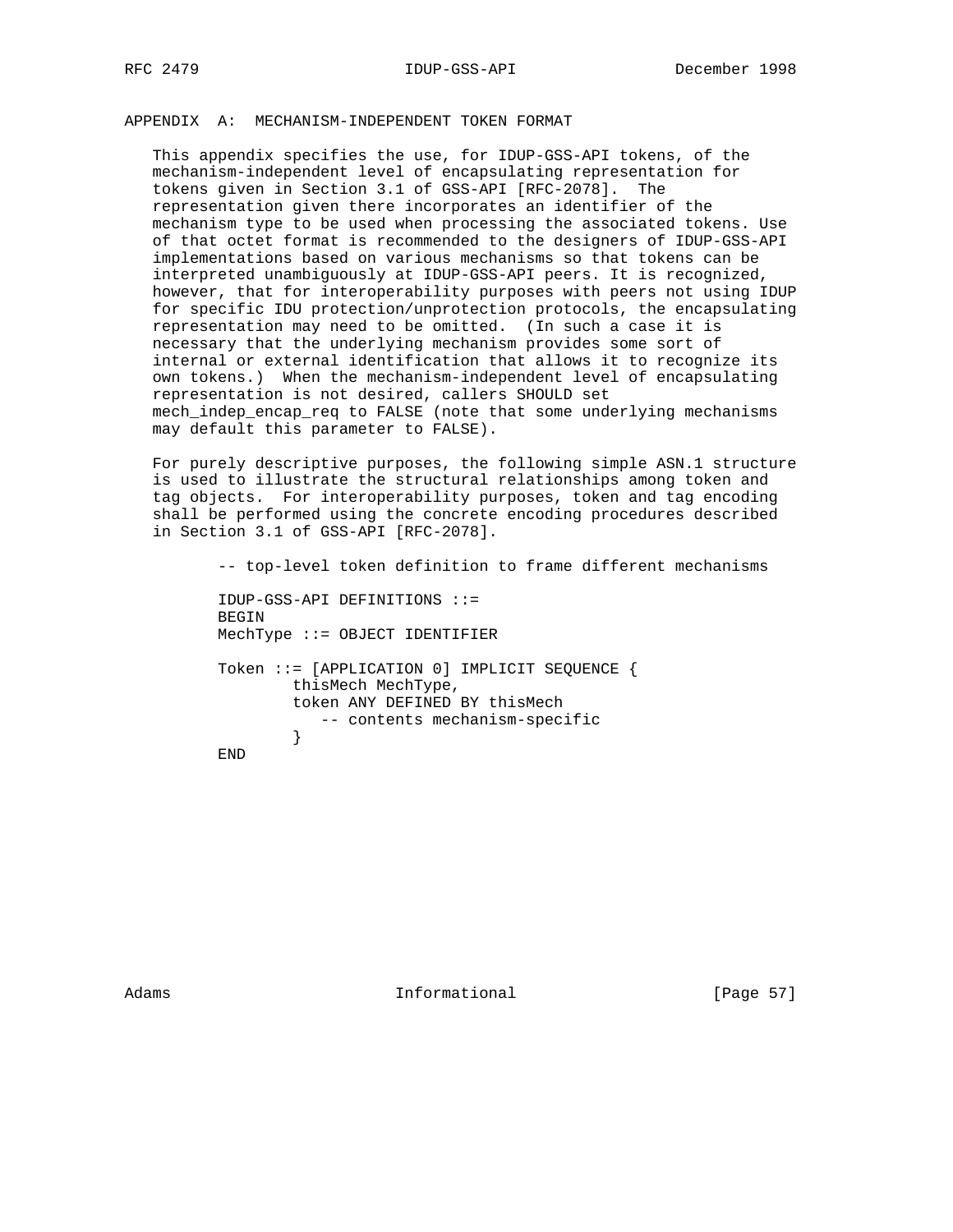# APPENDIX B: EXAMPLES OF IDUP USE

 This appendix provides examples of the use of IDUP to do IDU protection and unprotection. It should not be regarded as constrictive to implementations or as defining the only means through which IDUP-GSS-API functions can be realized with particular underlying technology, and does not demonstrate all IDUP-GSS-API features.

 Most of the examples below only illustrate the use of CONF/DOA protection services. Note that when both CONF/DOA and Evidence services are required, calling applications may use a series of SE and EV calls, or may use the GP calls (when these are supported). Using the former approach implies multiple calls (e.g., the SE calls are used to protect some data and the resulting token is then input to the EV calls to add evidence information), but some callers may find this to be more attractive than coding to the GP calls because of the simpler SE/EV interface. Depending upon the underlying mechanism, the series of SE/EV calls may result in a single token that can be unprotected using the SE and EV calls in any order (for example, because it is a single ASN.1 SEQUENCE that incorporates all the specified protection services at one level), or the series may result in a token that can only be unprotected in the reverse order of protection (for example, because each SE/EV output token was effectively embedded in the token of the subsequent call). The IDUP\_Get\_token\_details call can assist callers in determining how to unprotect any received token.

B.1. Simple Mechanism, Single Buffer

 To illustrate the simplest possible case, consider an underlying IDUP mechanism which does straightforward encryption/decryption and signing/verification only using public-key techniques; none of the other possible services, such as creation of proof-of-origin evidence, requests for proof-of-delivery evidence, or use of trusted time, are supported. PEM[RFC-1421] is one example of a mechanism which fits this description. Furthermore (again for simplicity), assume that encapsulation is chosen by the calling application during IDU protection.

 Such a mechanism would likely use the "SE" set of IDUP-GSS-API calls. The following parameter bundle uses and defaults would therefore be specified in the relevant IDUP mechanism document.

Adams **Informational Informational** [Page 58]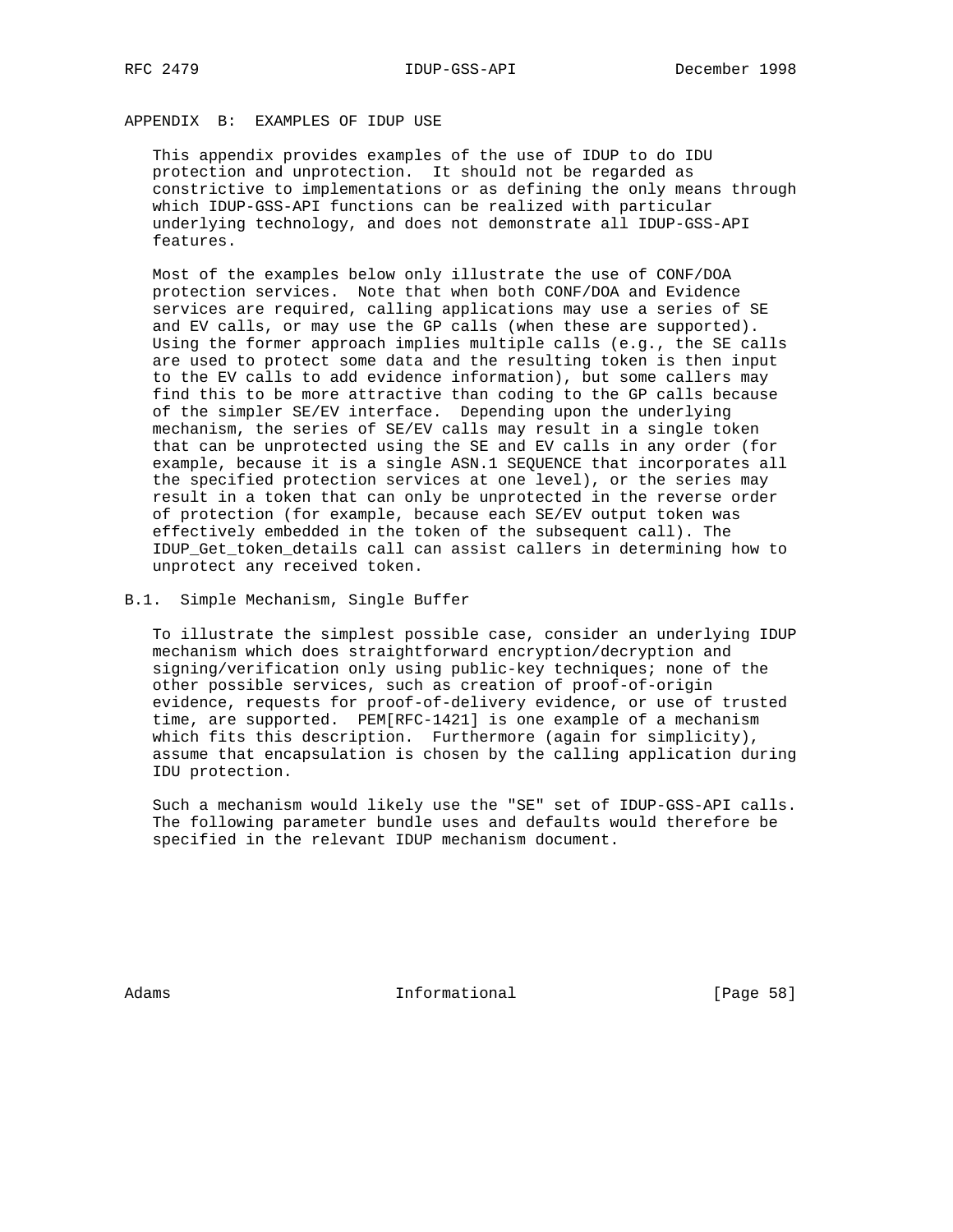```
 SENDER:
   Set
env_handle = environment handle in use;
idu_buffer = data buffer;
Target_Info.targ_names = receiver names;
     Protect_Options = as necessary;
   Call
      IDUP_SE_SingleBuffer_Protect() with above input parameters
   Check
      major_status. If not GSS_S_COMPLETE, check
         minor_status,
         Target_Info.Bad_Targ_Name,
      (as required) for more detailed information.
   Send
      Output parameter pidu_buffer to receiver.
   RECEIVER (any parameters not listed below are given the value NULL):
   Set
     env_handle = environment handle in use;<br>pidu_buffer = received data buffer;
                       = received data buffer;
  C<sub>a</sub>11 IDUP_SE_SingleBuffer_Unprotect() with above input parameters
   Check
      major_status. If not GSS_S_COMPLETE, check
         minor_status,
      (as required) for more detailed information
   Utilize
      PIDU_Information.Protect_Options.Protect_Operation,
         (to determine which services were applied by the originator)
      PIDU_Information.Protect_Options.sign_qop_alg / enc_qop_alg,
         (to determine the corresponding qualities of the services)
      Prot_Information.originator_name,
         (to determine the name of the originator)
      Prot_Information.protection_time,
         (to determine when the IDU was protected)
      idu_buffer
```
Adams **Informational Informational** [Page 59]

(to retrieve the unprotected data).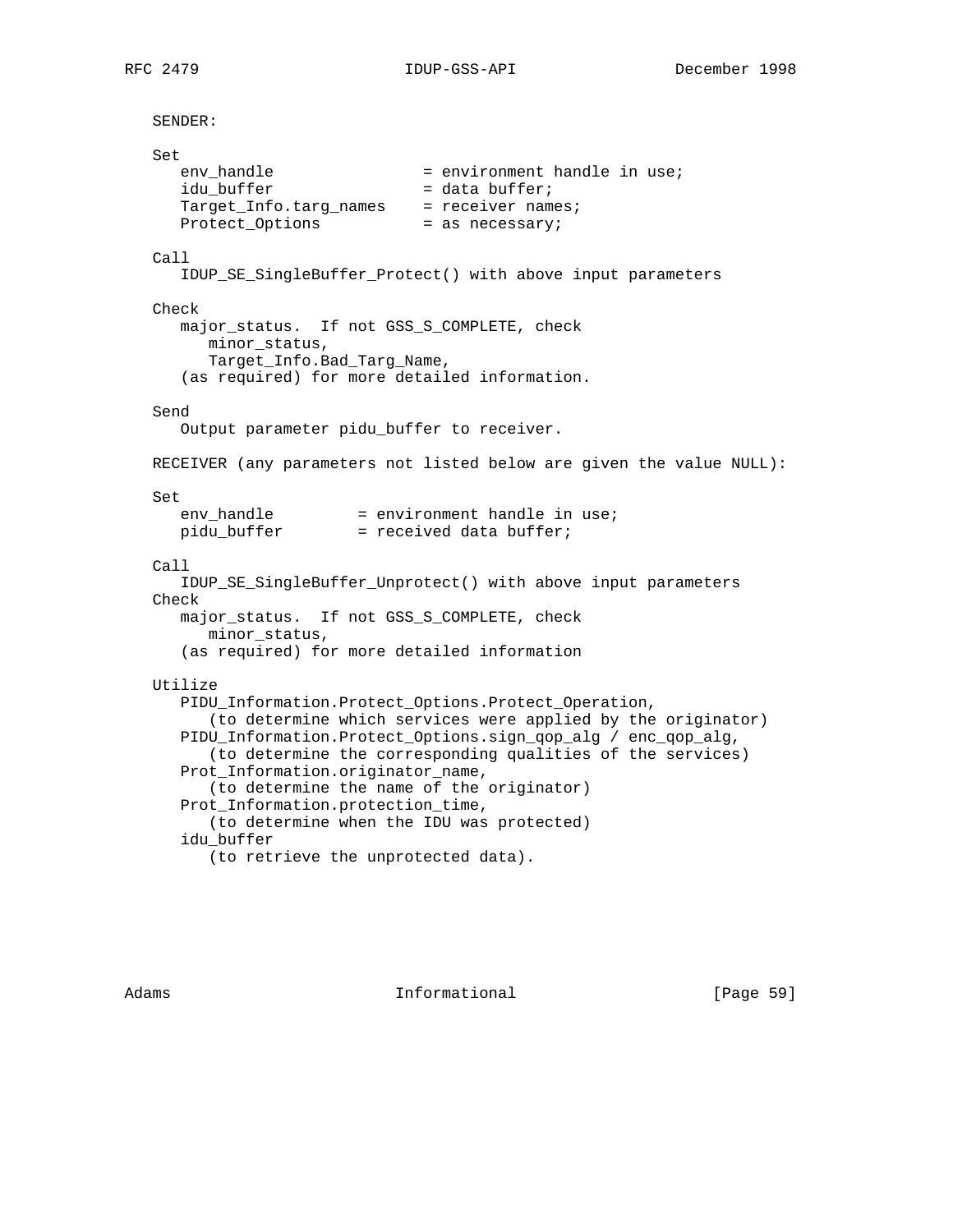B.2. Simple Mechanism, Single Buffer (Again)

 To illustrate a slight variation on the simplest possible case, assume that everything is as in the previous scenario except that the "GP" calls are used.

 The following parameter bundle uses and defaults would therefore be specified in the relevant IDUP mechanism document.

```
 Mech_Specific_Info
```
- NOT USED (the only acceptable input, therefore, is NULL)

Idu\_Sensitivity

- NOT USED (the only acceptable input, therefore, is NULL)

Service Creation Info

- NOT USED (the only acceptable input, therefore, is NULL)

Service\_Verification\_Info

- NOT USED (the only acceptable input, therefore, is NULL)

- Quality
	- the qop\_algs parameter must be supported, with a suitable DEFAULT value specified;
	- suitable DEFAULT values for validity, policy\_id, and allow\_policy\_mapping must be specified (it may be an implementation option as to whether these parameters are explicitly modifiable by the calling application, or whether NULLs are the only acceptable input)

Idu\_Information

- the idu\_type parameter must have a value representing a suitable IDU type (for example, in PEM a value representing the string "RFC822" or some other valid "Content-Domain" would be used), with a suitable DEFAULT value specified;
- the idu\_title parameter is NOT USED (the only acceptable input, therefore, is NULL)

Prot\_Information

- the originator\_name and idu\_type (in Idu\_Information) parameters are read from the encapsulating information and output by IDUP\_Start\_Unprotect;
- all other parameters are NOT USED (and therefore NULL)

Special\_Conditions

- NOT USED (the only acceptable input, therefore, is NULL)

Adams **Informational Informational** [Page 60]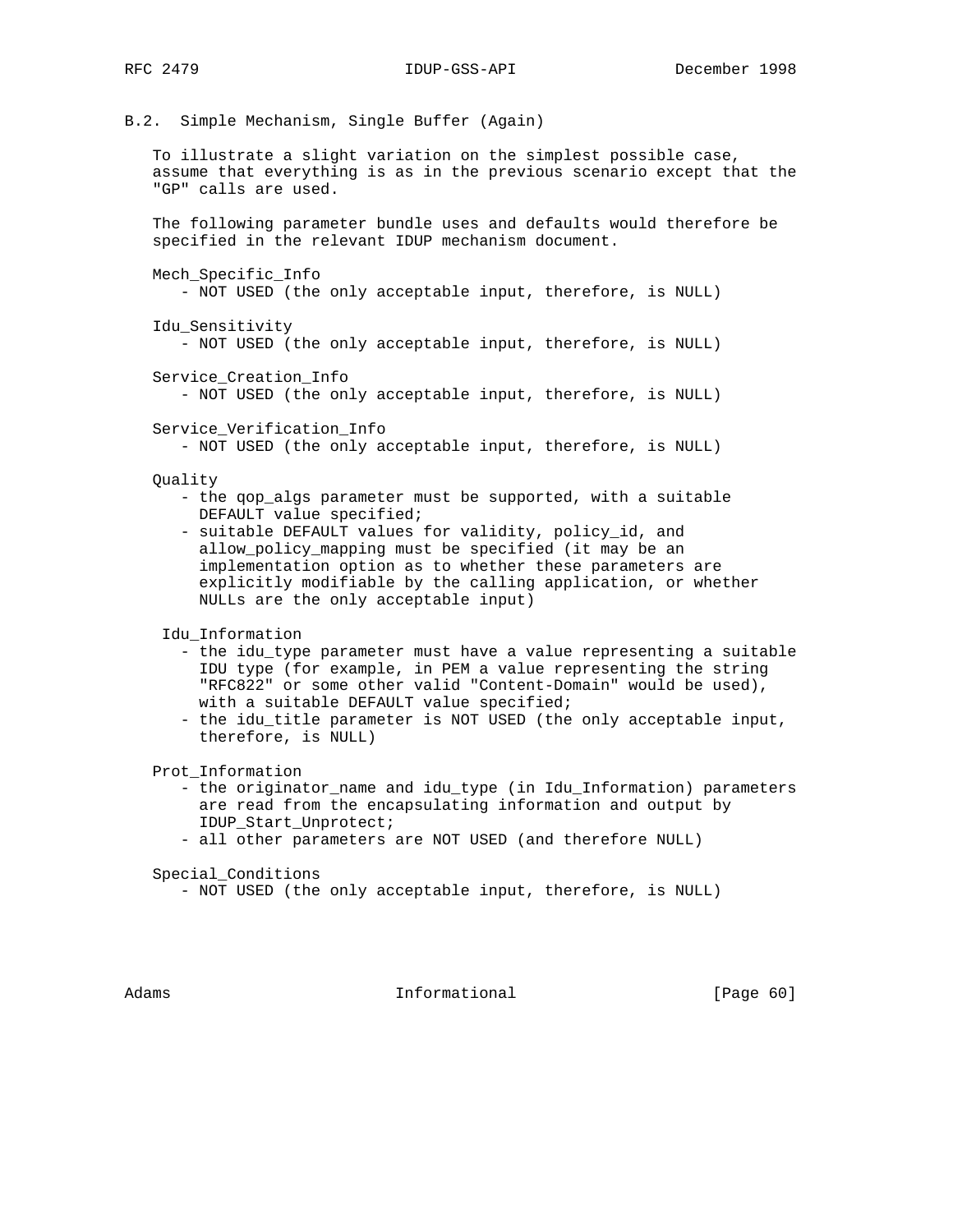Target\_Info

 - this bundle is used as described in IDUP; no DEFAULT values are specified

General\_Service\_Data

- the unencapsulated\_token parameter is used if encapsulation\_request is FALSE;
- the minor\_status parameter is used to return minor status values as specified by the mechanism document
- Prot\_Service
	- the prot\_service\_type parameter may have a value of "1" ("perform unsolicited service") or NULL (which specifies the DEFAULT value of "1");
	- the service\_id parameter must have a value representing "PER\_CONF" or "PER\_DOA";
	- the parameters Service\_Creation\_Info, service\_to, Service\_Verification\_Info, and service\_verification\_info\_id are NOT USED (and therefore NULL)

Unprot\_Service

- the unprot\_service\_type parameter will always have a value of "1" ("receive unsolicited service");
- the service\_id parameter will have a value representing "REC\_CONF" or "REC\_DOA";
- the parameters service\_verification\_info\_id, Service\_Verification\_Info, service\_to, and Service\_Creation\_Info, are NOT USED (and therefore NULL)

 Assuming that the calling application has only a single buffer of data to protect/unprotect, the following sequence of operations must be performed by the sender and receivers (subsequent to environment establishment).

SENDER (any parameters not listed below are given the value NULL):

Set

| env handle                                         | = environment handle in use; |
|----------------------------------------------------|------------------------------|
| encapsulation_request                              | $=$ TRUE;                    |
| single_idu_buffer                                  | $=$ data buffer;             |
| Target Info.targ names                             | $=$ receiver names;          |
| P Services. Prot Service 1. service id = PER CONF; |                              |
| P_Services.Prot_Service_2.service_id = PER_DOA;    |                              |

Call

IDUP\_Start\_Protect() with above input parameters

Adams **Informational Informational** [Page 61]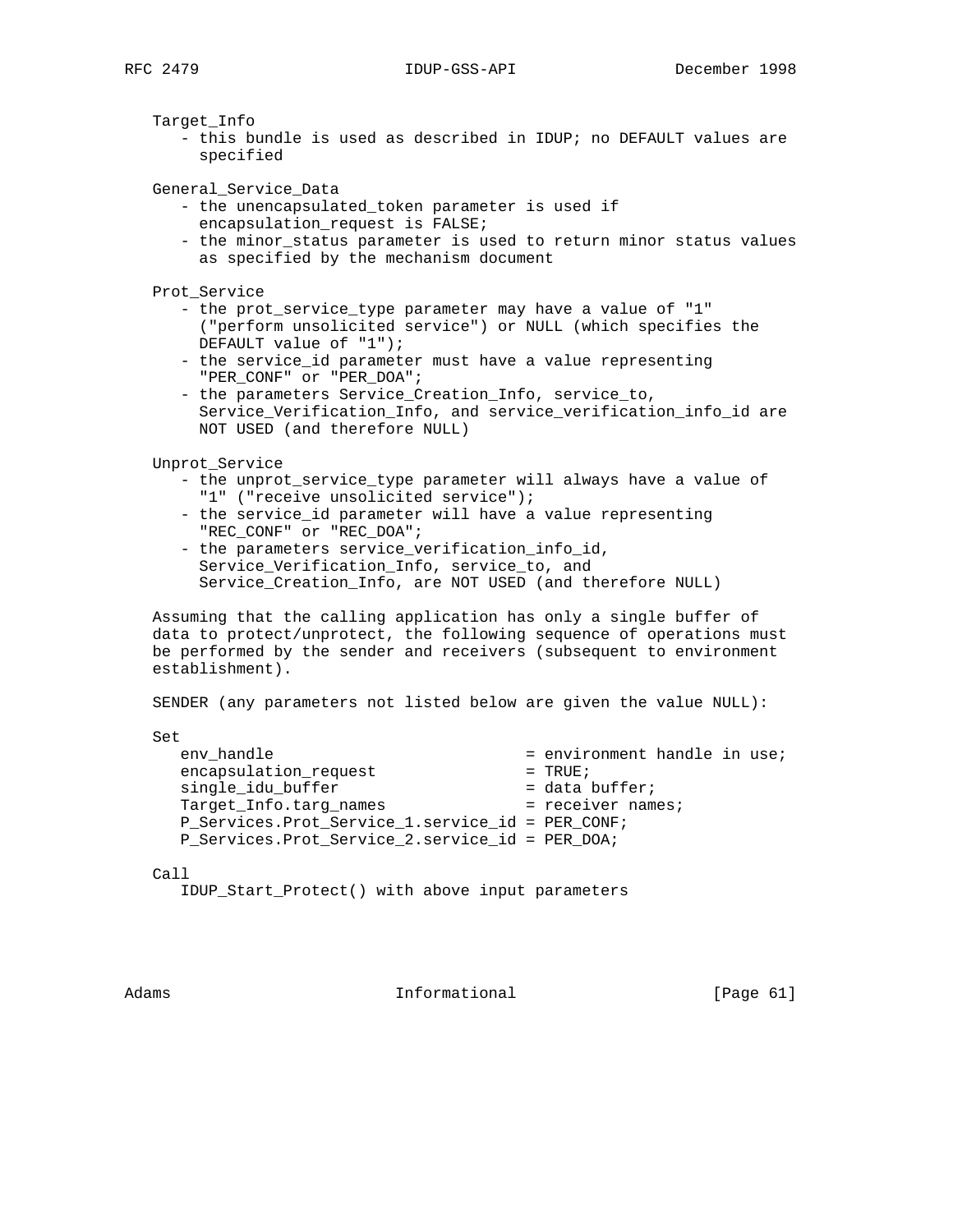Check major\_status. If not GSS\_S\_COMPLETE, check minor\_status, Target\_Info.bad\_targ\_names / Target\_Info.bad\_targ\_status, P\_Services.Prot\_Service\_1.General\_Service\_Data.minor\_status, P\_Services.Prot\_Service\_2.General\_Service\_Data.minor\_status (as required) for more detailed information. Send Output parameter pidu\_buffer to receiver. RECEIVER (any parameters not listed below are given the value NULL): Set  $env$  handle  $=$  environment handle in use; single\_pidu\_buffer = received data buffer; Call IDUP\_Start\_Unprotect() with above input parameters Check major\_status. If not GSS\_S\_COMPLETE, check minor\_status, R\_Services.Unprot\_Service\_1.General\_Service\_Data.minor\_status, R\_Services.Unprot\_Service\_2.General\_Service\_Data.minor\_status (as required) for more detailed information Utilize R\_Services.Unprot\_Service\_1/2.service\_id, (to determine which services were applied by the originator) R Services.Unprot Service 1/2.Quality, (to determine the corresponding qualities of the services) Prot\_Information.originator\_name, (to determine the name of the originator) single\_idu\_buffer (to retrieve the unprotected data).

# B.3. Simple Mechanism, Multiple Buffers

 To illustrate the next step up in complexity, consider the use of the simple IDUP mechanism described in B.2 above with multiple data buffers. In particular, consider the case in which a large data file is to be signed. For this example, assume that the calling application does not wish to use encapsulation.

 Note that the parameter bundle uses and defaults are as specified in B.2. above.

Adams **Informational Informational** [Page 62]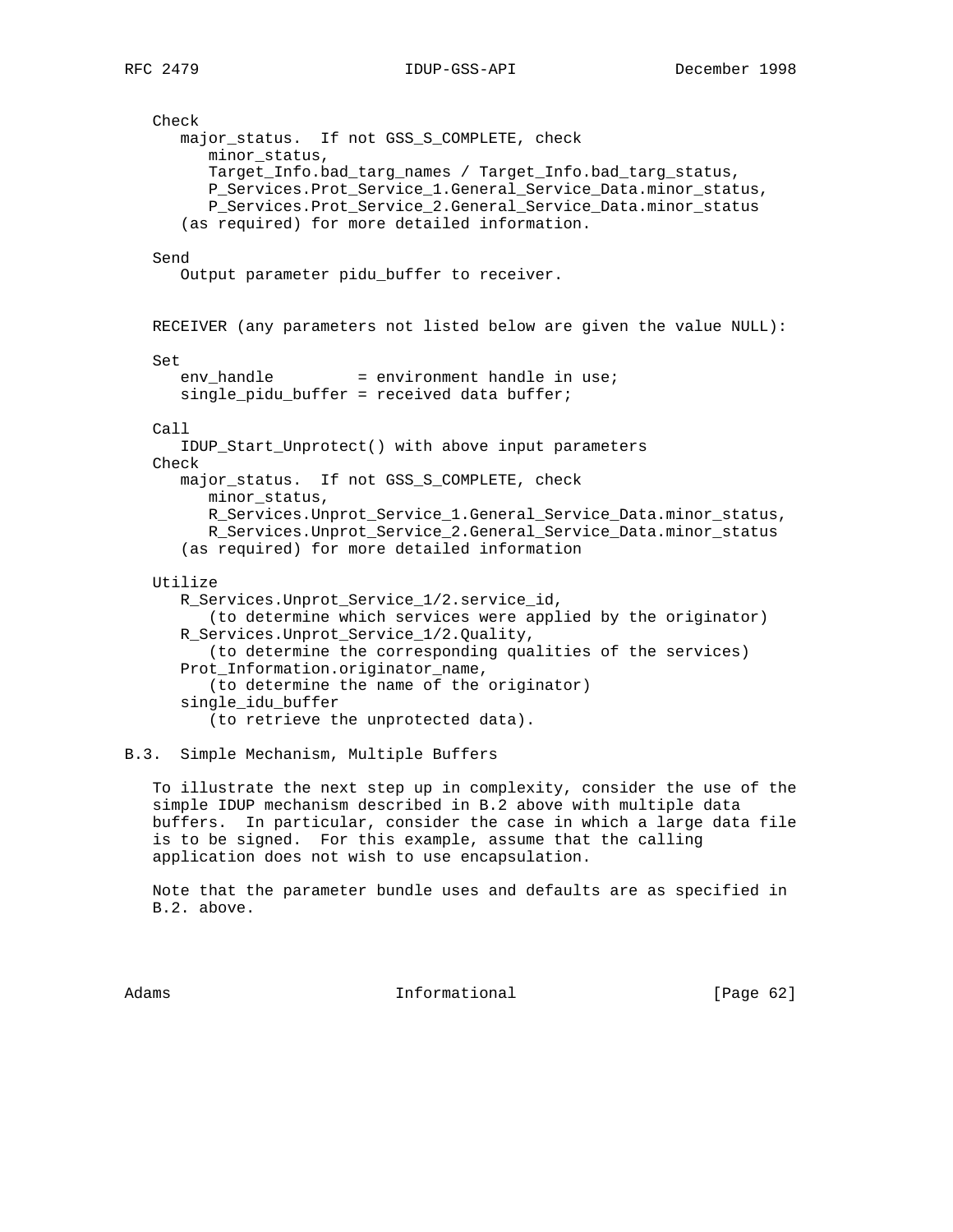SENDER (any parameters not listed below are given the value NULL): Set env\_handle = environment handle in use;<br>encapsulation\_request = FALSE; encapsulation\_request P\_Services.Prot\_Service.service\_id = PER\_DOA; Call IDUP\_Start\_Protect() with above input parameters Check major\_status. If not GSS\_S\_COMPLETE, check minor\_status, P\_Services.Prot\_Service.General\_Service\_Data.minor\_status (as required) for more detailed information. For each buffer of input data: Set input\_buffer = buffer Call IDUP\_Protect() with above input parameter Check major\_status. If not GSS\_S\_COMPLETE, check minor\_status Call IDUP\_End\_Protect() Check major\_status. If not GSS\_S\_COMPLETE, check minor\_status, P\_Services.Prot\_Service.General\_Service\_Data.minor\_status (as required) for more detailed information. Send P\_Services.Prot\_Service.General\_Service\_Data.unencapsulated\_token, and the file for which the signature was calculated (if required), to receiver. RECEIVER (any parameters not listed below are given the value NULL): Set  $env\_handle$  = environment handle in use; R\_Services.Unprot\_Service\_1.General\_Service\_Data. unencapsulated\_token = received unencapsulated token; Call IDUP\_Start\_Unprotect() with above input parameters Check major\_status. If not GSS\_S\_COMPLETE, check

Adams **Informational Informational** [Page 63]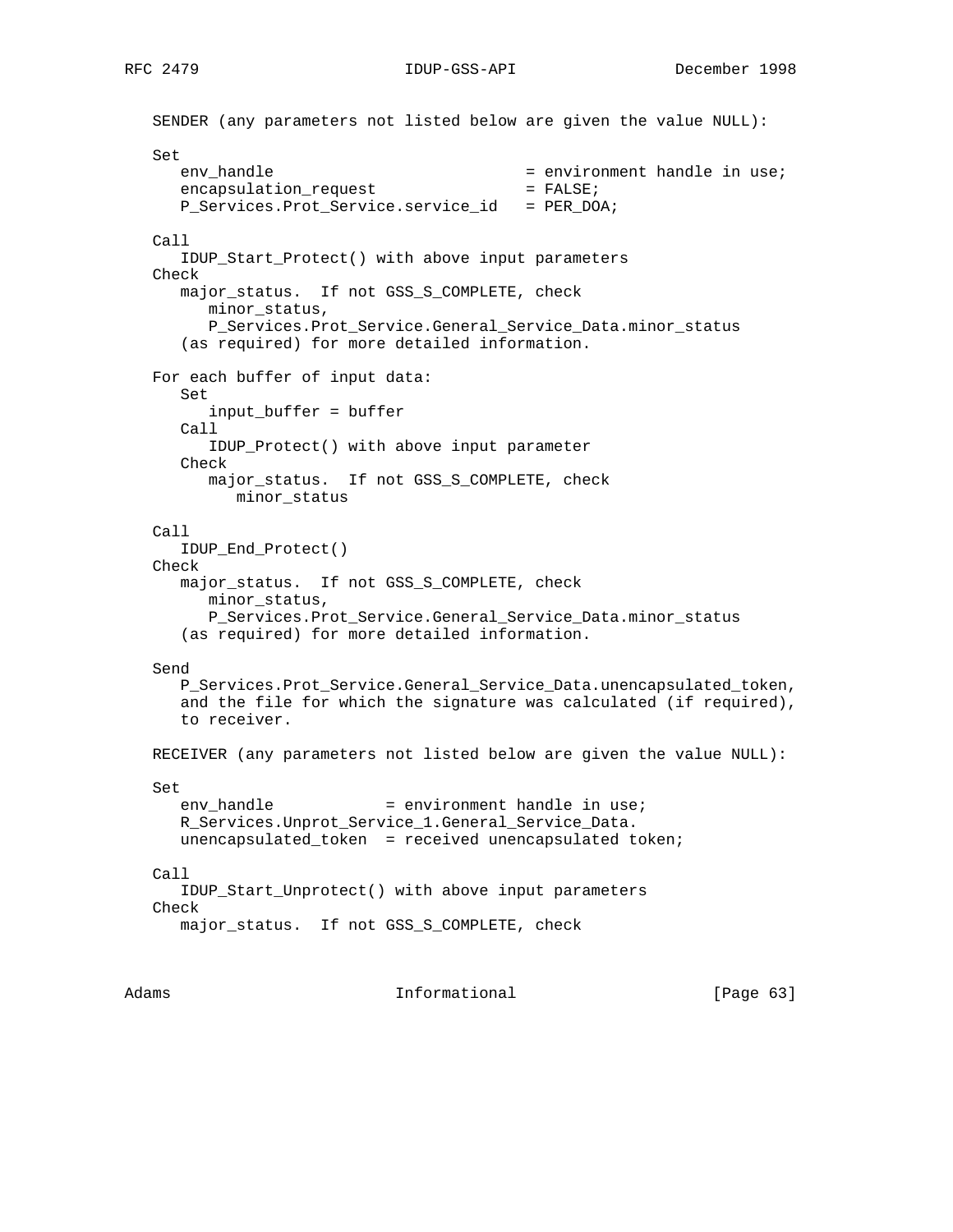minor\_status, R\_Services.Unprot\_Service\_1.General\_Service\_Data.minor\_status, (as required) for more detailed information For each buffer of input data: Set input\_buffer = buffer Call IDUP\_Unprotect() with above input parameter Check major\_status. If not GSS\_S\_COMPLETE, check minor\_status Call IDUP\_End\_Unprotect() Check major\_status. If not GSS\_S\_COMPLETE, check minor\_status, R\_Services.Unprot\_Service\_1.General\_Service\_Data.minor\_status, (as required) for more detailed information. Utilize R\_Services.Unprot\_Service\_1.service\_id, (to determine which service was applied by the originator; note that Unprot\_Service\_2 will have NULL in unprot\_service\_type to indicate that it is not used) R\_Services.Unprot\_Service\_1.Quality, (to determine the corresponding quality of the service) Prot\_Information.originator\_name, (from IDUP\_Start\_Unprotect) (to determine the name of the signer) major\_status (from IDUP\_End\_Unprotect) (to determine pass/fail status of signature verification).

## B.4. More Sophisticated Mechanism, Small Application Buffers

 To illustrate a higher level of complexity, consider the use of a more sophisticated IDUP mechanism and a calling application with small data buffers. In particular, consider the case in which a very small e-mail message is to be encrypted for a relatively large receiver list (R), some subset of whom (r) will be asked to send proofs of receipt of the message to some other subset (L) (which includes the originator). So that the example is not unnecessarily complicated, assume again that the originating application uses encapsulation.

 The uses and defaults for the various parameter bundles for this mechanism would be specified in the relevant IDUP mechanism document as follows.

Adams **Informational Informational** [Page 64]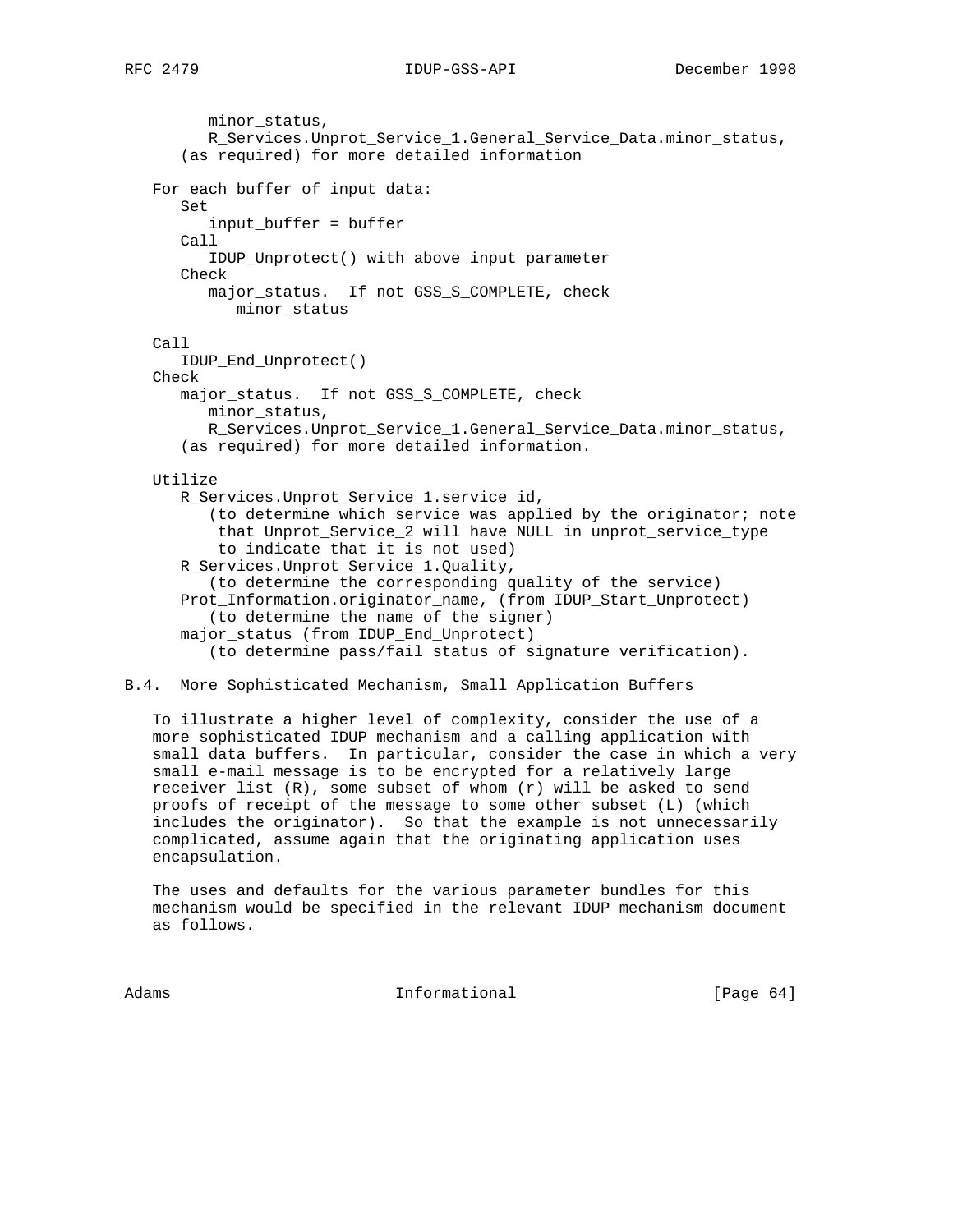Mech\_Specific\_Info - NOT USED (the only acceptable input, therefore, is NULL) Idu\_Sensitivity - NOT USED (the only acceptable input, therefore, is NULL) Service\_Creation\_Info - used to create "proof of delivery" evidence (but actual structure is opaque to calling application) Service\_Verification\_Info - used to verify "proof of delivery" evidence (but actual structure is opaque to calling application) Quality - the qop\_algs parameter must be supported, with a suitable DEFAULT value specified; - suitable DEFAULT values for validity, policy\_id, and allow\_policy\_mapping must be specified (it may be an implementation option as to whether these parameters are explicitly modifiable by the calling application, or whether NULLs are the only acceptable input) Idu\_Information - the idu\_type parameter must have a value representing a suitable IDU type, with a suitable DEFAULT value specified; - the idu\_title parameter must have a value representing a suitable IDU title, with a suitable DEFAULT value specified Prot\_Information - the originator\_name, protection\_time, and idu\_type / idu\_title (in Idu\_Information) parameters are read from the contained header information and output by IDUP\_Start\_Unprotect; Special\_Conditions - the parameter prot\_oper\_id is NOT USED (the only acceptable input, therefore, is NULL); - trusted or untrusted time may be selected by the calling application, with a suitable DEFAULT value specified Target\_Info - this bundle is used as described in IDUP; no DEFAULT values are specified General\_Service\_Data - the unencapsulated\_token parameter is used if encapsulation\_request is FALSE; - the minor\_status parameter is used to return minor status values Adams **Informational Informational** [Page 65]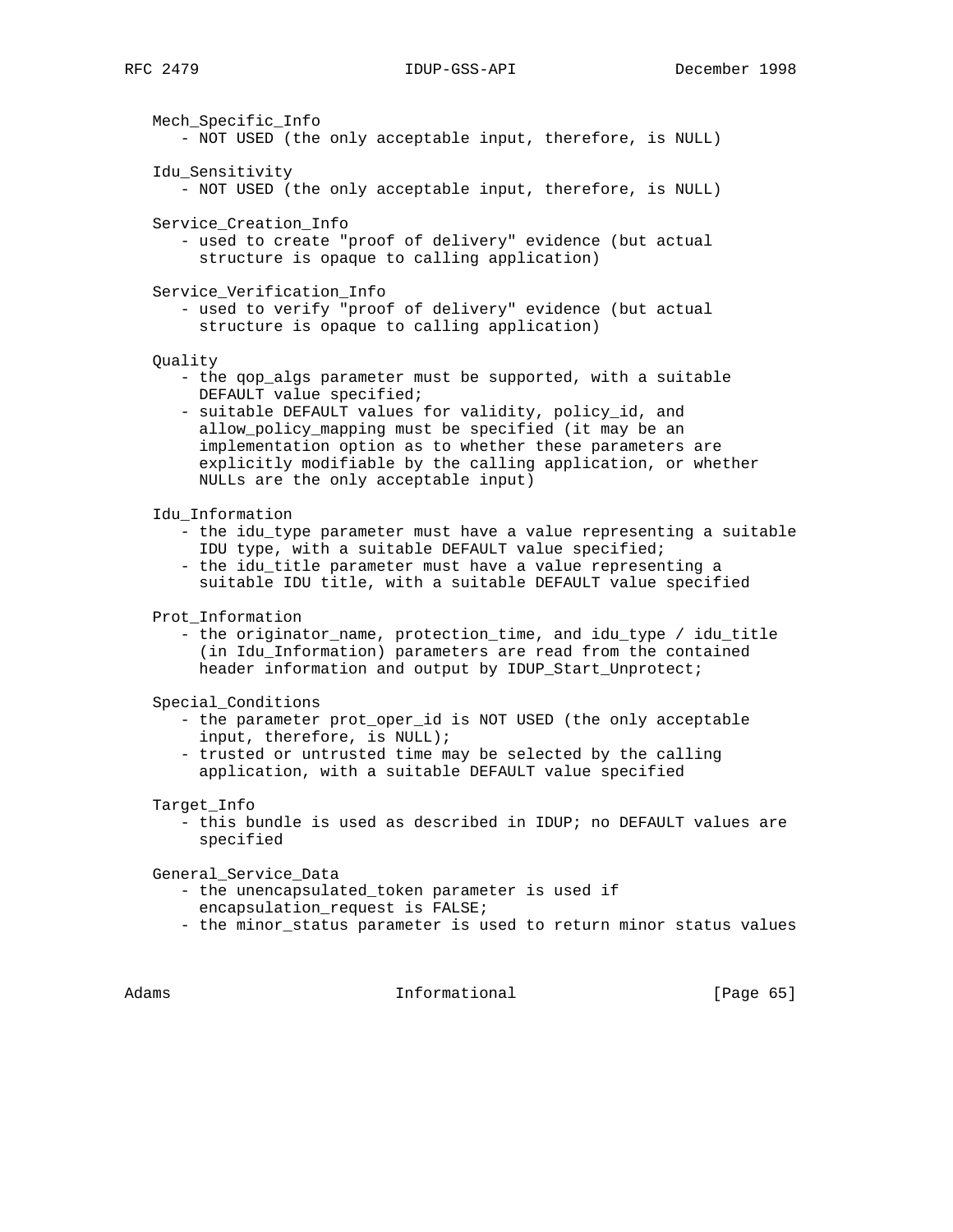as specified by the mechanism document

Prot\_Service

- the prot\_service\_type parameter may have a value of "1" ("perform unsolicited service"), "2" ("perform solicited service"), "3" (perform service solicitation), or NULL (which specifies the DEFAULT value of "1");
- the service\_id parameter must have a value representing "PER\_CONF", "PER\_DOA", "PER\_POO", or "PER\_POD";
- the parameters Service Creation Info, service to, Service\_Verification\_Info, and service\_verification\_info\_id are used when required by the IDUP operation

Unprot\_Service

- the unprot\_service\_type parameter may have a value of "1" ("receive unsolicited service"), "2" ("receive solicited service"), or "3" (receive service solicitation);
- the service\_id parameter will have a value representing "REC\_CONF", "REC\_DOA", "REC\_POO", or "REC\_POD";
- the parameters service\_verification\_info\_id, Service\_Verification\_Info, service\_to, and Service\_Creation\_Info, are used when required by the IDUP operation

SENDER (any parameters not listed below are given the value NULL):

| Set                                                        |                                  |
|------------------------------------------------------------|----------------------------------|
| env handle                                                 | $=$ environment handle in use;   |
| Idu Information.idu type                                   | = value for "e-mail document";   |
| Idu Information.idu title                                  | $=$ "Contract 1234";             |
| Special Conditions.use trusted time                        | $=$ TRUE;                        |
| encapsulation_request                                      | $=$ TRUE;                        |
| single idu buffer                                          | $=$ very small e-mail message;   |
| Target Info.targ names                                     | = receiver names $(R)$ ;         |
| Prot Service 1. prot service type                          | $= 177.$                         |
| Prot_Service_1.service_id                                  | $=$ PER CONF;                    |
| Prot_Service_2.prot_service_type                           | $= "3";$                         |
| Prot Service 2. service id                                 | $=$ PER POD;                     |
| Prot_Service_2.General_Service_Data.Target_Info.targ_names |                                  |
|                                                            | $=$ "receipts from" list $(r)$ ; |
| Prot Service 2. service to                                 | $=$ "receipts to" list $(L)$ ;   |
| P_Services.Prot_Service_1                                  | $=$ Prot Service 1;              |
| P Services. Prot Service 2                                 | $=$ Prot Service 2;              |
|                                                            |                                  |

## Call

IDUP\_Start\_Protect() with above input parameters

Adams **Informational Informational** [Page 66]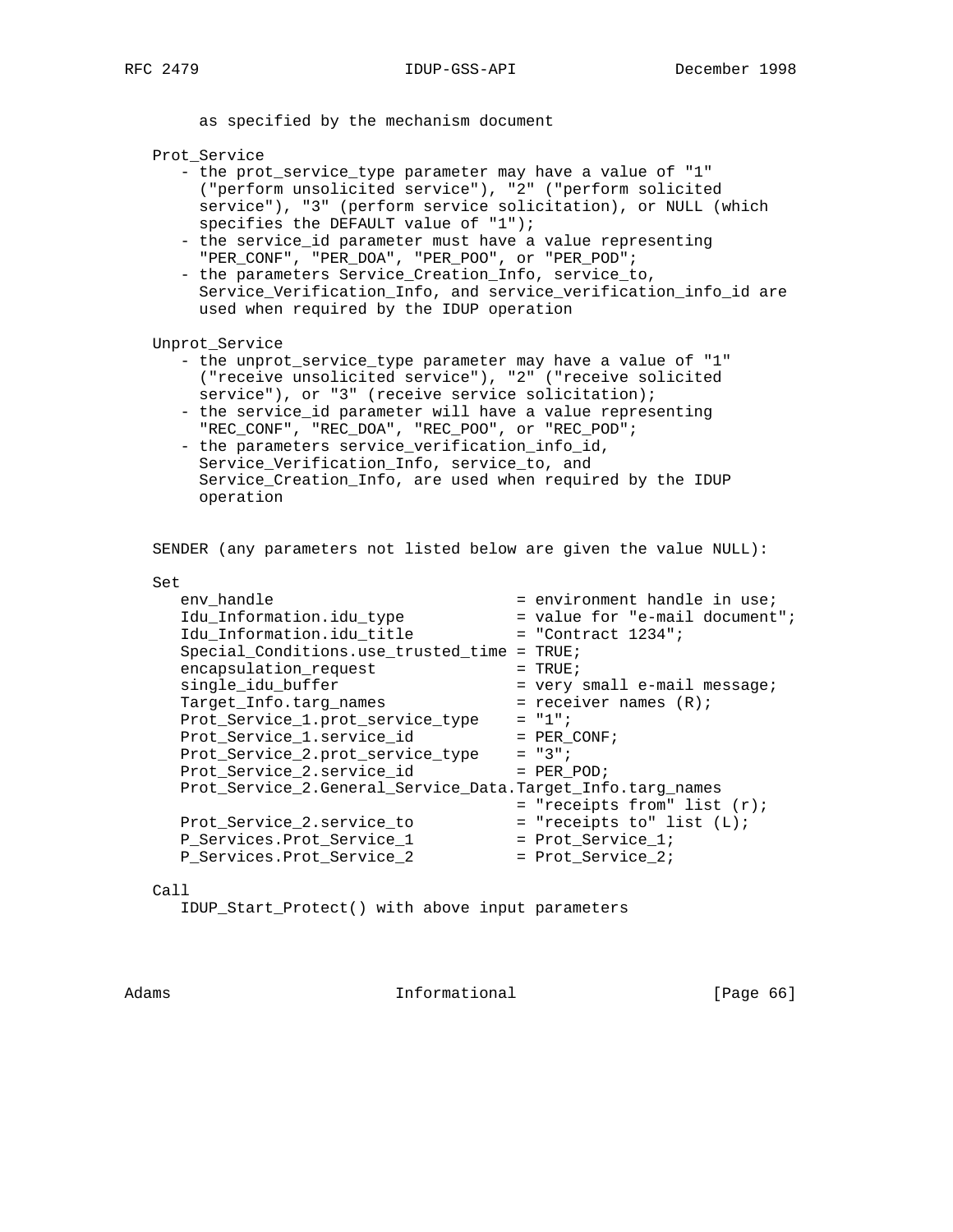```
 Check
    major_status. If not GSS_S_COMPLETE,
       while major_status == IDUP_S_MORE_OUTBUFFER_NEEDED
          Save
             pidu_buffer,
          Call
             IDUP_Start_Protect() (to get next portion of pidu_buffer)
       Check
          major_status,
          minor_status,
          Target_Info.bad_targ_names / Target_Info.bad_targ_status,
          P_Services.Prot_Service_1.General_Service_Data.minor_status,
          P_Services.Prot_Service_2.General_Service_Data.minor_status
       (as required) for more detailed information.
 Save
    Prot_Service_2.Service_Verification_Info,
    Prot_Service_2.service_verification_info_id
 Send
   All saved buffers of pidu_buffer to receiver list (R).
 RECEIVER (ON RECEIVER LIST (R)):
    (any parameters not listed below are given the value NULL)
 Set
   env handle = environment handle in use;
   partial_pidu_buffer = initial buffer of received p-idu;
 Call
    IDUP_Start_Unprotect() with above input parameters
 While major_status == IDUP_S_MORE_PIDU_NEEDED,
    Set
       partial_pidu_buffer = next buffer of p-idu
    Call
       IDUP_Start_Unprotect()
 Check
   major_status,
   minor_status,
   R_Services.Unprot_Service_1.General_Service_Data.minor_status,
   R_Services.Unprot_Service_2.General_Service_Data.minor_status,
 (as required) for more detailed information
 Save
    initial_idu_buffer (if non-empty)
```
Adams **Informational Informational** [Page 67]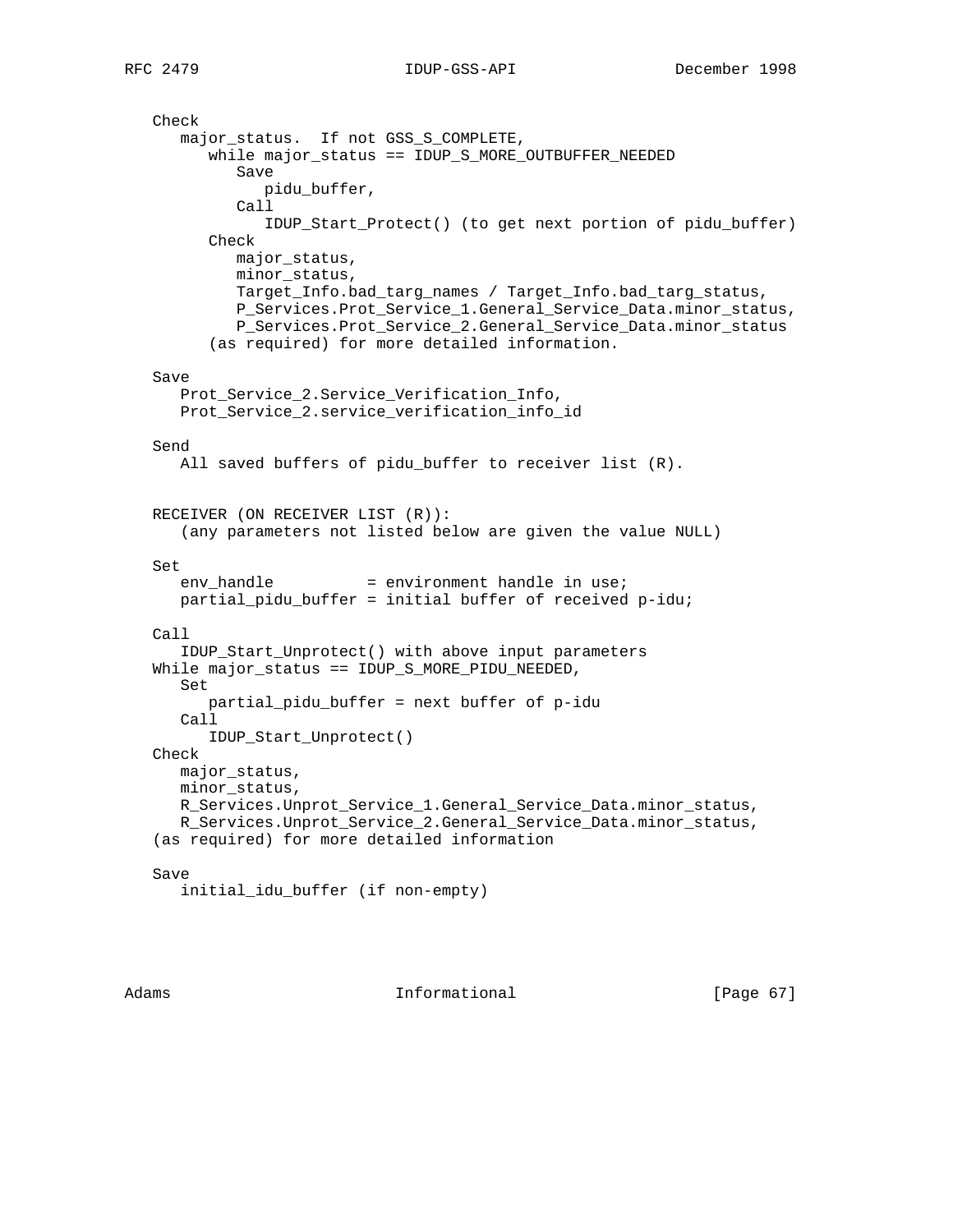Set

 input\_buffer = remaining p-idu buffer Call IDUP\_Unprotect() with above input parameter Check major\_status. If not GSS\_S\_COMPLETE, check minor\_status Save output\_buffer Call IDUP\_End\_Unprotect() Check major\_status. If not GSS\_S\_COMPLETE, check minor\_status, R\_Services.Unprot\_Service\_1.General\_Service\_Data.minor\_status, R\_Services.Unprot\_Service\_2.General\_Service\_Data.minor\_status, (as required) for more detailed information. Utilize R\_Services.Unprot\_Service\_1/2.service\_id, (to determine which services were applied by the originator) R\_Services.Unprot\_Service\_1/2.Quality, (to determine the corresponding qualities of the service) Prot\_Information.originator\_name/protection\_time and Prot\_Information.Idu\_Information.idu\_type/idu\_title, (from IDUP\_Start\_Unprotect) (to determine originator info.) R\_Services.Unprot\_Service\_2.General\_Service\_Data.Target\_Info. targ.names, (to determine if rec. is in "receipts from" (r)) Service\_Verification\_Info/service\_verification\_info\_id (to determine if receiver is in "receipts to" list (L)) If receiver is in "receipts from" list (r) Save R\_Services.Unprot\_Service\_2.service\_to, R\_Services.Unprot\_Service\_2.Service\_Creation\_Info If receiver is in "receipts to" list (L) Save Service Verification Info, service\_verification\_info\_id RECEIVER (ON "RECEIPTS FROM" LIST (r)): (procedure to generate receipt) Set env\_handle  $=$  environment handle in use; Target\_Info.targ\_names = service\_to

Adams **Informational Informational** [Page 68]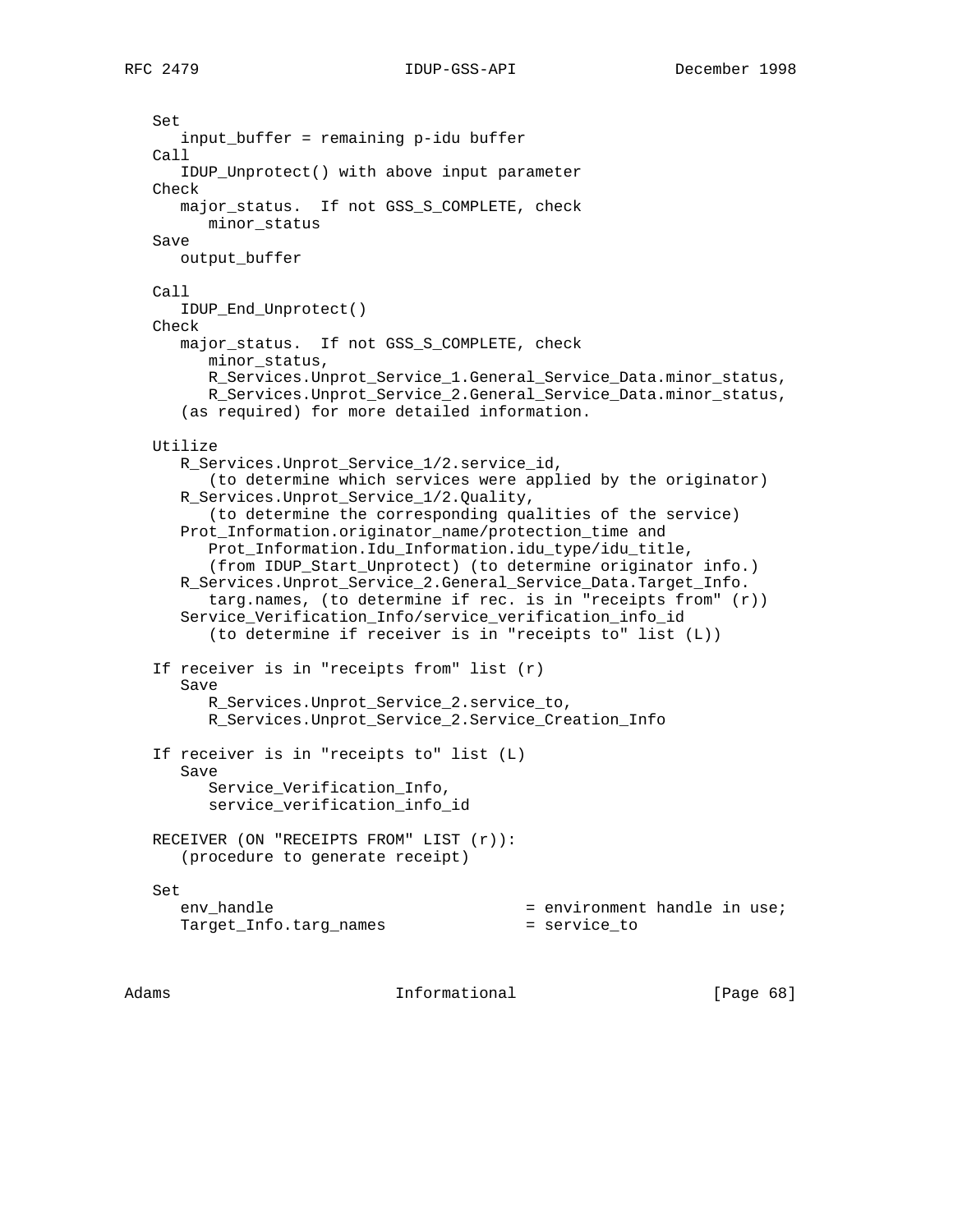Prot\_Service\_1.prot\_service\_type = "2"; Prot\_Service\_1.service\_id = "PER\_POD"; Prot\_Service\_1.Service\_Creation\_Info = Service\_Creation\_Info; P\_Services.Prot\_Service\_1 Call IDUP\_Start\_Protect() with above input parameters Check major\_status. If not GSS\_S\_COMPLETE, check minor status, P\_Services.Prot\_Service\_1.General\_Service\_Data.minor\_status (as required) for more detailed information. Send pidu\_buffer to "receipts to" list (L) RECEIVER (ON "RECEIPTS TO" LIST (L)): (procedure to process received receipt) Set  $env\_handle$  = environment handle in use; single\_pidu\_buffer = received p-idu buffer (if it fits in a single buffer; otherwise use partial\_pidu\_buffer and make multiple calls, as above) Call IDUP\_Start\_Unprotect() with above input parameters If major\_status == IDUP\_S\_SERV\_VERIF\_INFO\_NEEDED Utilize R\_Services.Unprot\_Service\_1.service\_verification\_info.id (to assist in locating necessary Service\_Verification\_Info) Set R\_Services.Unprot\_Service\_1.Service\_Verification\_Info = Service\_Verification\_Info Call IDUP\_Start\_Unprotect() with above input parameters Check major\_status, minor\_status, R Services. Unprot Service 1. General Service Data.minor status (as required) for more detailed information. Utilize R\_Services.Unprot\_Service\_1.service\_id, (to determine that this is a "proof of delivery" evidence) R\_Services.Unprot\_Service\_1.Quality, Prot\_Information.originator\_name, (for evidence generator info.) major\_status (to determine pass/fail status of evi. verif.).

Adams **Informational Informational** [Page 69]